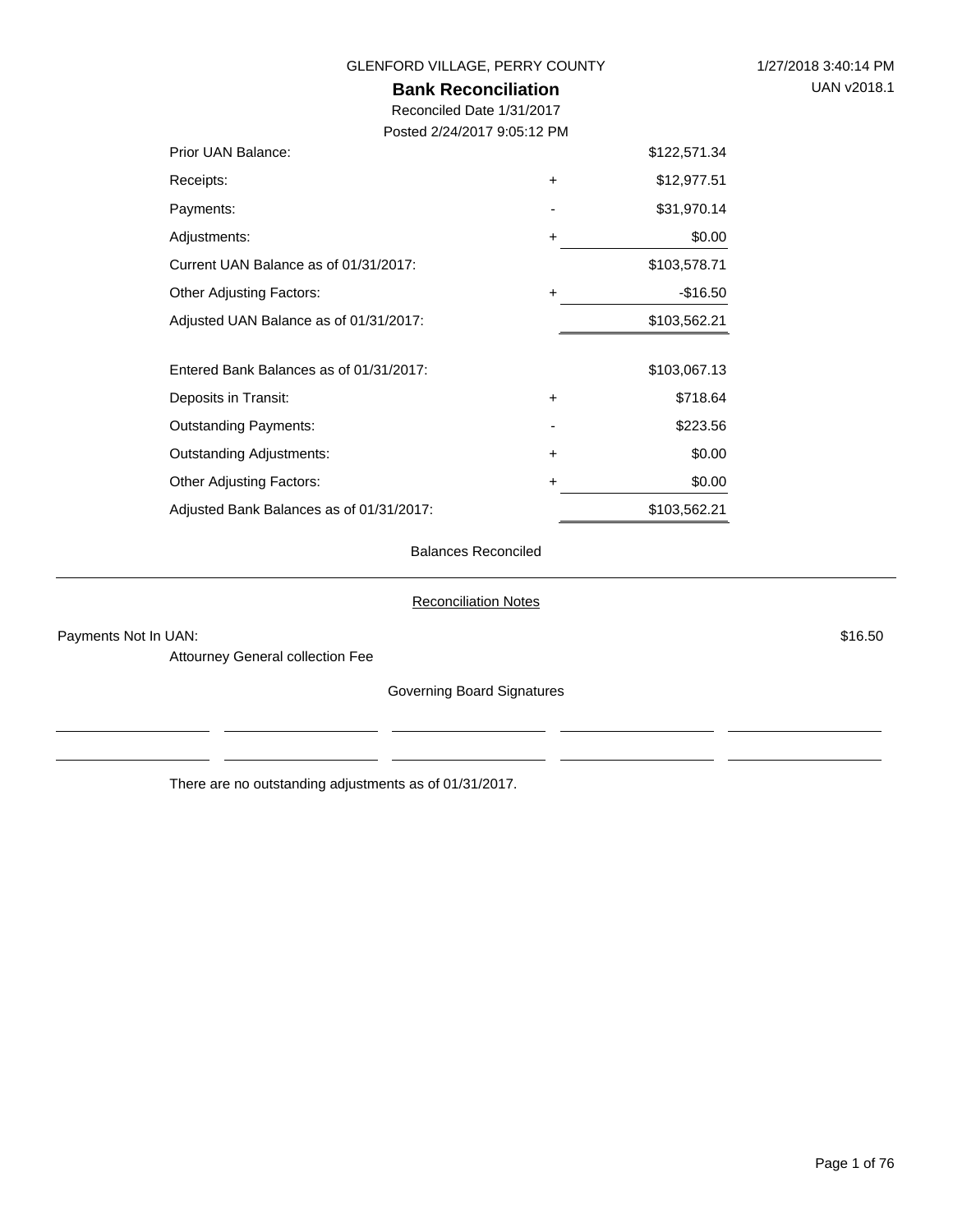UAN v2018.1

#### **Bank Balances**

| <b>Type</b> | <b>Name</b>            | <b>Number</b> | <b>Prior Bank</b><br><b>Balance</b> | <b>Calculated</b><br><b>Bank Balance</b> | <b>Entered Bank</b><br><b>Balance</b> | <b>Difference</b> |
|-------------|------------------------|---------------|-------------------------------------|------------------------------------------|---------------------------------------|-------------------|
| Primary     | <b>PRIMARY</b>         | 21034758      | \$121.929.94                        | \$103,067.63                             | \$103,067.13                          | $-$0.50$          |
| Secondary   | 310005458<br>Secondary |               | \$0.00                              | \$0.00                                   | \$0.00                                | \$0.00            |
|             |                        | Total:        | \$121.929.94                        | \$103,067.63                             | \$103,067.13                          | $-$0.50$          |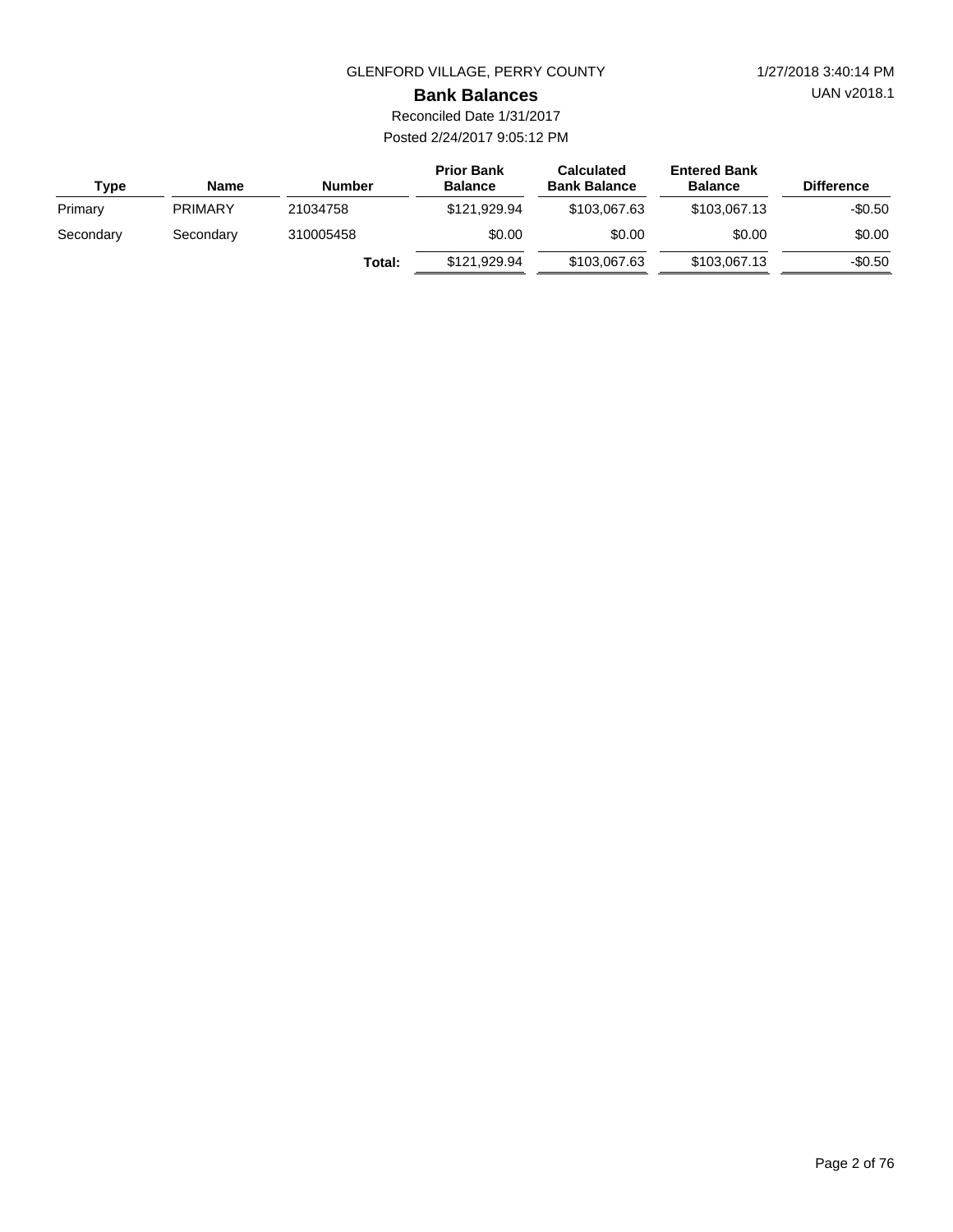# **Outstanding Payments**

| <b>Account</b> | Type    | <b>Payment #</b> | <b>Post Date</b> | <b>Vendor / Payee</b>                        | Amount   |
|----------------|---------|------------------|------------------|----------------------------------------------|----------|
| <b>PRIMARY</b> | Warrant |                  |                  | 11100 01/27/2017 Ohio Department of Taxation | \$27.41  |
| PRIMARY        | Warrant |                  | 11101 01/27/2017 | Internal Revenue Service                     | \$196.15 |
|                |         |                  |                  |                                              | \$223.56 |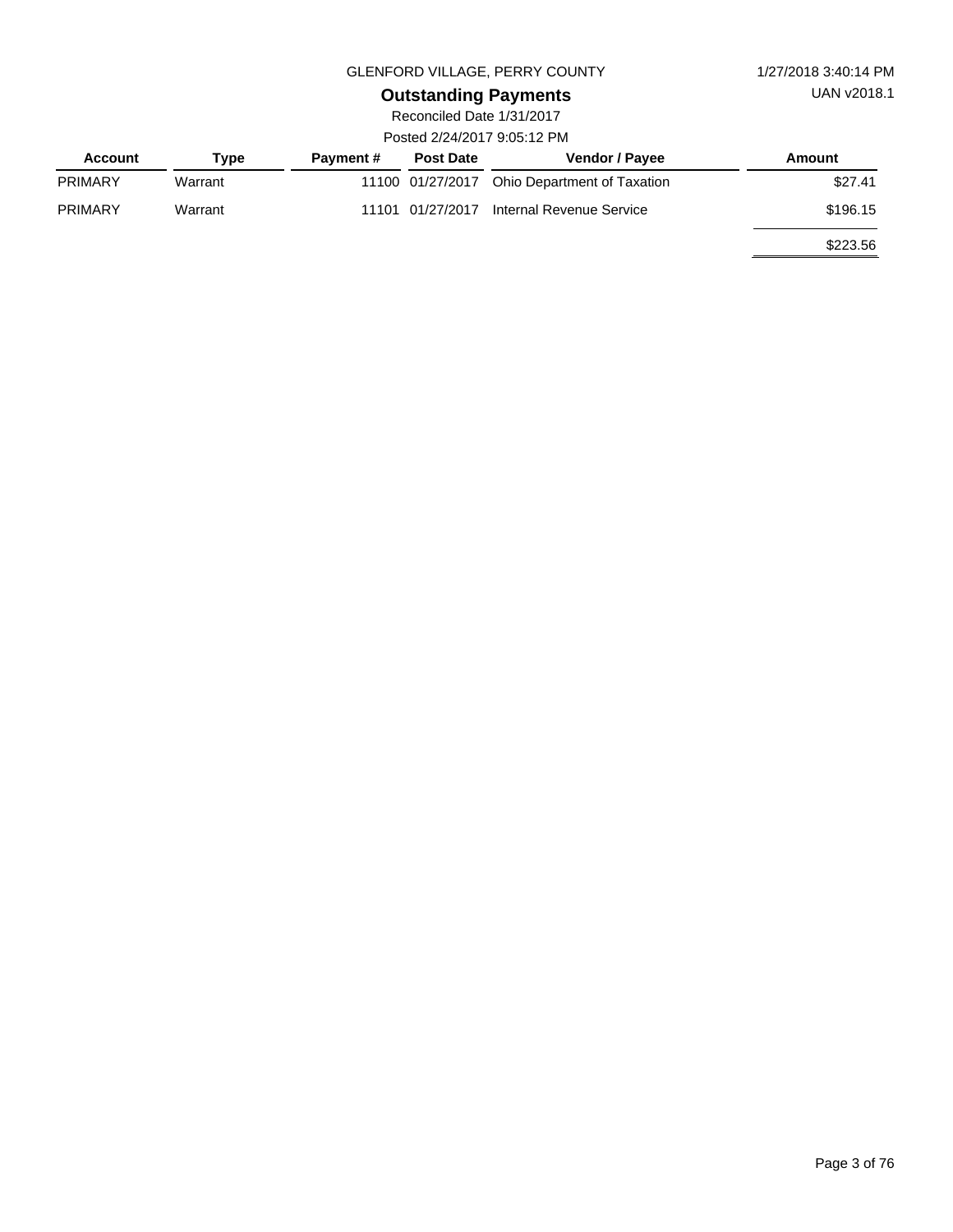# **Cleared Payments**

| <b>Account</b> | <b>Type</b> | Payment# | <b>Post Date</b>        | Vendor / Payee                             | Amount      |
|----------------|-------------|----------|-------------------------|--------------------------------------------|-------------|
| <b>PRIMARY</b> | Electronic  | 2-2017   | 01/30/2017              | <b>Treasurer Of State</b>                  | \$16.00     |
| <b>PRIMARY</b> | Warrant     |          | 11070 01/03/2017        | AT & T                                     | \$225.85    |
| <b>PRIMARY</b> | Warrant     |          | 11071 01/03/2017        | Thomas J. Coleman                          | \$1,000.00  |
| <b>PRIMARY</b> | Warrant     |          | 11072 01/03/2017        | <b>Energy Cooperative</b>                  | \$269.00    |
| <b>PRIMARY</b> | Warrant     |          | 11073 01/03/2017        | <b>Brandon Fox</b>                         | \$600.00    |
| <b>PRIMARY</b> | Warrant     |          | 11074 01/03/2017        | Isacc Wiles Burkholder & Teetor, LLC       | \$476.00    |
| <b>PRIMARY</b> | Warrant     |          | 11075 01/03/2017        | <b>MASI Environmental Services</b>         | \$175.90    |
| <b>PRIMARY</b> | Warrant     |          | 11076 01/03/2017        | Northern Perry County Water                | \$2,452.38  |
| <b>PRIMARY</b> | Warrant     |          | 11077 01/03/2017        | Ohio Bureau of Workers Compensation        | \$98.44     |
| <b>PRIMARY</b> | Warrant     |          | 11078 01/03/2017        | Ohio Municipal League                      | \$225.00    |
| <b>PRIMARY</b> | Warrant     |          | 11079 01/03/2017        | OmniSite                                   | \$144.00    |
| <b>PRIMARY</b> | Warrant     |          | 11080 01/03/2017        | Jeff Ours                                  | \$27.00     |
| <b>PRIMARY</b> | Warrant     |          | 11081 01/03/2017        | Staples Credit Plan                        | \$486.32    |
| <b>PRIMARY</b> | Warrant     |          | 11082 01/03/2017        | Tri-County Plumbing & Hardware             | \$18.59     |
| <b>PRIMARY</b> | Warrant     |          | 11083 01/03/2017        | American Electric Power                    | \$1,751.33  |
| <b>PRIMARY</b> | Warrant     |          | 11084 01/03/2017        | <b>Brian T Butler</b>                      | \$88.66     |
| <b>PRIMARY</b> | Warrant     |          | 11085 01/03/2017        | Heidi N Carpenter                          | \$73.88     |
| <b>PRIMARY</b> | Warrant     |          | 11086 01/03/2017        | Paul G Currence Jr                         | \$58.74     |
| <b>PRIMARY</b> | Warrant     |          | 11087 01/03/2017        | Caleb Houston Garza                        | \$88.13     |
| <b>PRIMARY</b> | Warrant     |          | 11088 01/03/2017        | Linda Lea Nicodemus                        | \$806.60    |
| <b>PRIMARY</b> | Warrant     |          | 11089 01/03/2017        | Jeffery E Ours                             | \$88.13     |
| <b>PRIMARY</b> | Warrant     |          | 11090 01/03/2017        | Sharon M Phillips                          | \$73.44     |
| <b>PRIMARY</b> | Warrant     |          | 11091 01/03/2017        | Leonard L Sheppard                         | \$110.82    |
| <b>PRIMARY</b> | Warrant     |          | 11092 01/03/2017        | Ohio Public Employees Retirement<br>System | \$240.00    |
| <b>PRIMARY</b> | Warrant     |          |                         | 11093 01/03/2017 Internal Revenue Service  | \$405.47    |
| <b>PRIMARY</b> | Warrant     |          |                         | 11094 01/10/2017 American Electric Power   | \$209.56    |
| <b>PRIMARY</b> | Warrant     |          | 11095 01/10/2017        | <b>MASI Environmental Services</b>         | \$19.45     |
| <b>PRIMARY</b> | Warrant     |          | 11096 01/10/2017        | <b>Treasurer Of State</b>                  | \$19,926.60 |
| <b>PRIMARY</b> | Warrant     |          |                         | 11097 01/10/2017 US Postmaster             | \$455.00    |
| <b>PRIMARY</b> | Warrant     |          | 11098 01/20/2017 AT & T |                                            | \$124.88    |
| PRIMARY        | Warrant     |          |                         | 11099 01/20/2017 HD Waterworks Supply      | \$1,011.41  |
|                |             |          |                         |                                            | \$31,746.58 |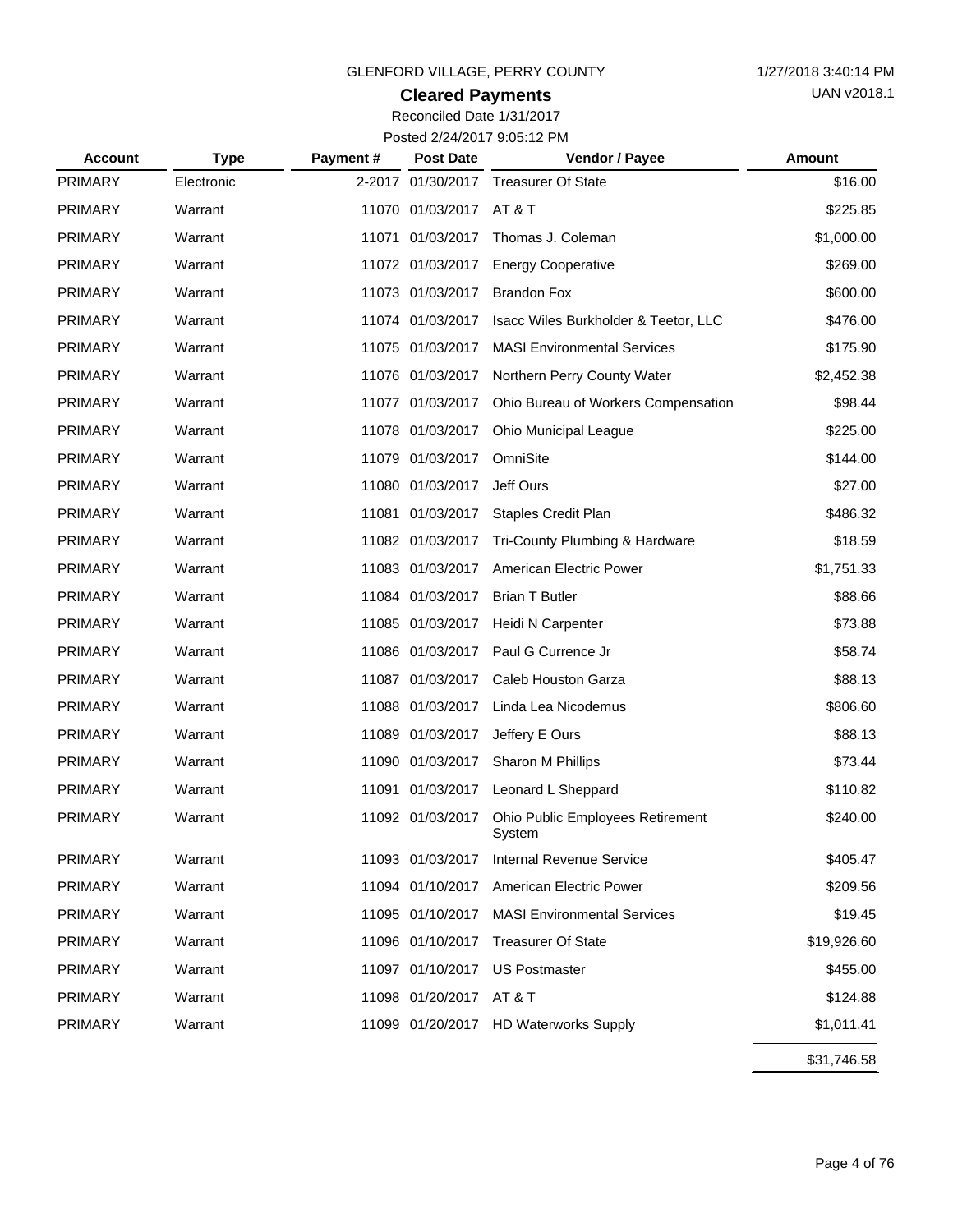UAN v2018.1

#### GLENFORD VILLAGE, PERRY COUNTY 1/27/2018 3:40:14 PM

# **Outstanding Receipts**

| Account        | Type     | Ticket # | Receipt# | <b>Post Date</b>   | Source                              | Amount   |  |  |  |
|----------------|----------|----------|----------|--------------------|-------------------------------------|----------|--|--|--|
| <b>PRIMARY</b> | Standard |          |          | 11-2017 01/31/2017 | GLENFORD VILLAGE                    | \$568.64 |  |  |  |
| <b>PRIMARY</b> | Standard |          |          |                    | 12-2017 01/31/2017 GLENFORD VILLAGE | \$150.00 |  |  |  |
|                |          |          |          |                    |                                     | \$718.64 |  |  |  |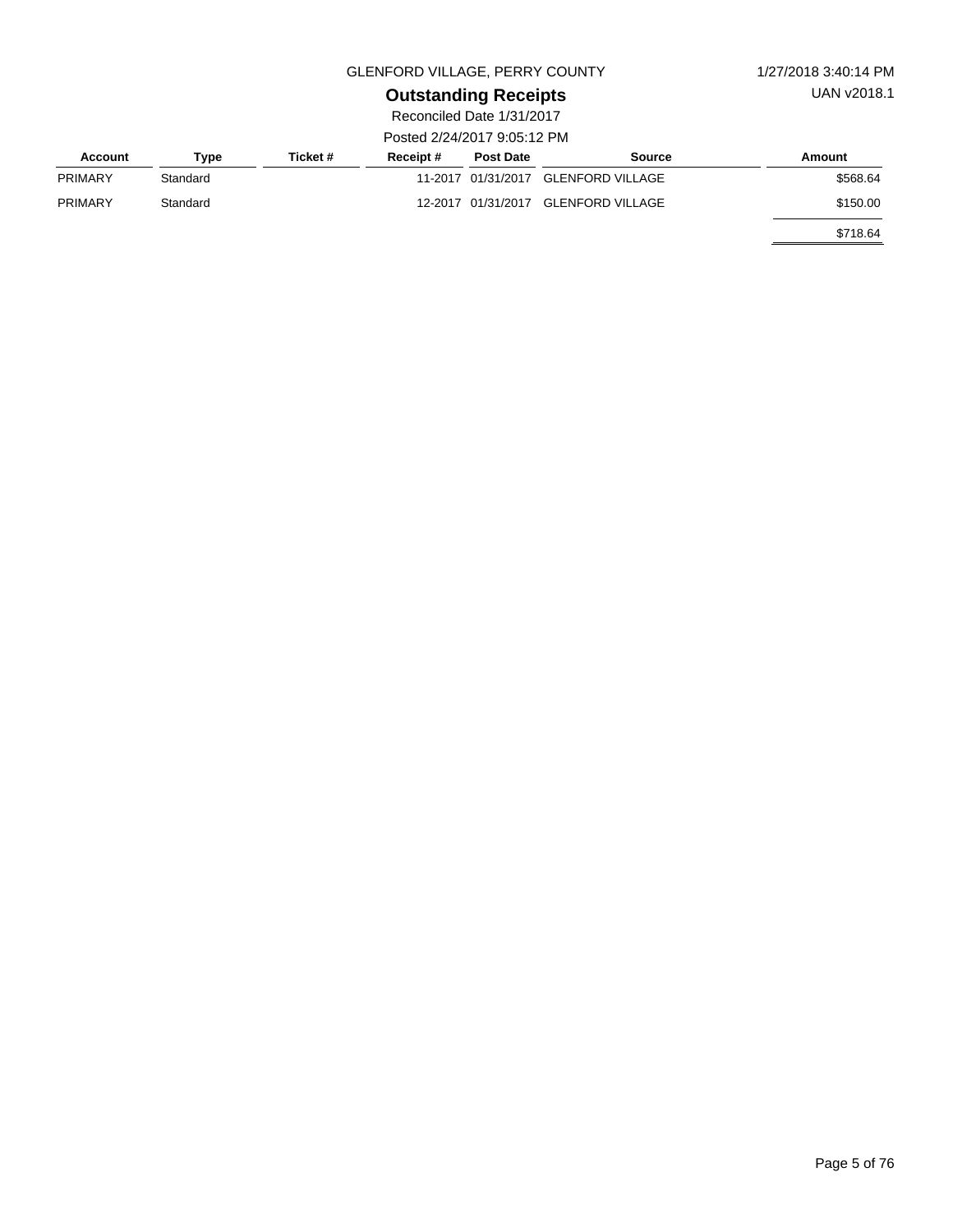# **Cleared Receipts**

UAN v2018.1

| <b>Account</b> | Type     | Ticket # | Receipt# | <b>Post Date</b>   | <b>Source</b>                        | Amount      |
|----------------|----------|----------|----------|--------------------|--------------------------------------|-------------|
| <b>PRIMARY</b> | Standard |          | 1-2017   | 01/10/2017         | <b>GLENFORD VILLAGE</b>              | \$150.00    |
| <b>PRIMARY</b> | Standard |          |          | 2-2017 01/10/2017  | <b>GLENFORD VILLAGE</b>              | \$3,862.24  |
| <b>PRIMARY</b> | Standard |          |          | 3-2017 01/20/2017  | <b>GLENFORD VILLAGE</b>              | \$1,627.39  |
| <b>PRIMARY</b> | Standard |          |          | 4-2017 01/20/2017  | <b>GLENFORD VILLAGE</b>              | \$526.69    |
| <b>PRIMARY</b> | Standard |          |          | 5-2017 01/20/2017  | <b>GLENFORD VILLAGE</b>              | \$3,095.90  |
| <b>PRIMARY</b> | Standard |          |          | 6-2017 01/20/2017  | <b>GLENFORD VILLAGE</b>              | \$154.80    |
| <b>PRIMARY</b> | Standard |          |          |                    | 7-2017 01/27/2017 GLENFORD VILLAGE   | \$2,089.42  |
| <b>PRIMARY</b> | Standard |          |          | 8-2017 01/27/2017  | <b>GLENFORD VILLAGE</b>              | \$47.66     |
| <b>PRIMARY</b> | Standard |          |          | 9-2017 01/27/2017  | <b>GLENFORD VILLAGE</b>              | \$372.00    |
| <b>PRIMARY</b> | Standard |          |          | 10-2017 01/27/2017 | <b>GLENFORD VILLAGE</b>              | \$332.77    |
| <b>PRIMARY</b> | Standard |          |          |                    | 131-2016 12/30/2016 GLENFORD VILLAGE | \$625.40    |
|                |          |          |          |                    |                                      | \$12,884.27 |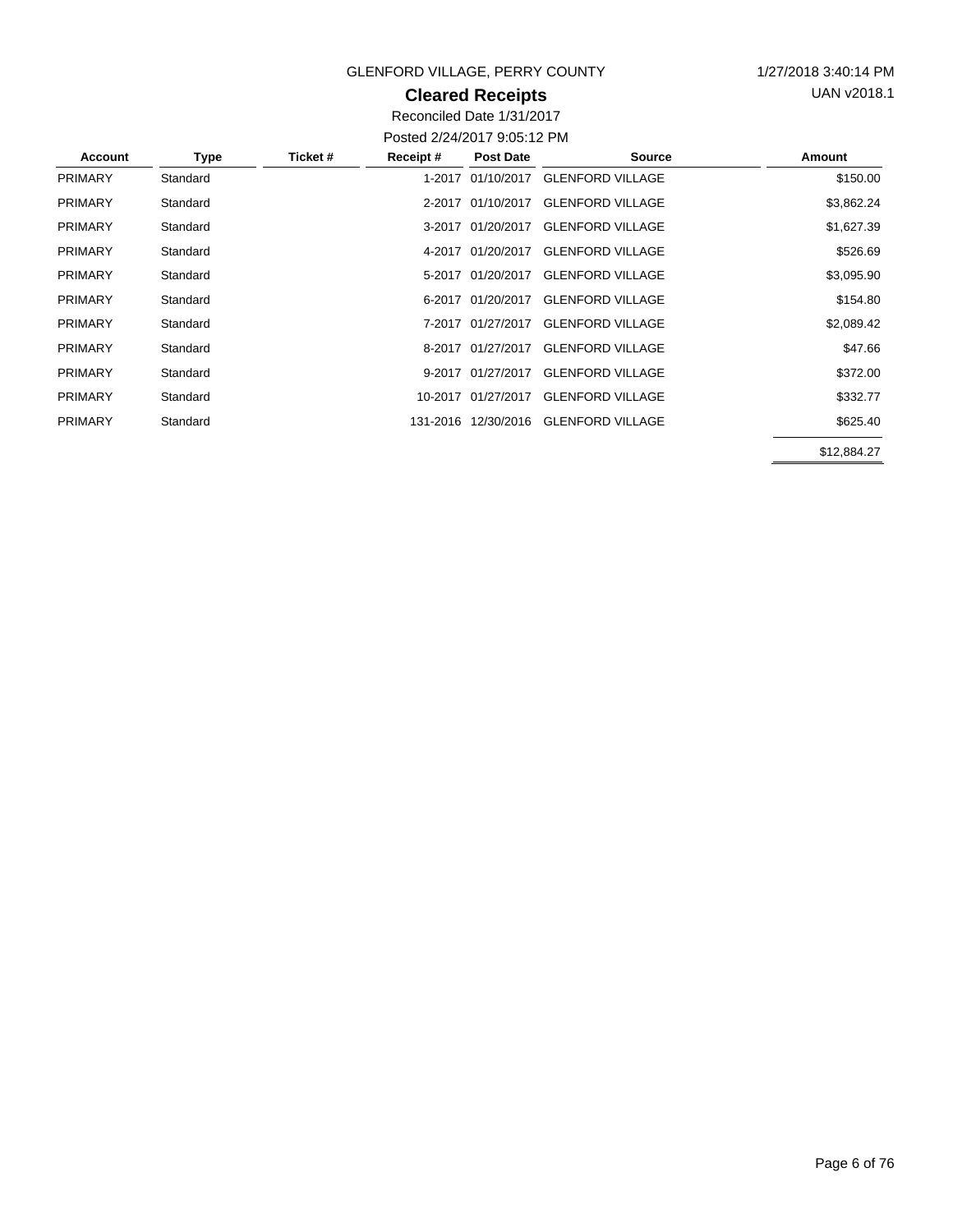| GLENFORD VILLAGE, PERRY COUNTY           | 1/27/2018 3:40:14 PM |              |  |
|------------------------------------------|----------------------|--------------|--|
| <b>Bank Reconciliation</b>               | UAN v2018.1          |              |  |
| Reconciled Date 2/28/2017                |                      |              |  |
| Posted 3/10/2017 8:52:19 PM              |                      |              |  |
| Prior UAN Balance:                       |                      | \$103,578.71 |  |
| Receipts:                                | $\ddot{}$            | \$13,714.74  |  |
| Payments:                                |                      | \$9,227.89   |  |
| Adjustments:                             | +                    | \$0.00       |  |
| Current UAN Balance as of 02/28/2017:    |                      | \$108,065.56 |  |
| Other Adjusting Factors:                 | +                    | $-$ \$59.50  |  |
| Adjusted UAN Balance as of 02/28/2017:   |                      | \$108,006.06 |  |
| Entered Bank Balances as of 02/28/2017:  |                      | \$107,816.22 |  |
| Deposits in Transit:                     | +                    | \$196.88     |  |
| <b>Outstanding Payments:</b>             |                      | \$7.04       |  |
| Outstanding Adjustments:                 | +                    | \$0.00       |  |
| Other Adjusting Factors:                 | +                    | \$0.00       |  |
| Adjusted Bank Balances as of 02/28/2017: |                      | \$108,006.06 |  |
|                                          |                      |              |  |

#### Balances Reconciled

#### Reconciliation Notes

Payments Not In UAN: \$59.50

26.50 bank fee 33.00 - Attorney General Collection fee

Governing Board Signatures

There are no outstanding adjustments as of 02/28/2017.

Page 7 of 76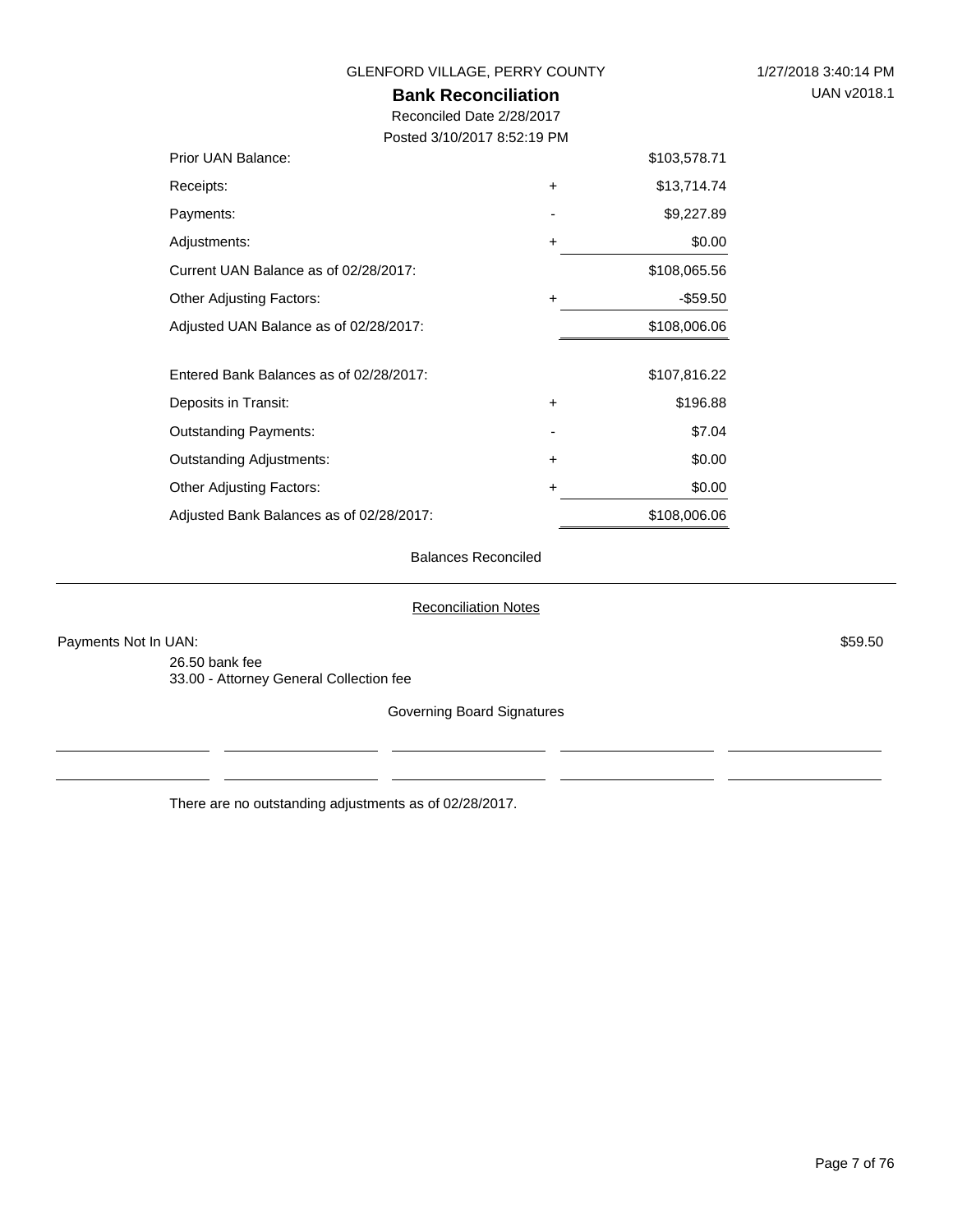UAN v2018.1

## **Bank Balances**

| Type      | <b>Name</b>            | <b>Number</b> | <b>Prior Bank</b><br><b>Balance</b> | <b>Calculated</b><br><b>Bank Balance</b> | <b>Entered Bank</b><br><b>Balance</b> | <b>Difference</b> |
|-----------|------------------------|---------------|-------------------------------------|------------------------------------------|---------------------------------------|-------------------|
| Primary   | <b>PRIMARY</b>         | 21034758      | \$103,067.13                        | \$107.859.22                             | \$107.816.22                          | $-$43.00$         |
| Secondary | 310005458<br>Secondary |               | \$0.00                              | \$0.00                                   | \$0.00                                | \$0.00            |
|           |                        | Total:        | \$103,067.13                        | \$107,859.22                             | \$107.816.22                          | $-$43.00$         |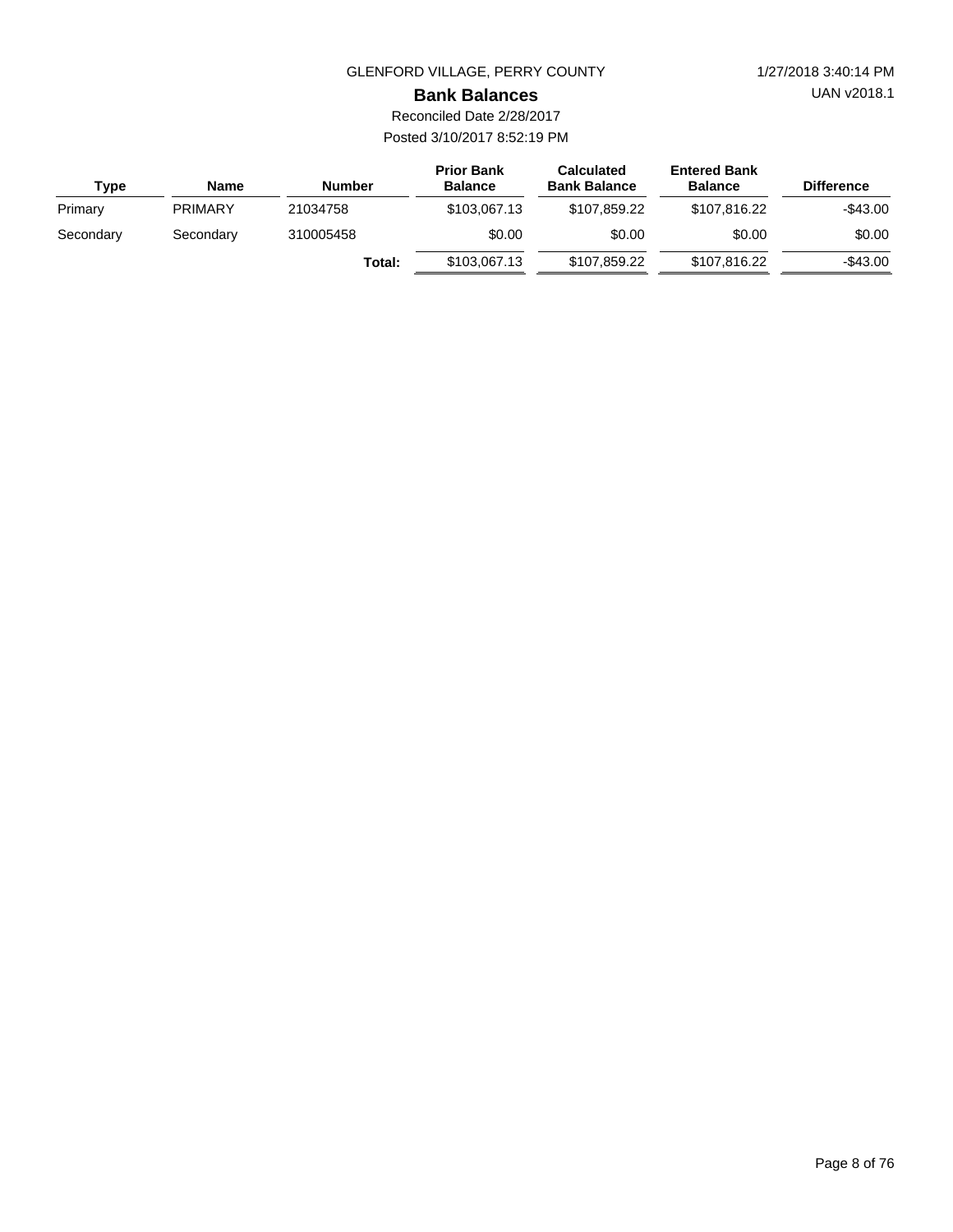|                |         |                             |                           | GLENFORD VILLAGE, PERRY COUNTY | 1/27/2018 3:40:14 PM |
|----------------|---------|-----------------------------|---------------------------|--------------------------------|----------------------|
|                |         | <b>Outstanding Payments</b> | UAN v2018.1               |                                |                      |
|                |         |                             | Reconciled Date 2/28/2017 |                                |                      |
|                |         |                             |                           | Posted 3/10/2017 8:52:19 PM    |                      |
| <b>Account</b> | Type    | <b>Payment#</b>             | <b>Post Date</b>          | <b>Vendor / Payee</b>          | Amount               |
| <b>PRIMARY</b> | Warrant |                             | 11112 02/07/2017          | Leonard Sheppard               | \$7.04               |
|                |         |                             |                           |                                | \$7.04               |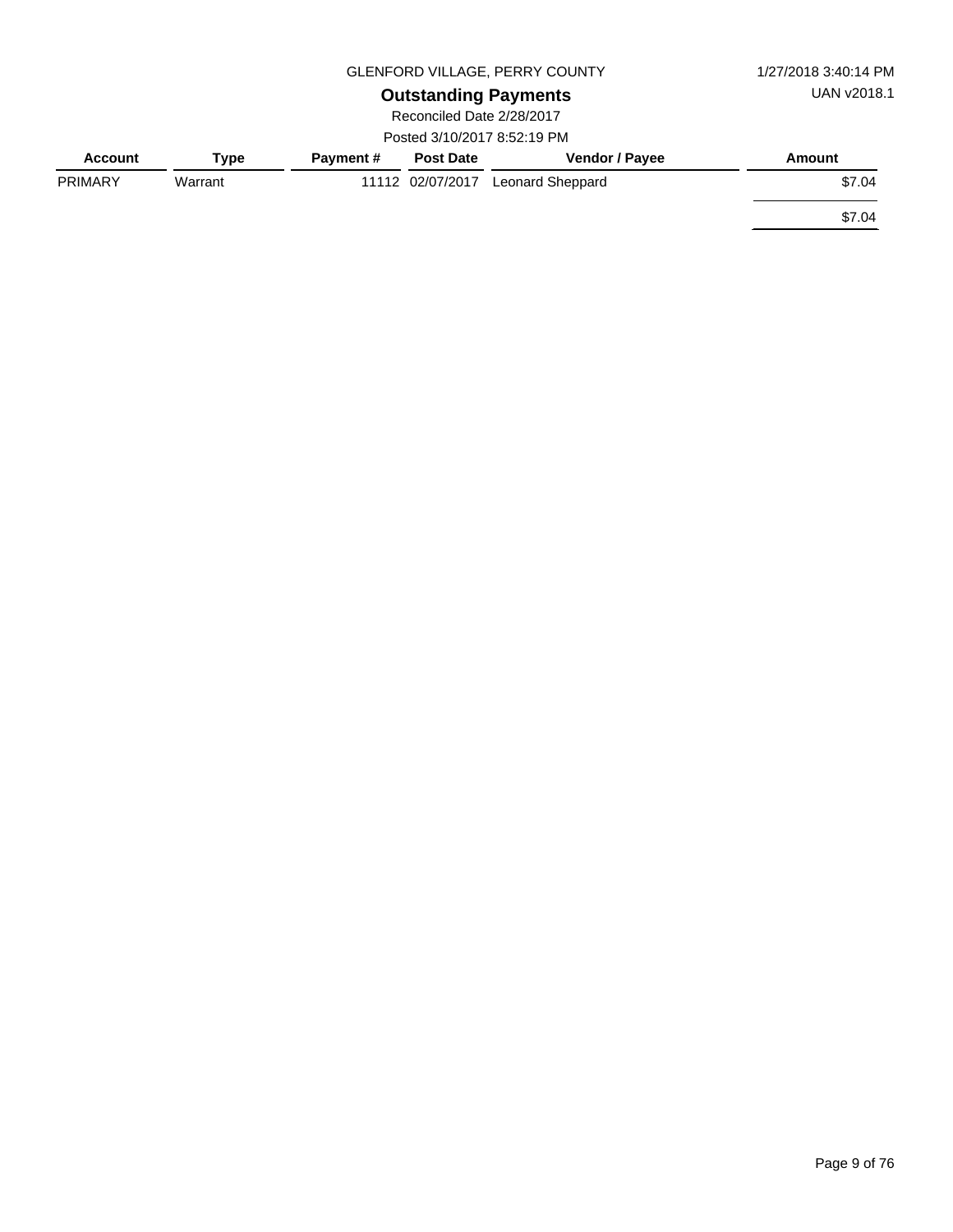# **Cleared Payments**

| <b>Account</b> | <b>Type</b> | Payment# | <b>Post Date</b> | Vendor / Payee                             | <b>Amount</b> |
|----------------|-------------|----------|------------------|--------------------------------------------|---------------|
| <b>PRIMARY</b> | Warrant     |          | 11100 01/27/2017 | Ohio Department of Taxation                | \$27.41       |
| <b>PRIMARY</b> | Warrant     |          | 11101 01/27/2017 | Internal Revenue Service                   | \$196.15      |
| <b>PRIMARY</b> | Warrant     |          | 11102 02/07/2017 | American Electric Power                    | \$1,589.35    |
| <b>PRIMARY</b> | Warrant     |          | 11103 02/07/2017 | <b>AT &amp; T</b>                          | \$206.64      |
| PRIMARY        | Warrant     |          | 11104 02/07/2017 | Thomas J. Coleman                          | \$1,000.00    |
| <b>PRIMARY</b> | Warrant     |          | 11105 02/07/2017 | <b>Energy Cooperative</b>                  | \$256.00      |
| <b>PRIMARY</b> | Warrant     |          | 11106 02/07/2017 | <b>Brandon Fox</b>                         | \$600.00      |
| <b>PRIMARY</b> | Warrant     |          | 11107 02/07/2017 | <b>Governmental Systems</b>                | \$900.00      |
| PRIMARY        | Warrant     |          | 11108 02/07/2017 | <b>MASI Environmental Services</b>         | \$112.44      |
| PRIMARY        | Warrant     |          | 11109 02/07/2017 | Northern Perry County Water                | \$2,488.50    |
| <b>PRIMARY</b> | Warrant     |          | 11110 02/07/2017 | Ohio Bureau of Workers Compensation        | \$37.35       |
| <b>PRIMARY</b> | Warrant     |          | 11111 02/07/2017 | Jeff Ours                                  | \$295.00      |
| <b>PRIMARY</b> | Warrant     |          | 11113 02/07/2017 | Speedway LLC                               | \$45.00       |
| PRIMARY        | Warrant     |          | 11114 02/07/2017 | <b>Staples Credit Plan</b>                 | \$28.94       |
| <b>PRIMARY</b> | Warrant     |          | 11115 02/07/2017 | <b>USA Bluebook</b>                        | \$390.63      |
| PRIMARY        | Warrant     |          | 11116 02/07/2017 | Linda Lea Nicodemus                        | \$806.83      |
| PRIMARY        | Warrant     |          | 11117 02/07/2017 | <b>Internal Revenue Service</b>            | \$99.24       |
| <b>PRIMARY</b> | Warrant     |          | 11118 02/07/2017 | Ohio Public Employees Retirement<br>System | \$240.00      |
| PRIMARY        | Warrant     |          | 11119 02/24/2017 | <b>AT &amp; T</b>                          | \$124.93      |
|                |             |          |                  |                                            | \$9.444.41    |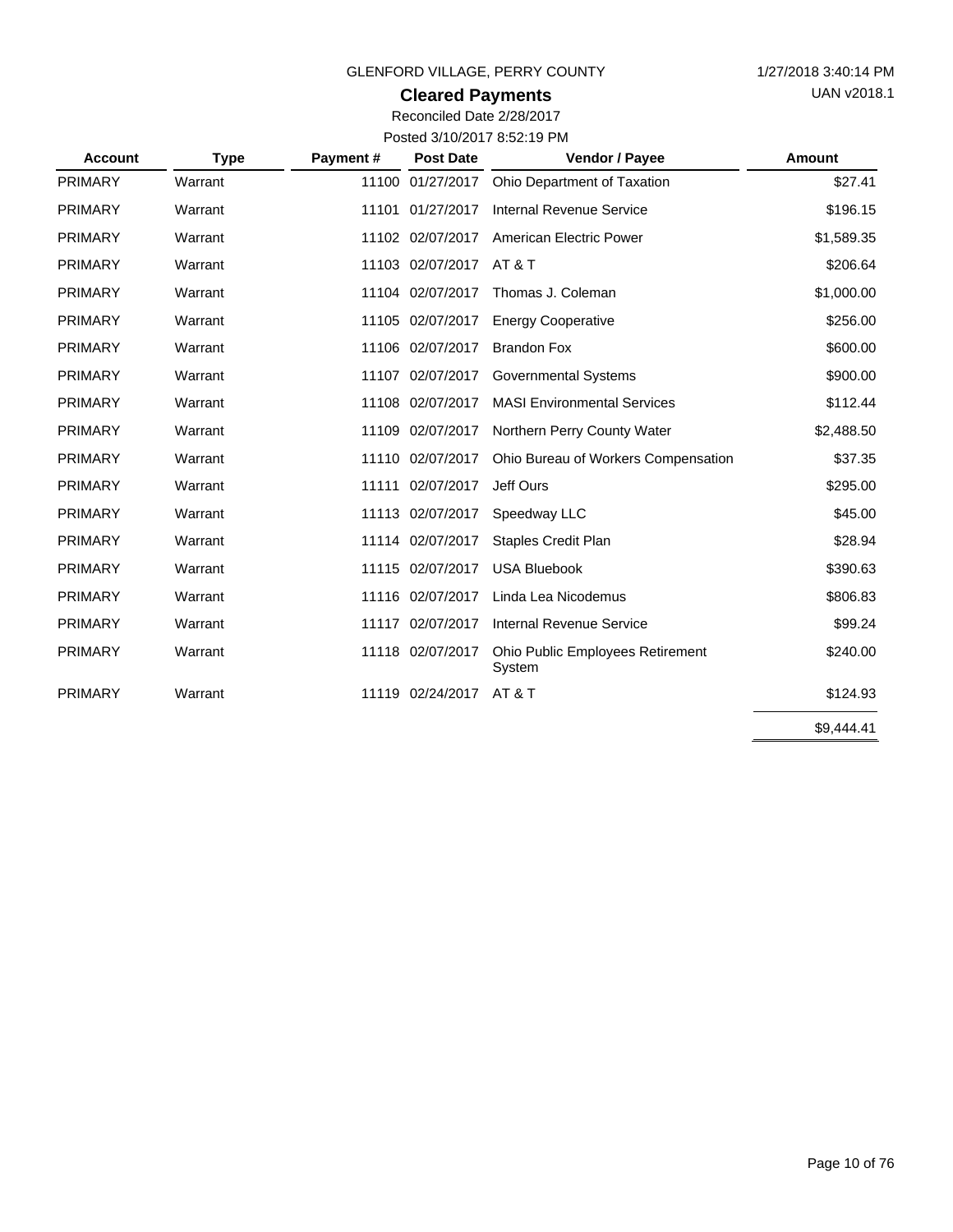UAN v2018.1

# **Outstanding Receipts**

| $0.3150$ $0.1072011$ $0.32113$ $1.101$ |          |          |          |                    |                         |          |  |  |  |
|----------------------------------------|----------|----------|----------|--------------------|-------------------------|----------|--|--|--|
| Account                                | Type     | Ticket # | Receipt# | <b>Post Date</b>   | Source                  | Amount   |  |  |  |
| PRIMARY                                | Standard |          |          | 21-2017 02/28/2017 | <b>GLENFORD VILLAGE</b> | \$67.61  |  |  |  |
| PRIMARY                                | Standard |          |          | 22-2017 02/28/2017 | <b>GLENFORD VILLAGE</b> | \$129.27 |  |  |  |
|                                        |          |          |          |                    |                         | \$196.88 |  |  |  |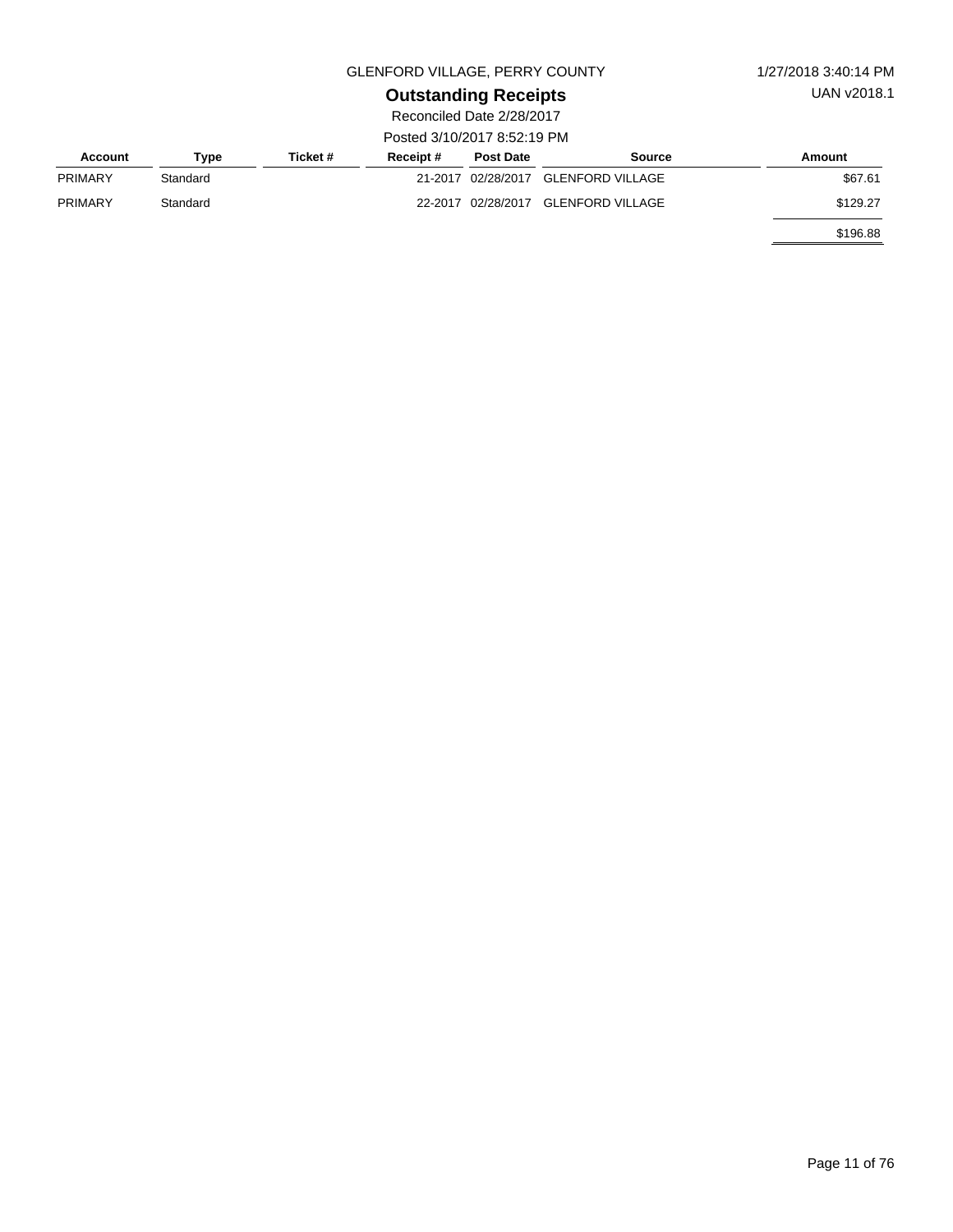## **Cleared Receipts**

UAN v2018.1

| Account        | Type     | Ticket # | Receipt# | <b>Post Date</b>   | <b>Source</b>                       | Amount      |
|----------------|----------|----------|----------|--------------------|-------------------------------------|-------------|
| <b>PRIMARY</b> | Standard |          |          | 11-2017 01/31/2017 | <b>GLENFORD VILLAGE</b>             | \$568.64    |
| <b>PRIMARY</b> | Standard |          |          |                    | 12-2017 01/31/2017 GLENFORD VILLAGE | \$150.00    |
| <b>PRIMARY</b> | Standard |          |          | 13-2017 02/07/2017 | <b>GLENFORD VILLAGE</b>             | \$1,926.15  |
| <b>PRIMARY</b> | Standard |          |          | 14-2017 02/24/2017 | <b>GLENFORD VILLAGE</b>             | \$1,375.75  |
| <b>PRIMARY</b> | Standard |          |          | 15-2017 02/24/2017 | <b>GLENFORD VILLAGE</b>             | \$50.00     |
| <b>PRIMARY</b> | Standard |          |          | 16-2017 02/24/2017 | <b>GLENFORD VILLAGE</b>             | \$2,529.22  |
| <b>PRIMARY</b> | Standard |          |          | 17-2017 02/24/2017 | <b>GLENFORD VILLAGE</b>             | \$2,918.77  |
| <b>PRIMARY</b> | Standard |          |          | 18-2017 02/24/2017 | <b>GLENFORD VILLAGE</b>             | \$576.17    |
| <b>PRIMARY</b> | Standard |          |          | 19-2017 02/24/2017 | <b>GLENFORD VILLAGE</b>             | \$3,560.00  |
| <b>PRIMARY</b> | Standard |          |          | 20-2017 02/24/2017 | <b>GLENFORD VILLAGE</b>             | \$581.80    |
|                |          |          |          |                    |                                     | \$14,236.50 |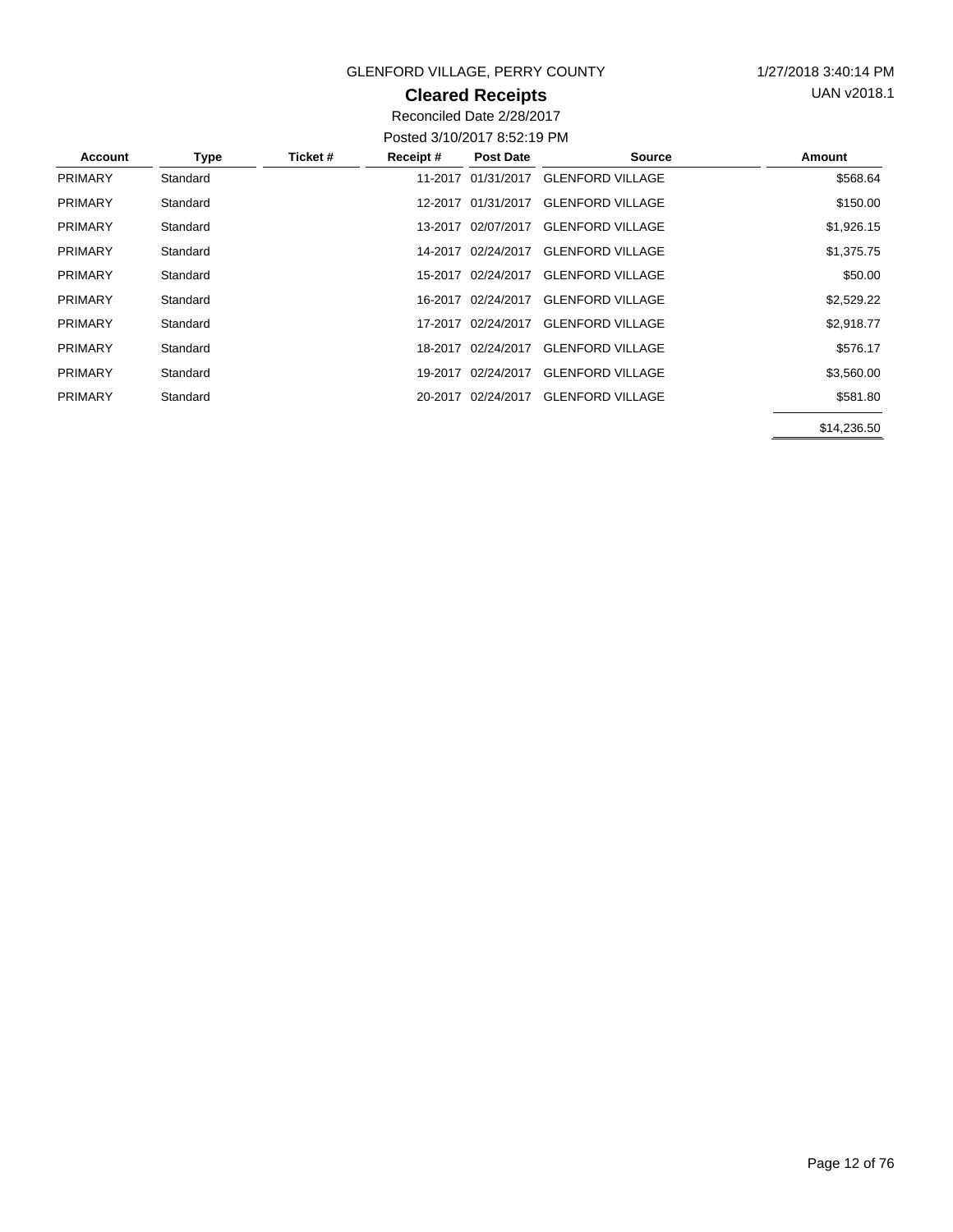# **Bank Reconciliation**

Reconciled Date 3/31/2017 Posted 4/29/2017 4:34:05 PM

| Prior UAN Balance:                       |           | \$108,065.56 |
|------------------------------------------|-----------|--------------|
| Receipts:                                | $\ddot{}$ | \$15,179.49  |
| Payments:                                |           | \$7,973.66   |
| Adjustments:                             | +         | \$0.00       |
| Current UAN Balance as of 03/31/2017:    |           | \$115,271.39 |
| Other Adjusting Factors:                 | +         | \$0.00       |
| Adjusted UAN Balance as of 03/31/2017:   |           | \$115,271.39 |
| Entered Bank Balances as of 03/31/2017:  |           | \$115,300.55 |
| Deposits in Transit:                     | $\ddot{}$ | \$0.00       |
| <b>Outstanding Payments:</b>             |           | \$50.69      |
| Outstanding Adjustments:                 | +         | \$0.00       |
| Other Adjusting Factors:                 | +         | \$21.53      |
| Adjusted Bank Balances as of 03/31/2017: |           | \$115,271.39 |

#### Balances Reconciled

#### Reconciliation Notes

Deflating Bank Errors: \$21.53

credited the Analasis fee The amount applied at the bank from a deposit on 4-24 is different .03

Governing Board Signatures

There are no outstanding receipts as of 03/31/2017.

There are no outstanding adjustments as of 03/31/2017.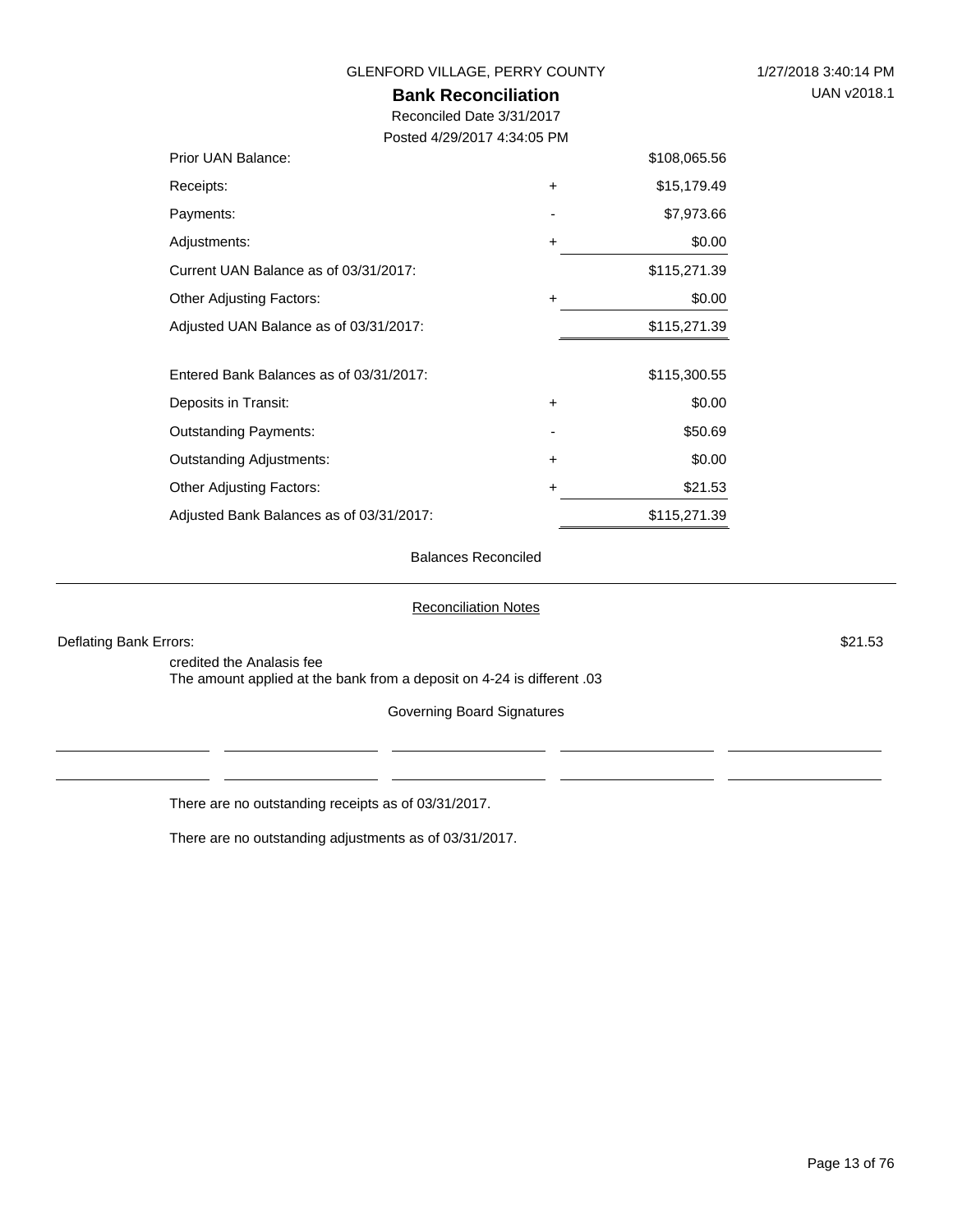UAN v2018.1

#### **Bank Balances**

Reconciled Date 3/31/2017 Posted 4/29/2017 4:34:05 PM

| Type      | Name           | <b>Number</b> | <b>Prior Bank</b><br><b>Balance</b> | <b>Calculated</b><br><b>Bank Balance</b> | <b>Entered Bank</b><br><b>Balance</b> | <b>Difference</b> |
|-----------|----------------|---------------|-------------------------------------|------------------------------------------|---------------------------------------|-------------------|
| Primary   | <b>PRIMARY</b> | 21034758      | \$107,816.22                        | \$115,262.58                             | \$115,300.55                          | \$37.97           |
| Secondary | Secondary      | 310005458     | \$0.00                              | \$0.00                                   | \$0.00                                | \$0.00            |
|           |                | Total:        | \$107,816.22                        | \$115,262.58                             | \$115,300.55                          | \$37.97           |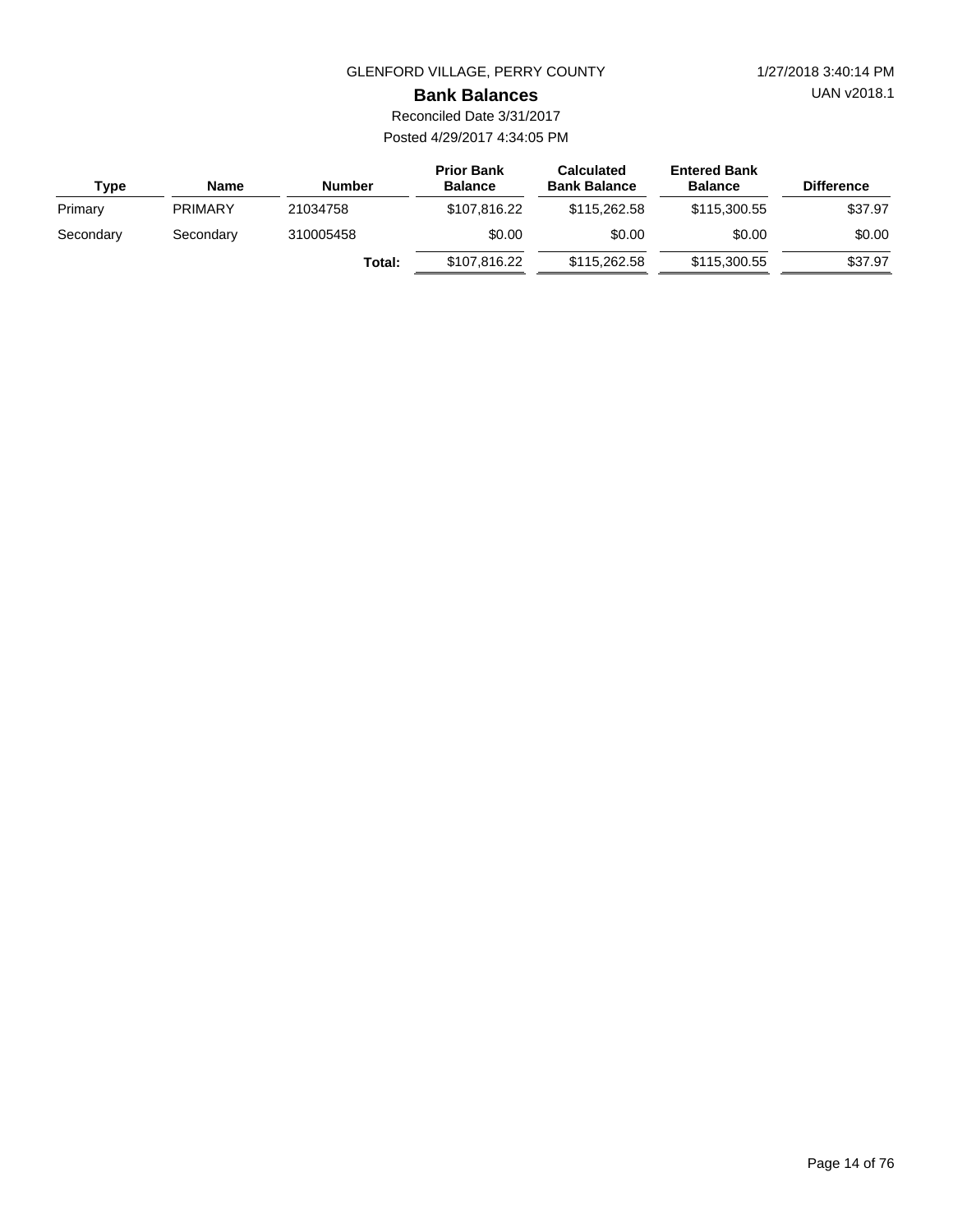|                             |          |                  |                       | 1/27/2018 3:40:14 PM                                                                              |  |
|-----------------------------|----------|------------------|-----------------------|---------------------------------------------------------------------------------------------------|--|
| <b>Outstanding Payments</b> |          |                  |                       |                                                                                                   |  |
|                             |          |                  |                       |                                                                                                   |  |
|                             |          |                  |                       |                                                                                                   |  |
| Type                        | Payment# | <b>Post Date</b> | <b>Vendor / Payee</b> | Amount                                                                                            |  |
| Warrant                     |          |                  | Staples Credit Plan   | \$50.69                                                                                           |  |
|                             |          |                  | 11131 03/07/2017      | <b>GLENFORD VILLAGE, PERRY COUNTY</b><br>Reconciled Date 3/31/2017<br>Posted 4/29/2017 4:34:05 PM |  |

\$50.69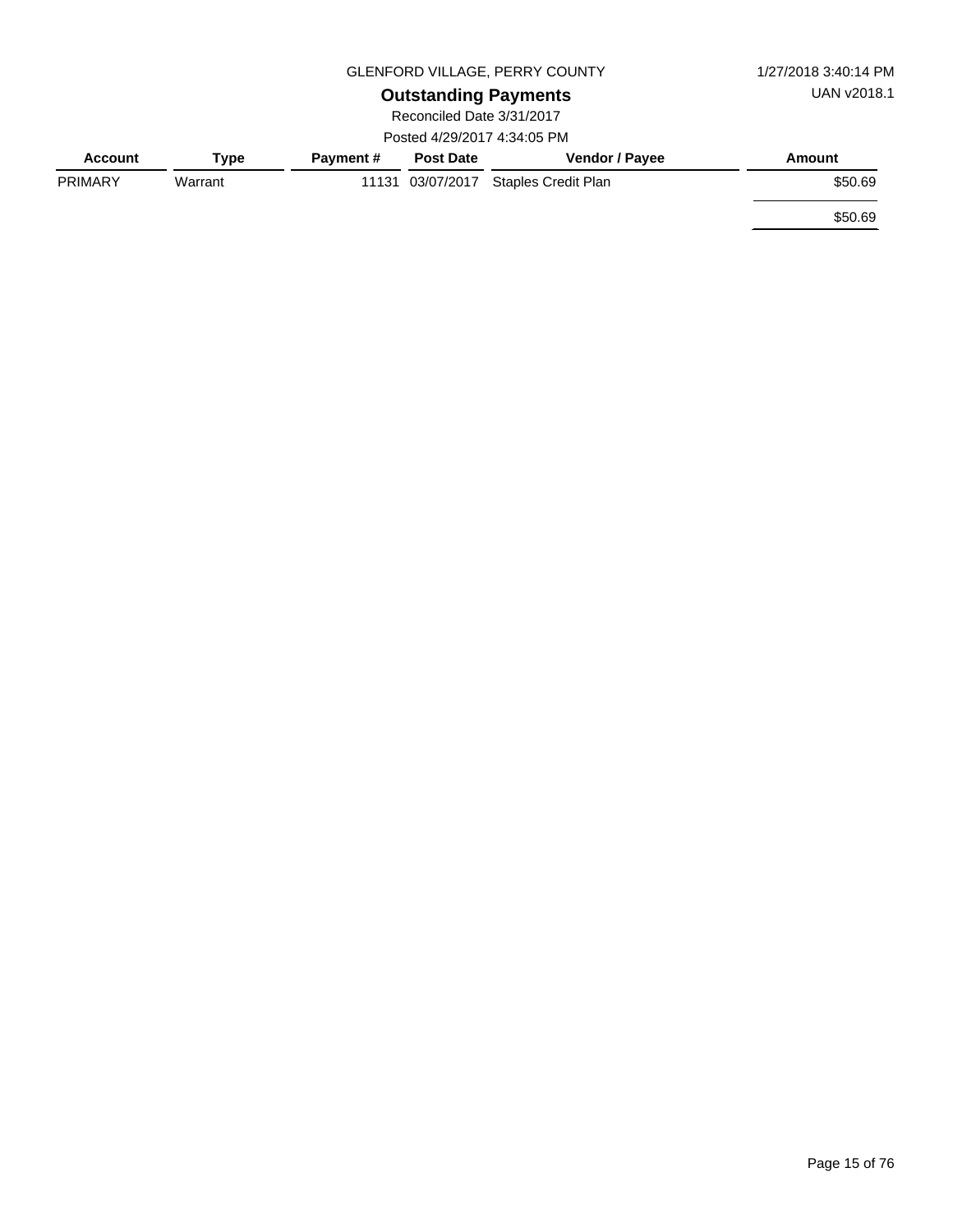# **Cleared Payments**

Reconciled Date 3/31/2017 Posted 4/29/2017 4:34:05 PM

| <b>Account</b> | <b>Type</b> | Payment# | <b>Post Date</b>        | Vendor / Payee                             | <b>Amount</b> |
|----------------|-------------|----------|-------------------------|--------------------------------------------|---------------|
| <b>PRIMARY</b> | Electronic  |          |                         | 5-2017 03/10/2017 Treasurer Of State       | \$33.00       |
| <b>PRIMARY</b> | Electronic  |          | 6-2017 03/10/2017       | US Bank                                    | \$26.50       |
| <b>PRIMARY</b> | Electronic  |          | 7-2017 03/29/2017       | <b>Treasurer Of State</b>                  | \$22.00       |
| <b>PRIMARY</b> | Warrant     |          | 11112 02/07/2017        | <b>Leonard Sheppard</b>                    | \$7.04        |
| <b>PRIMARY</b> | Warrant     |          | 11120 03/07/2017        | APG Media of Ohio LLC                      | \$28.00       |
| <b>PRIMARY</b> | Warrant     |          | 11121 03/07/2017 AT & T |                                            | \$241.72      |
| <b>PRIMARY</b> | Warrant     |          | 11122 03/07/2017        | American Electric Power                    | \$1,370.93    |
| <b>PRIMARY</b> | Warrant     |          | 11123 03/07/2017        | Thomas J. Coleman                          | \$1,000.00    |
| <b>PRIMARY</b> | Warrant     |          | 11124 03/07/2017        | <b>Energy Cooperative</b>                  | \$249.00      |
| <b>PRIMARY</b> | Warrant     |          | 11125 03/07/2017        | <b>Brandon Fox</b>                         | \$600.00      |
| <b>PRIMARY</b> | Warrant     |          | 11126 03/07/2017        | <b>Gibson Electric</b>                     | \$75.00       |
| <b>PRIMARY</b> | Warrant     |          | 11127 03/07/2017        | <b>HD Waterworks Supply</b>                | \$139.42      |
| <b>PRIMARY</b> | Warrant     |          | 11128 03/07/2017        | John K. Leohner Co., Inc                   | \$200.00      |
| <b>PRIMARY</b> | Warrant     |          | 11129 03/07/2017        | <b>MASI Environmental Services</b>         | \$163.59      |
| <b>PRIMARY</b> | Warrant     |          | 11130 03/07/2017        | Northern Perry County Water                | \$2,398.37    |
| <b>PRIMARY</b> | Warrant     |          | 11132 03/07/2017        | Tri-County Plumbing & Hardware             | \$11.36       |
| <b>PRIMARY</b> | Warrant     |          | 11133 03/07/2017        | Underwood's Inc.                           | \$40.49       |
| <b>PRIMARY</b> | Warrant     |          | 11134 03/07/2017        | Linda Lea Nicodemus                        | \$806.83      |
| <b>PRIMARY</b> | Warrant     |          | 11135 03/07/2017        | Ohio Public Employees Retirement<br>System | \$240.00      |
| <b>PRIMARY</b> | Warrant     |          | 11136 03/07/2017        | <b>Internal Revenue Service</b>            | \$99.24       |
| <b>PRIMARY</b> | Warrant     |          | 11137 03/14/2017        | <b>AT &amp; T</b>                          | \$125.02      |
| <b>PRIMARY</b> | Warrant     |          | 11138 03/14/2017        | Isacc Wiles Burkholder & Teetor, LLC       | \$52.50       |
|                |             |          |                         |                                            | \$7,930.01    |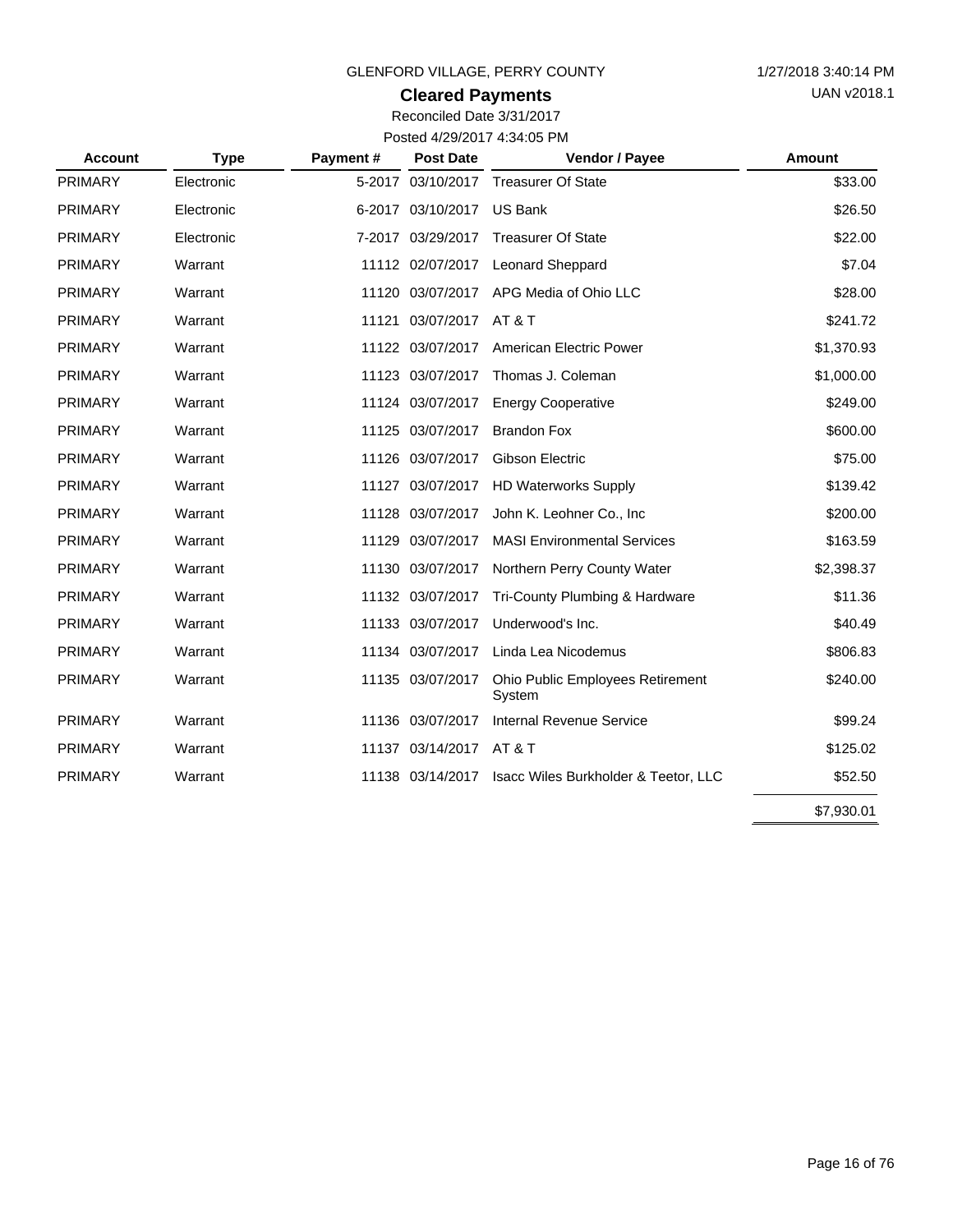# **Cleared Receipts**

UAN v2018.1

Reconciled Date 3/31/2017 Posted 4/29/2017 4:34:05 PM

| <b>Account</b> | Type     | Ticket # | Receipt# | <b>Post Date</b>   | <b>Source</b>                       | Amount      |
|----------------|----------|----------|----------|--------------------|-------------------------------------|-------------|
| <b>PRIMARY</b> | Standard |          | 21-2017  | 02/28/2017         | <b>GLENFORD VILLAGE</b>             | \$67.61     |
| <b>PRIMARY</b> | Standard |          | 22-2017  | 02/28/2017         | <b>GLENFORD VILLAGE</b>             | \$129.27    |
| <b>PRIMARY</b> | Standard |          |          | 23-2017 03/03/2017 | <b>GLENFORD VILLAGE</b>             | \$500.12    |
| <b>PRIMARY</b> | Standard |          |          | 24-2017 03/10/2017 | <b>GLENFORD VILLAGE</b>             | \$1,396.46  |
| <b>PRIMARY</b> | Standard |          |          |                    | 25-2017 03/10/2017 GLENFORD VILLAGE | \$1,129.03  |
| <b>PRIMARY</b> | Standard |          |          | 26-2017 03/28/2017 | <b>GLENFORD VILLAGE</b>             | \$1,194.56  |
| <b>PRIMARY</b> | Standard |          |          | 27-2017 03/28/2017 | <b>GLENFORD VILLAGE</b>             | \$2,310.45  |
| <b>PRIMARY</b> | Standard |          |          | 28-2017 03/28/2017 | <b>GLENFORD VILLAGE</b>             | \$705.71    |
| <b>PRIMARY</b> | Standard |          |          | 29-2017 03/28/2017 | <b>GLENFORD VILLAGE</b>             | \$3,402.19  |
| <b>PRIMARY</b> | Standard |          |          | 30-2017 03/28/2017 | <b>GLENFORD VILLAGE</b>             | \$3,050.51  |
| <b>PRIMARY</b> | Standard |          |          | 31-2017 03/28/2017 | <b>GLENFORD VILLAGE</b>             | \$12.88     |
| <b>PRIMARY</b> | Standard |          | 32-2017  | 03/28/2017         | <b>GLENFORD VILLAGE</b>             | \$953.65    |
| <b>PRIMARY</b> | Standard |          |          |                    | 33-2017 03/28/2017 GLENFORD VILLAGE | \$523.93    |
|                |          |          |          |                    |                                     | \$15,376.37 |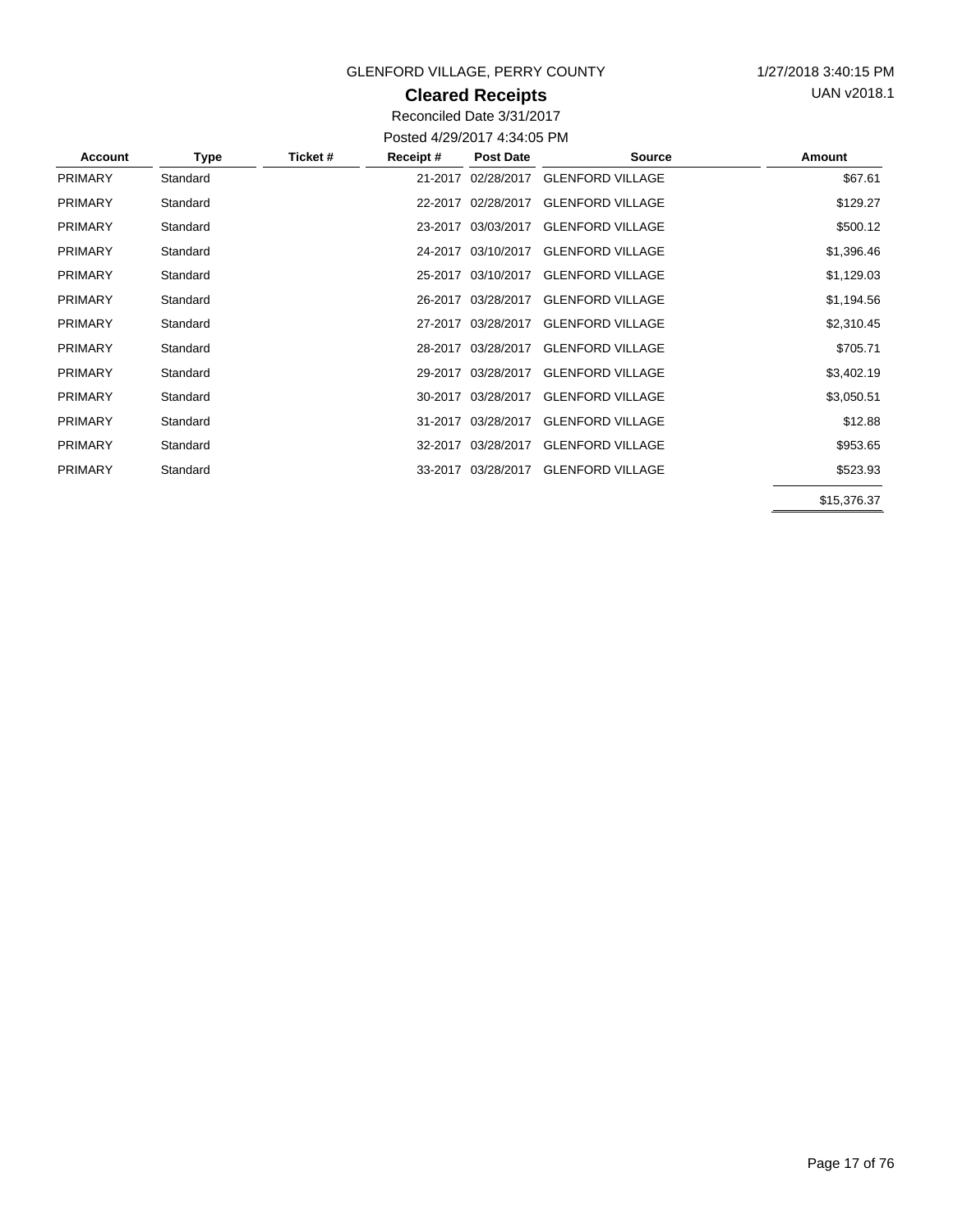UAN v2018.1

#### **Bank Reconciliation** Reconciled Date 4/30/2017

Posted 5/26/2017 10:08:23 PM

| Prior UAN Balance:                       |           | \$115,271.39 |
|------------------------------------------|-----------|--------------|
| Receipts:                                | $\ddot{}$ | \$23,120.81  |
| Payments:                                |           | \$11,907.18  |
| Adjustments:                             | +         | \$0.00       |
| Current UAN Balance as of 04/30/2017:    |           | \$126,485.02 |
| <b>Other Adjusting Factors:</b>          | +         | \$6.47       |
| Adjusted UAN Balance as of 04/30/2017:   |           | \$126,491.49 |
| Entered Bank Balances as of 04/30/2017:  |           | \$125,437.05 |
| Deposits in Transit:                     | +         | \$1,117.72   |
| <b>Outstanding Payments:</b>             |           | \$63.28      |
| <b>Outstanding Adjustments:</b>          | +         | \$0.00       |
| <b>Other Adjusting Factors:</b>          | +         | \$0.00       |
| Adjusted Bank Balances as of 04/30/2017: |           | \$126,491.49 |

Balances Reconciled

Reconciliation Notes

Receipts Not In UAN: \$6.47

There is a deposit error of 55 not entered in uan and a bank fee of 27 not entered in uan

Governing Board Signatures

There are no outstanding adjustments as of 04/30/2017.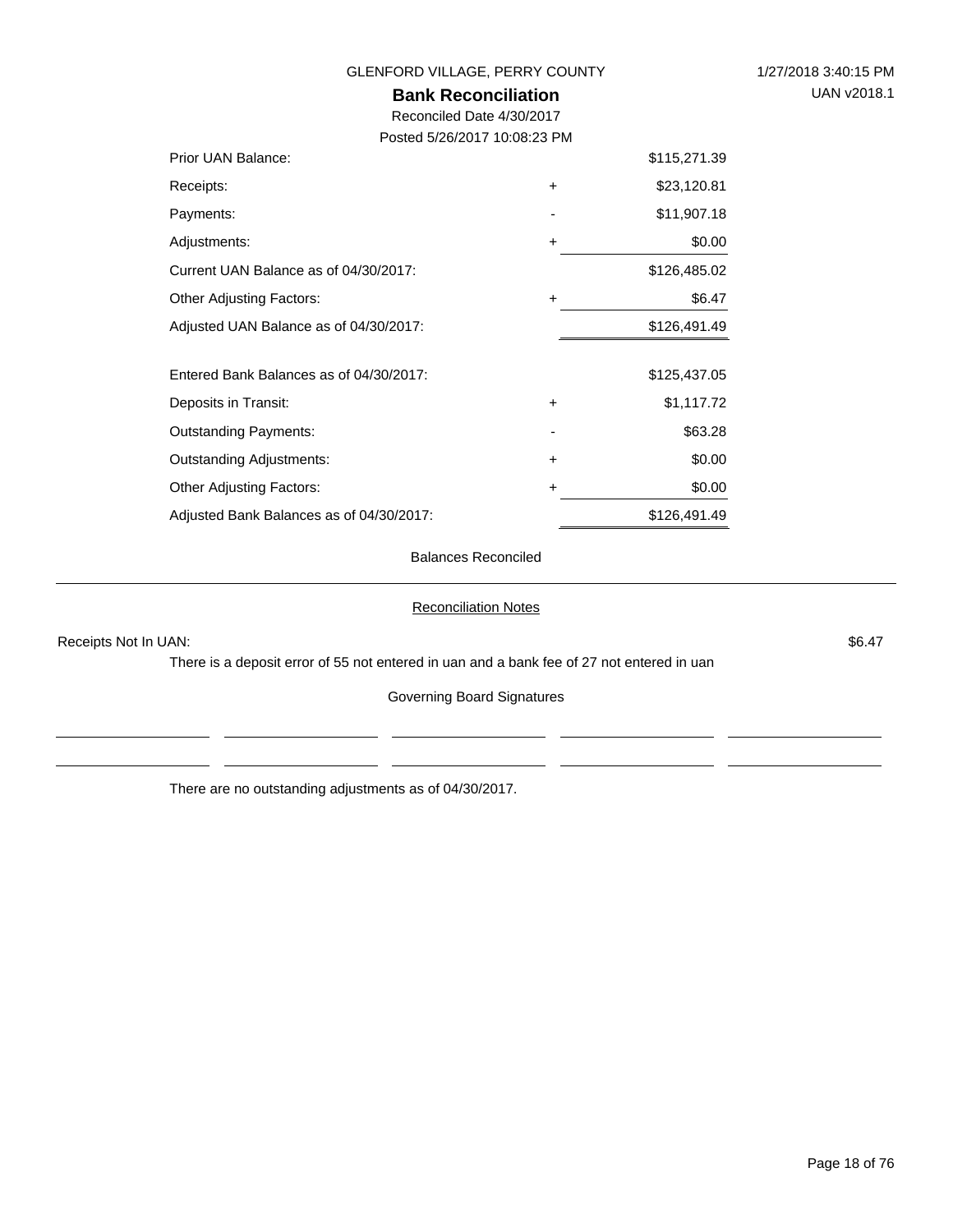UAN v2018.1

## **Bank Balances**

Reconciled Date 4/30/2017 Posted 5/26/2017 10:08:23 PM

| Type      | Name           | <b>Number</b> | <b>Prior Bank</b><br><b>Balance</b> | <b>Calculated</b><br><b>Bank Balance</b> | <b>Entered Bank</b><br><b>Balance</b> | <b>Difference</b> |
|-----------|----------------|---------------|-------------------------------------|------------------------------------------|---------------------------------------|-------------------|
| Primary   | <b>PRIMARY</b> | 21034758      | \$115,300.55                        | \$125,409.05                             | \$125,437.05                          | \$28.00           |
| Secondary | Secondary      | 310005458     | \$0.00                              | \$0.00                                   | \$0.00                                | \$0.00            |
|           |                | Total:        | \$115,300.55                        | \$125,409.05                             | \$125,437.05                          | \$28.00           |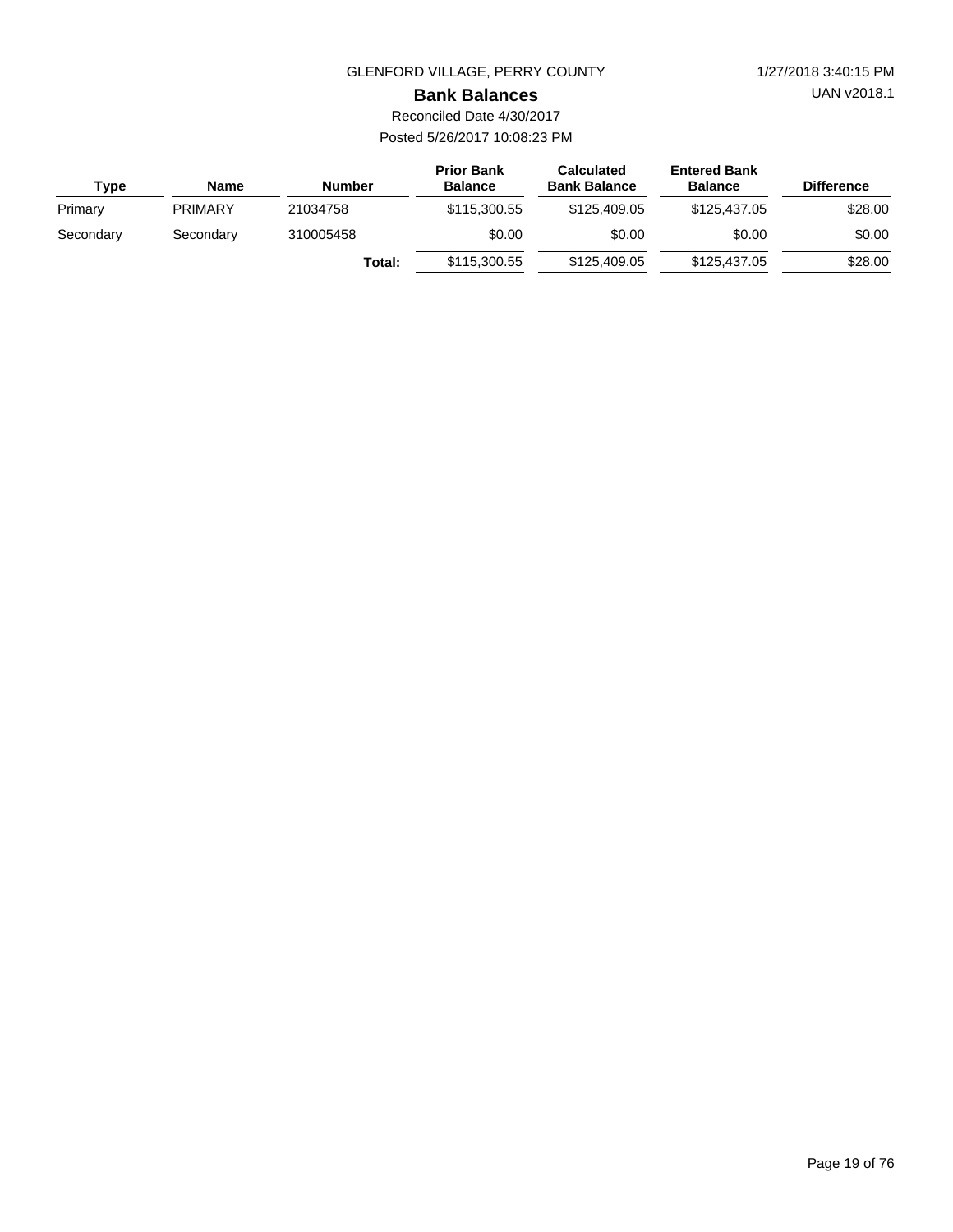UAN v2018.1

# GLENFORD VILLAGE, PERRY COUNTY 1/27/2018 3:40:15 PM

# **Outstanding Payments** Reconciled Date 4/30/2017

Posted 5/26/2017 10:08:23 PM

| Account        | Type    | Payment# | <b>Post Date</b> | <b>Vendor / Payee</b>          | Amount  |
|----------------|---------|----------|------------------|--------------------------------|---------|
| <b>PRIMARY</b> | Warrant |          | 11155 04/04/2017 | Tri-County Plumbing & Hardware | \$19.23 |
| <b>PRIMARY</b> | Warrant |          | 11158 04/04/2017 | Paul G Currence Jr             | \$44.05 |
|                |         |          |                  |                                | \$63.28 |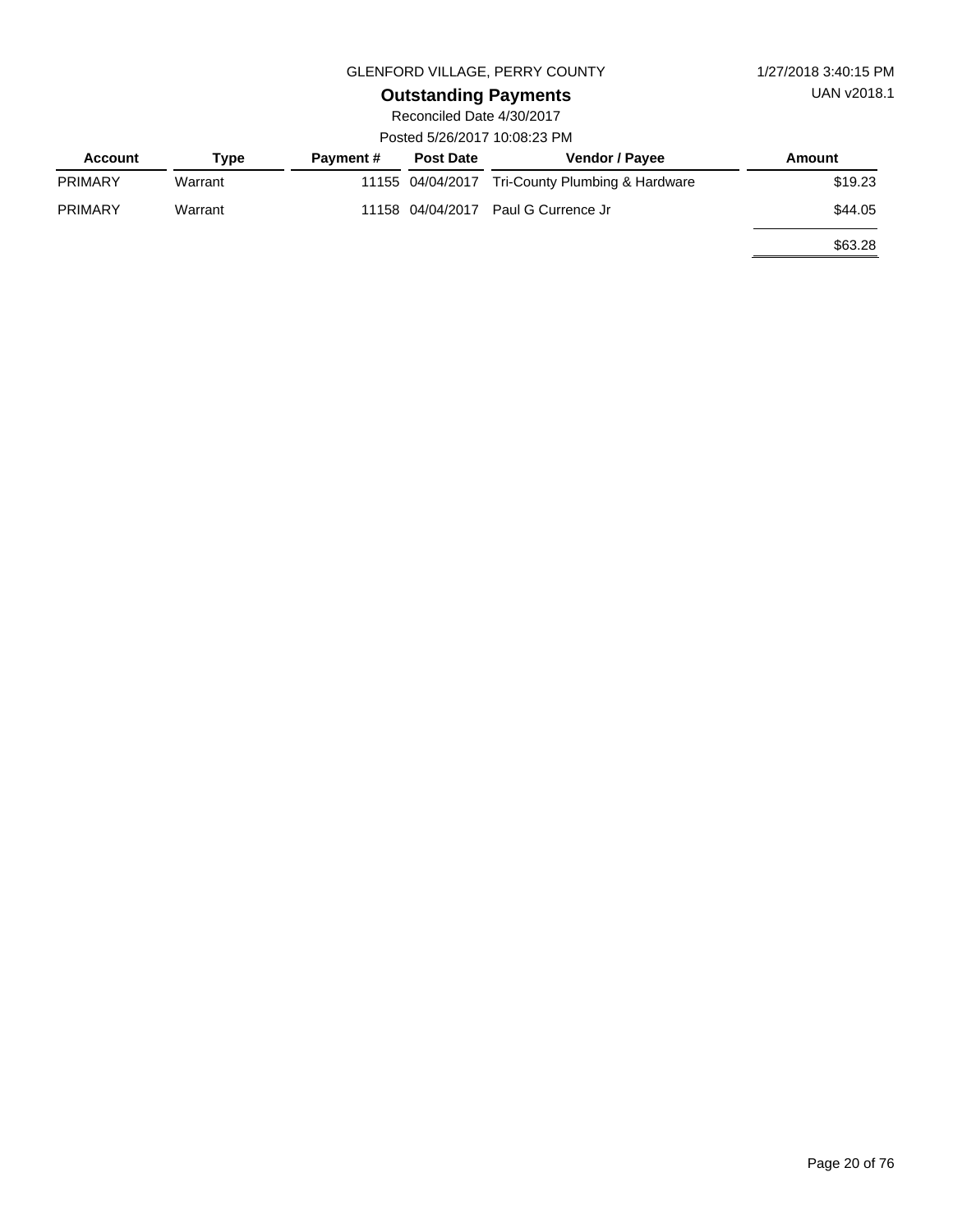# Reconciled Date 4/30/2017

Posted 5/26/2017 10:08:23 PM

| <b>Account</b> | <b>Type</b> | Payment# | <b>Post Date</b>        | Vendor / Payee                             | Amount     |
|----------------|-------------|----------|-------------------------|--------------------------------------------|------------|
| <b>PRIMARY</b> | Electronic  |          | 9-2017 04/11/2017       | Perry County Auditor                       | \$357.54   |
| <b>PRIMARY</b> | Electronic  |          | 10-2017 04/11/2017      | <b>Treasurer Of State</b>                  | \$16.50    |
| <b>PRIMARY</b> | Warrant     |          | 11131 03/07/2017        | Staples Credit Plan                        | \$50.69    |
| <b>PRIMARY</b> | Warrant     |          | 11139 04/04/2017        | American Electric Power                    | \$1,259.05 |
| <b>PRIMARY</b> | Warrant     |          | 11140 04/04/2017 AT&T   |                                            | \$217.42   |
| <b>PRIMARY</b> | Warrant     |          | 11141 04/04/2017        | Thomas J. Coleman                          | \$1,000.00 |
| <b>PRIMARY</b> | Warrant     |          | 11142 04/04/2017        | CompManagement, Inc.                       | \$115.00   |
| <b>PRIMARY</b> | Warrant     |          | 11143 04/04/2017        | <b>Energy Cooperative</b>                  | \$238.00   |
| <b>PRIMARY</b> | Warrant     |          | 11144 04/04/2017        | <b>Flowers Excavating LLC</b>              | \$1,750.00 |
| <b>PRIMARY</b> | Warrant     |          | 11145 04/04/2017        | <b>Brandon Fox</b>                         | \$600.00   |
| <b>PRIMARY</b> | Warrant     |          | 11146 04/04/2017        | <b>HD Waterworks Supply</b>                | \$158.51   |
| <b>PRIMARY</b> | Warrant     |          | 11147 04/04/2017        | <b>Bob Henry</b>                           | \$433.83   |
| <b>PRIMARY</b> | Warrant     |          | 11148 04/04/2017        | Isacc Wiles Burkholder & Teetor, LLC       | \$391.50   |
| <b>PRIMARY</b> | Warrant     |          | 11149 04/04/2017        | <b>MASI Environmental Services</b>         | \$112.44   |
| <b>PRIMARY</b> | Warrant     |          | 11150 04/04/2017        | Northern Perry County Water                | \$2,358.12 |
| <b>PRIMARY</b> | Warrant     |          | 11151 04/04/2017        | John Clouse                                | \$136.78   |
| <b>PRIMARY</b> | Warrant     |          | 11152 04/04/2017        | <b>Staples Credit Plan</b>                 | \$31.39    |
| <b>PRIMARY</b> | Warrant     |          | 11153 04/04/2017        | Speedway LLC                               | \$37.76    |
| <b>PRIMARY</b> | Warrant     |          | 11154 04/04/2017        | <b>Treasurer Of State</b>                  | \$200.00   |
| <b>PRIMARY</b> | Warrant     |          | 11156 04/04/2017        | <b>Brian T Butler</b>                      | \$88.66    |
| <b>PRIMARY</b> | Warrant     |          | 11157 04/04/2017        | Heidi N Carpenter                          | \$73.88    |
| <b>PRIMARY</b> | Warrant     |          | 11159 04/04/2017        | Caleb Houston Garza                        | \$73.44    |
| <b>PRIMARY</b> | Warrant     |          | 11160 04/04/2017        | Linda Lea Nicodemus                        | \$806.83   |
| <b>PRIMARY</b> | Warrant     |          | 11161 04/04/2017        | Jeffery E Ours                             | \$73.44    |
| <b>PRIMARY</b> | Warrant     |          |                         | 11162 04/04/2017 Sharon M Phillips         | \$73.44    |
| <b>PRIMARY</b> | Warrant     |          |                         | 11163 04/04/2017 Leonard L Sheppard        | \$110.82   |
| <b>PRIMARY</b> | Warrant     |          | 11164 04/04/2017        | Ohio Public Employees Retirement<br>System | \$240.00   |
| <b>PRIMARY</b> | Warrant     |          | 11165 04/04/2017        | <b>Internal Revenue Service</b>            | \$188.60   |
| <b>PRIMARY</b> | Warrant     |          | 11166 04/04/2017        | Ohio Department of Taxation                | \$27.15    |
| <b>PRIMARY</b> | Warrant     |          | 11167 04/18/2017        | <b>American Electric Power</b>             | \$187.61   |
| <b>PRIMARY</b> | Warrant     |          | 11168 04/18/2017 AT & T |                                            | \$125.17   |
| <b>PRIMARY</b> | Warrant     |          | 11169 04/18/2017        | <b>Treasurer Of State</b>                  | \$294.00   |
| <b>PRIMARY</b> | Warrant     |          |                         | 11170 04/18/2017 Underwood's Inc.          | \$18.02    |
| <b>PRIMARY</b> | Warrant     |          |                         | 11171 04/18/2017 US Postmaster             | \$49.00    |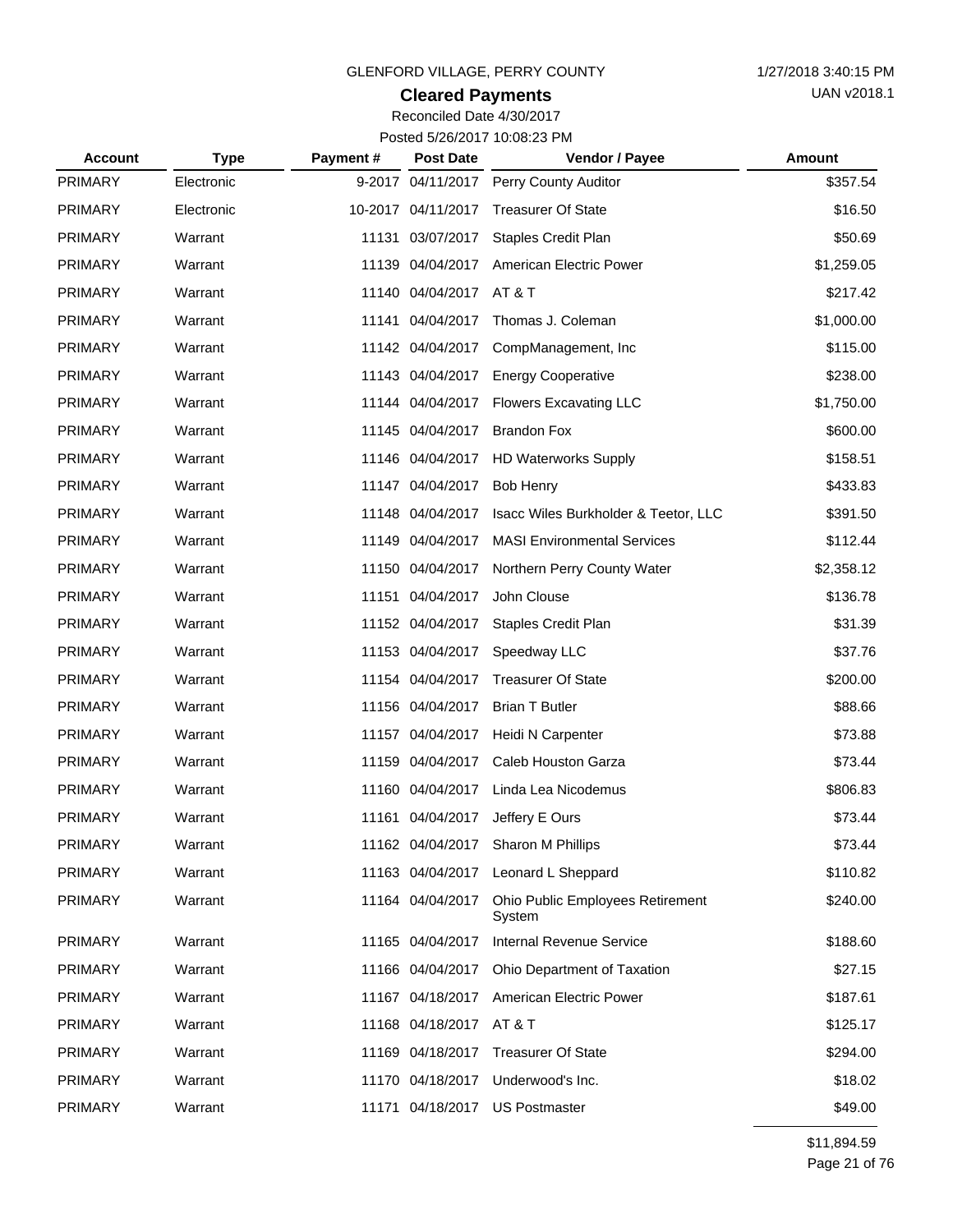**Cleared Payments**

Reconciled Date 4/30/2017 Posted 5/26/2017 10:08:23 PM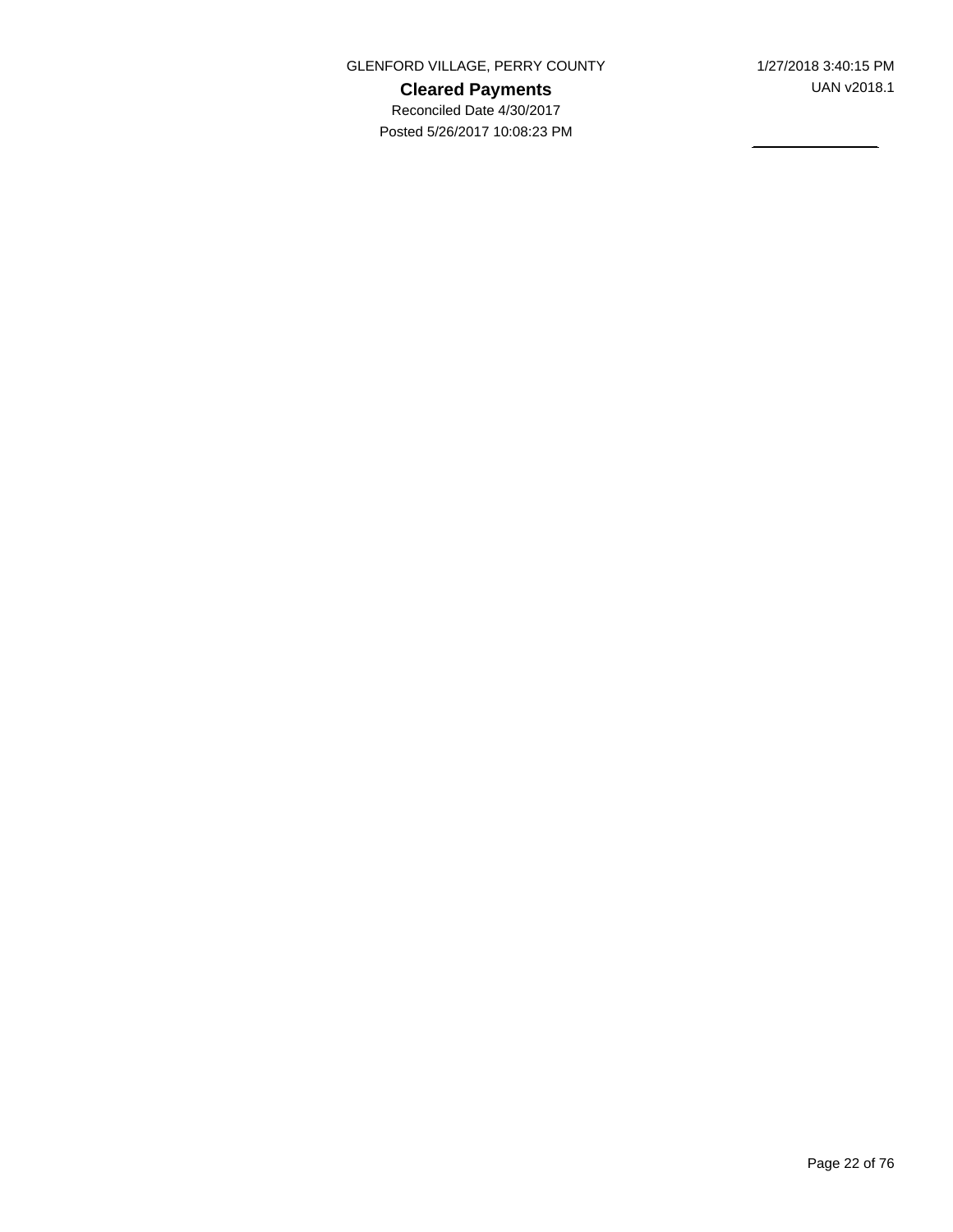|                | <b>GLENFORD VILLAGE, PERRY COUNTY</b> |          |                              |                  |                                     |             |
|----------------|---------------------------------------|----------|------------------------------|------------------|-------------------------------------|-------------|
|                |                                       |          | <b>Outstanding Receipts</b>  |                  |                                     | UAN v2018.1 |
|                |                                       |          | Reconciled Date 4/30/2017    |                  |                                     |             |
|                |                                       |          | Posted 5/26/2017 10:08:23 PM |                  |                                     |             |
| Account        | Type                                  | Ticket # | Receipt#                     | <b>Post Date</b> | <b>Source</b>                       | Amount      |
| <b>PRIMARY</b> | Standard                              |          |                              |                  | 42-2017 04/29/2017 GLENFORD VILLAGE | \$1.117.72  |
|                |                                       |          |                              |                  |                                     | \$1,117.72  |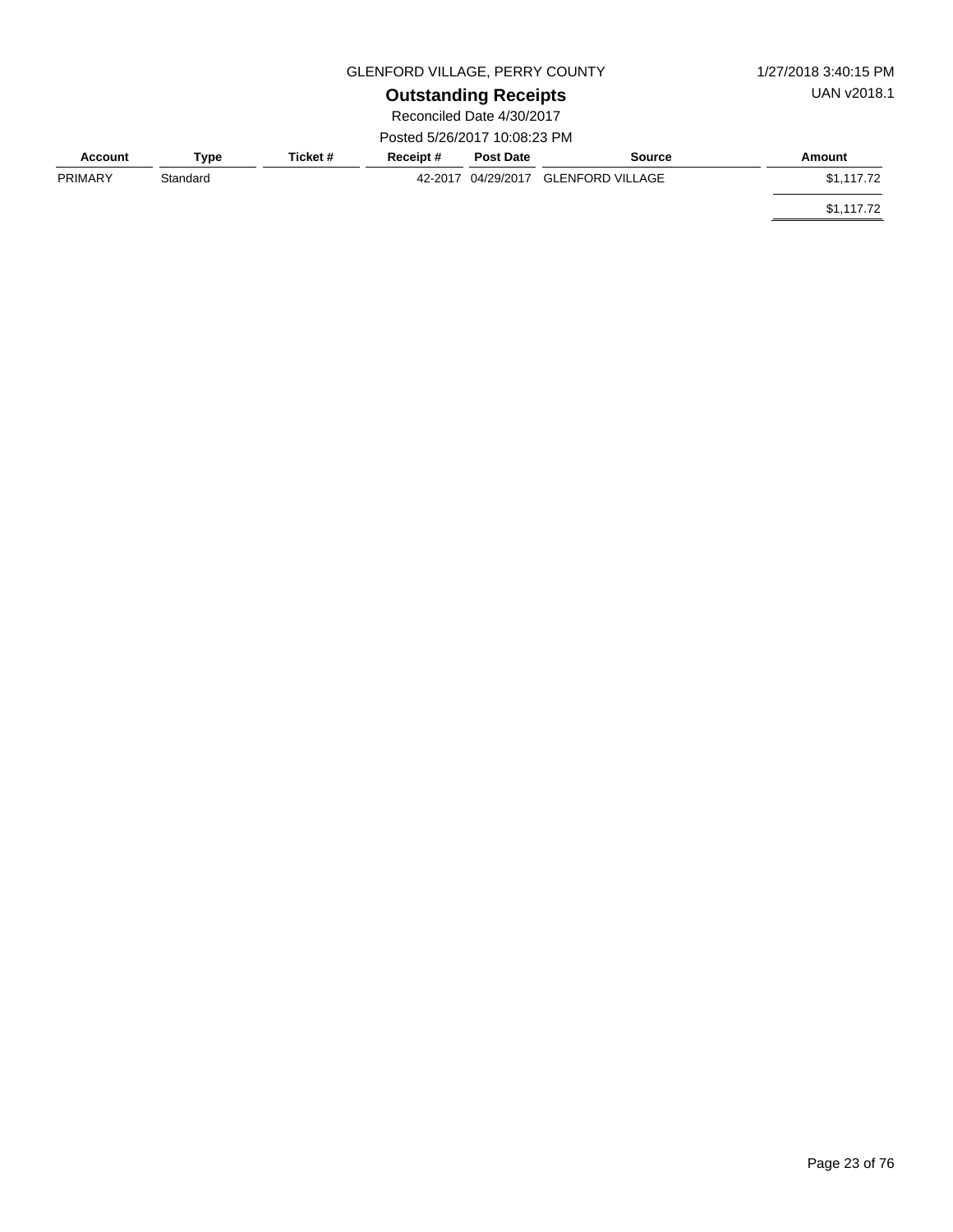# **Cleared Receipts**

UAN v2018.1

Reconciled Date 4/30/2017 Posted 5/26/2017 10:08:23 PM

| <b>Account</b> | <b>Type</b> | Ticket # | Receipt# | <b>Post Date</b> | <b>Source</b>           | Amount      |
|----------------|-------------|----------|----------|------------------|-------------------------|-------------|
| <b>PRIMARY</b> | Standard    |          | 34-2017  | 04/11/2017       | <b>GLENFORD VILLAGE</b> | \$8,426.12  |
| <b>PRIMARY</b> | Standard    |          | 35-2017  | 04/11/2017       | <b>GLENFORD VILLAGE</b> | \$1,333.51  |
| <b>PRIMARY</b> | Standard    |          | 36-2017  | 04/11/2017       | <b>GLENFORD VILLAGE</b> | \$150.00    |
| <b>PRIMARY</b> | Standard    |          | 37-2017  | 04/11/2017       | <b>GLENFORD VILLAGE</b> | \$5,472.68  |
| <b>PRIMARY</b> | Standard    |          | 38-2017  | 04/29/2017       | <b>GLENFORD VILLAGE</b> | \$495.66    |
| <b>PRIMARY</b> | Standard    |          | 39-2017  | 04/29/2017       | <b>GLENFORD VILLAGE</b> | \$3,009.39  |
| <b>PRIMARY</b> | Standard    |          | 40-2017  | 04/29/2017       | <b>GLENFORD VILLAGE</b> | \$271.96    |
| <b>PRIMARY</b> | Standard    |          | 41-2017  | 04/29/2017       | <b>GLENFORD VILLAGE</b> | \$2,380.99  |
| <b>PRIMARY</b> | Standard    |          | 43-2017  | 04/29/2017       | <b>GLENFORD VILLAGE</b> | \$462.78    |
|                |             |          |          |                  |                         | \$22,003.09 |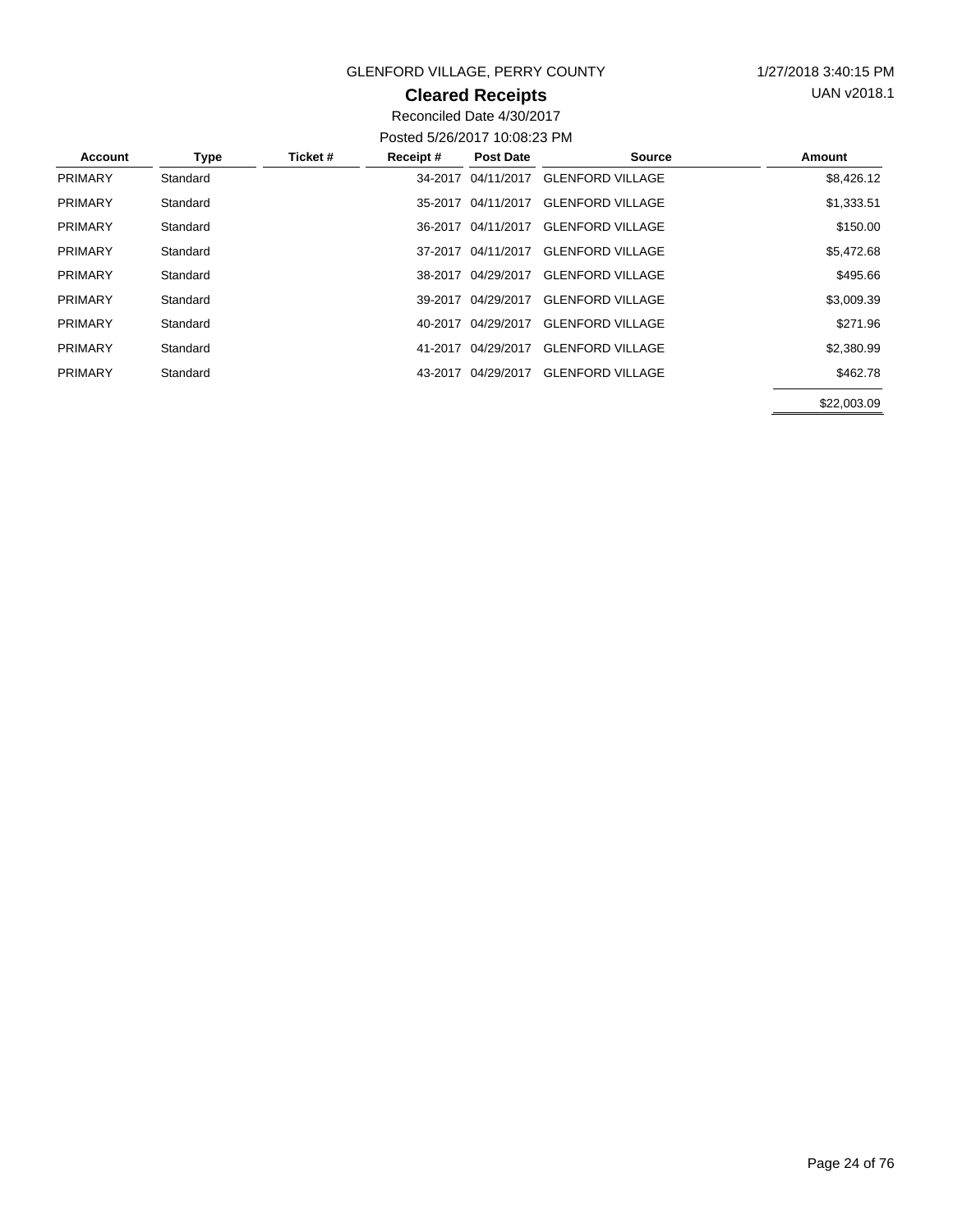| 1/2017:                     |           | \$129,816.69 |        |
|-----------------------------|-----------|--------------|--------|
|                             |           |              |        |
| 1/2017:                     |           | \$129,813.71 |        |
|                             | $\ddot{}$ | \$55.00      |        |
|                             |           | \$44.05      |        |
|                             | +         | \$0.00       |        |
|                             | +         | $-$7.97$     |        |
| 01/2017:                    |           | \$129,816.69 |        |
| <b>Balances Reconciled</b>  |           |              |        |
| <b>Reconciliation Notes</b> |           |              |        |
|                             |           |              | \$7.97 |
| Governing Board Signatures  |           |              |        |
|                             |           |              |        |
|                             |           |              |        |

There are no outstanding adjustments as of 06/01/2017.

**Bank Reconciliation**

Reconciled Date 6/1/2017

Posted 7/8/2017 3:15:58 PM

| Prior UAN Balance:                       |           | \$126,485.02 |
|------------------------------------------|-----------|--------------|
| Receipts:                                | $\ddot{}$ | \$14,917.63  |
| Payments:                                |           | \$11,585.96  |
| Adjustments:                             | +         | \$0.00       |
| Current UAN Balance as of 06/01/2017:    |           | \$129,816.69 |
| Other Adjusting Factors:                 | +         | \$0.00       |
| Adjusted UAN Balance as of 06/01/2017:   |           | \$129,816.69 |
|                                          |           |              |
| Entered Bank Balances as of 06/01/2017:  |           | \$129,813.71 |
| Deposits in Transit:                     | $\ddot{}$ | \$55.00      |
| Outstanding Payments:                    |           | \$44.05      |
| Outstanding Adjustments:                 | $\ddot{}$ | \$0.00       |
| Other Adjusting Factors:                 | +         | $-$7.97$     |
| Adjusted Bank Balances as of 06/01/2017: |           | \$129,816.69 |

Inflating Bank Errors: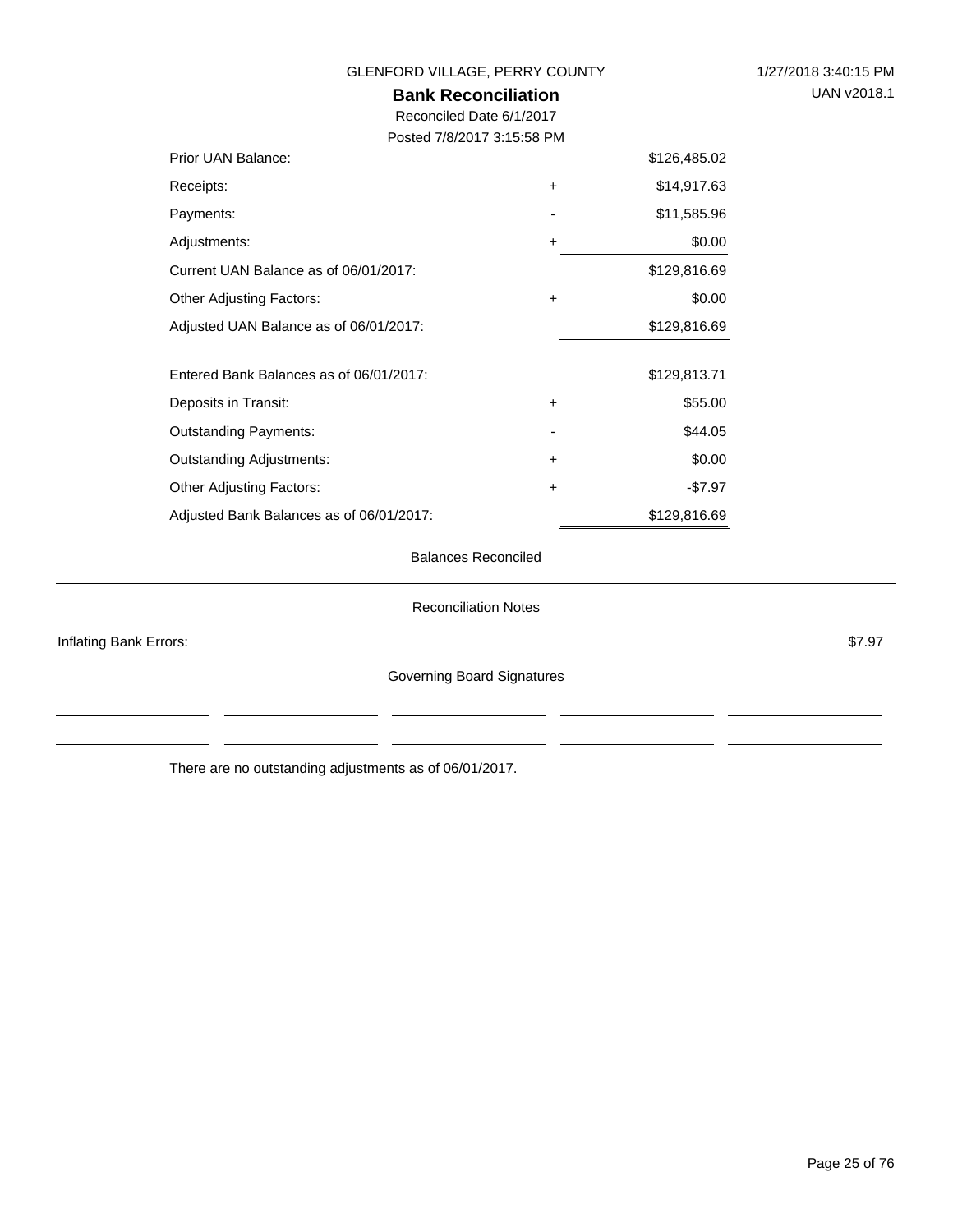UAN v2018.1

#### **Bank Balances**

Reconciled Date 6/1/2017 Posted 7/8/2017 3:15:58 PM

| Type      | <b>Name</b>    | <b>Number</b> | <b>Prior Bank</b><br><b>Balance</b> | <b>Calculated</b><br><b>Bank Balance</b> | <b>Entered Bank</b><br><b>Balance</b> | <b>Difference</b> |
|-----------|----------------|---------------|-------------------------------------|------------------------------------------|---------------------------------------|-------------------|
| Primary   | <b>PRIMARY</b> | 21034758      | \$125,437.05                        | \$129.812.21                             | \$129.813.71                          | \$1.50            |
| Secondary | New Bank       | 21034758      | \$0.00                              | \$0.00                                   | \$0.00                                | \$0.00            |
| Secondary | Secondary      | 310005458     | \$0.00                              | \$0.00                                   | \$0.00                                | \$0.00            |
|           |                | Total:        | \$125,437.05                        | \$129.812.21                             | \$129.813.71                          | \$1.50            |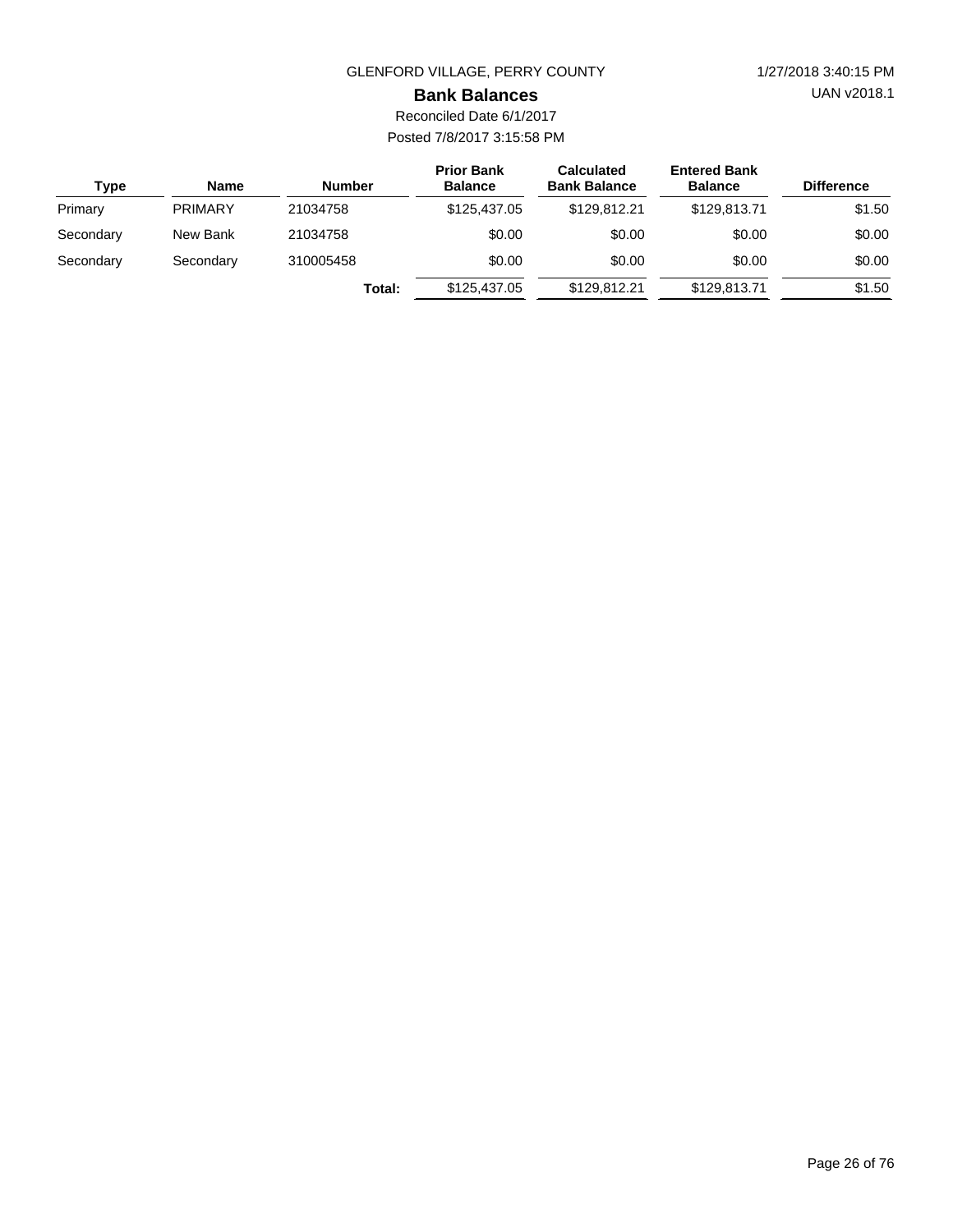|                |         | 1/27/2018 3:40:15 PM        |                          |                            |         |
|----------------|---------|-----------------------------|--------------------------|----------------------------|---------|
|                |         | <b>Outstanding Payments</b> | UAN v2018.1              |                            |         |
|                |         |                             | Reconciled Date 6/1/2017 |                            |         |
|                |         |                             |                          | Posted 7/8/2017 3:15:58 PM |         |
| <b>Account</b> | Type    | <b>Payment#</b>             | <b>Post Date</b>         | Vendor / Payee             | Amount  |
|                |         |                             |                          |                            |         |
| <b>PRIMARY</b> | Warrant |                             | 11158 04/04/2017         | Paul G Currence Jr         | \$44.05 |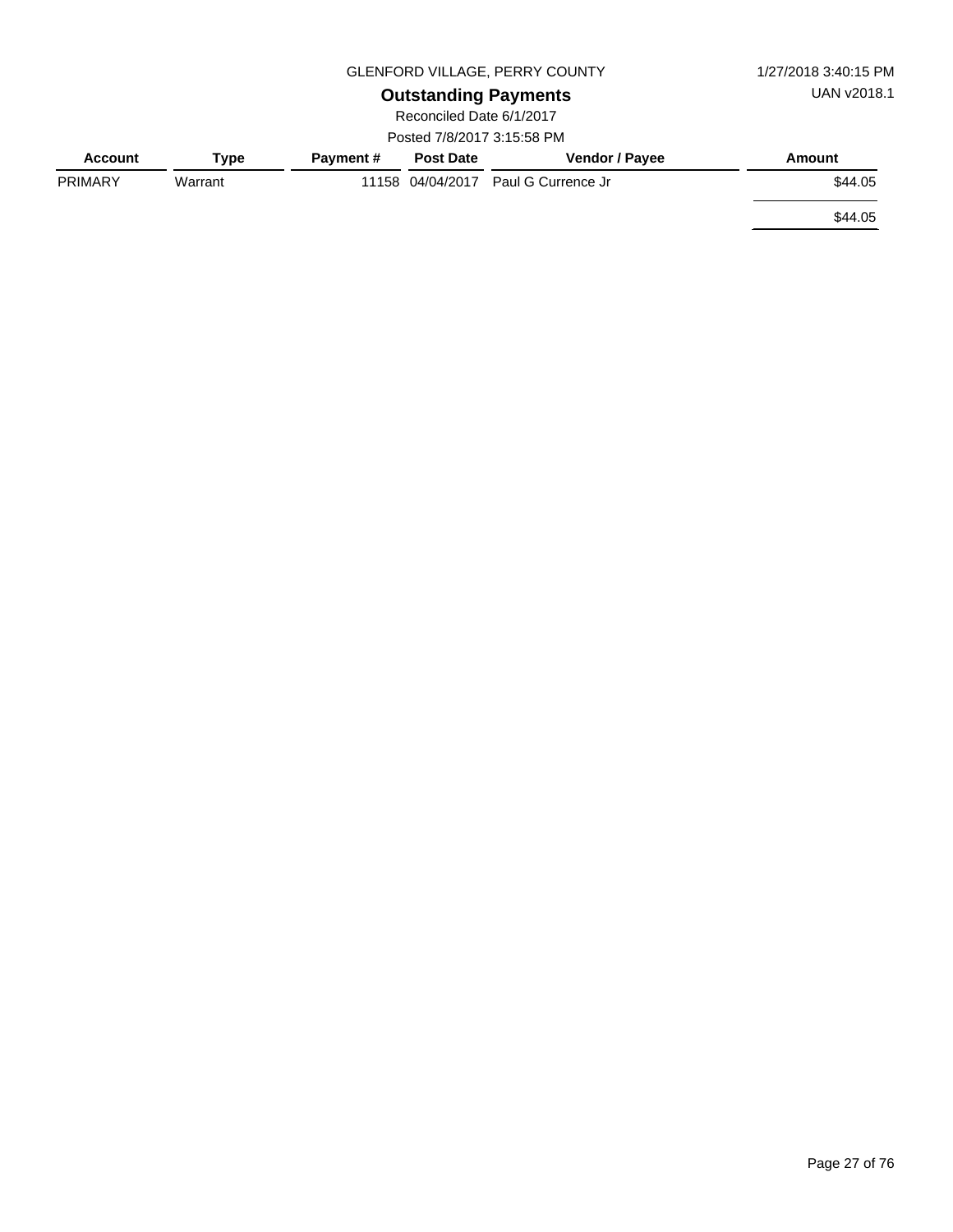# **Cleared Payments**

Reconciled Date 6/1/2017 Posted 7/8/2017 3:15:58 PM

| <b>Account</b> | <b>Type</b> | Payment# | <b>Post Date</b>   | Vendor / Payee                              | Amount      |
|----------------|-------------|----------|--------------------|---------------------------------------------|-------------|
| <b>PRIMARY</b> | Electronic  |          | 12-2017 05/30/2017 | <b>US Bank</b>                              | \$27.00     |
| <b>PRIMARY</b> | Electronic  |          | 13-2017 05/30/2017 | <b>Treasurer Of State</b>                   | \$33.52     |
| <b>PRIMARY</b> | Warrant     |          | 11155 04/04/2017   | Tri-County Plumbing & Hardware              | \$19.23     |
| <b>PRIMARY</b> | Warrant     |          | 11184 05/02/2017   | <b>Brian Butler</b>                         | \$141.59    |
| PRIMARY        | Warrant     |          | 11185 05/02/2017   | <b>MASI Environmental Services</b>          | \$129.48    |
| <b>PRIMARY</b> | Warrant     |          | 11186 05/02/2017   | Ohio Municipal Joint Self-Insurance<br>Pool | \$3,396.00  |
| <b>PRIMARY</b> | Warrant     |          | 11187 05/02/2017   | Speedway LLC                                | \$45.98     |
| <b>PRIMARY</b> | Warrant     |          | 11188 05/02/2017   | <b>Brandon Fox</b>                          | \$600.00    |
| <b>PRIMARY</b> | Warrant     |          | 11189 05/02/2017   | Thomas J. Coleman                           | \$1,000.00  |
| <b>PRIMARY</b> | Warrant     |          | 11190 05/12/2017   | American Electric Power                     | \$1,421.29  |
| <b>PRIMARY</b> | Warrant     |          | 11191 05/12/2017   | AT&T                                        | \$348.78    |
| <b>PRIMARY</b> | Warrant     |          | 11192 05/12/2017   | <b>Energy Cooperative</b>                   | \$99.00     |
| <b>PRIMARY</b> | Warrant     |          | 11193 05/12/2017   | Leonard Sheppard                            | \$22.30     |
| <b>PRIMARY</b> | Warrant     |          | 11194 05/12/2017   | Northern Perry County Water                 | \$2,659.46  |
| <b>PRIMARY</b> | Warrant     |          | 11195 05/12/2017   | Ridgeview Lumber & Supply                   | \$293.76    |
| <b>PRIMARY</b> | Warrant     |          | 11196 05/12/2017   | Staples Credit Plan                         | \$63.60     |
| <b>PRIMARY</b> | Warrant     |          | 11197 05/12/2017   | Tri-County Plumbing & Hardware              | \$158.13    |
| <b>PRIMARY</b> | Warrant     |          | 11198 05/12/2017   | Linda Lea Nicodemus                         | \$806.83    |
| <b>PRIMARY</b> | Warrant     |          | 11199 05/12/2017   | Ohio Public Employees Retirement<br>System  | \$240.00    |
| <b>PRIMARY</b> | Warrant     |          | 11200 05/12/2017   | Internal Revenue Service                    | \$99.24     |
|                |             |          |                    |                                             | \$11,605.19 |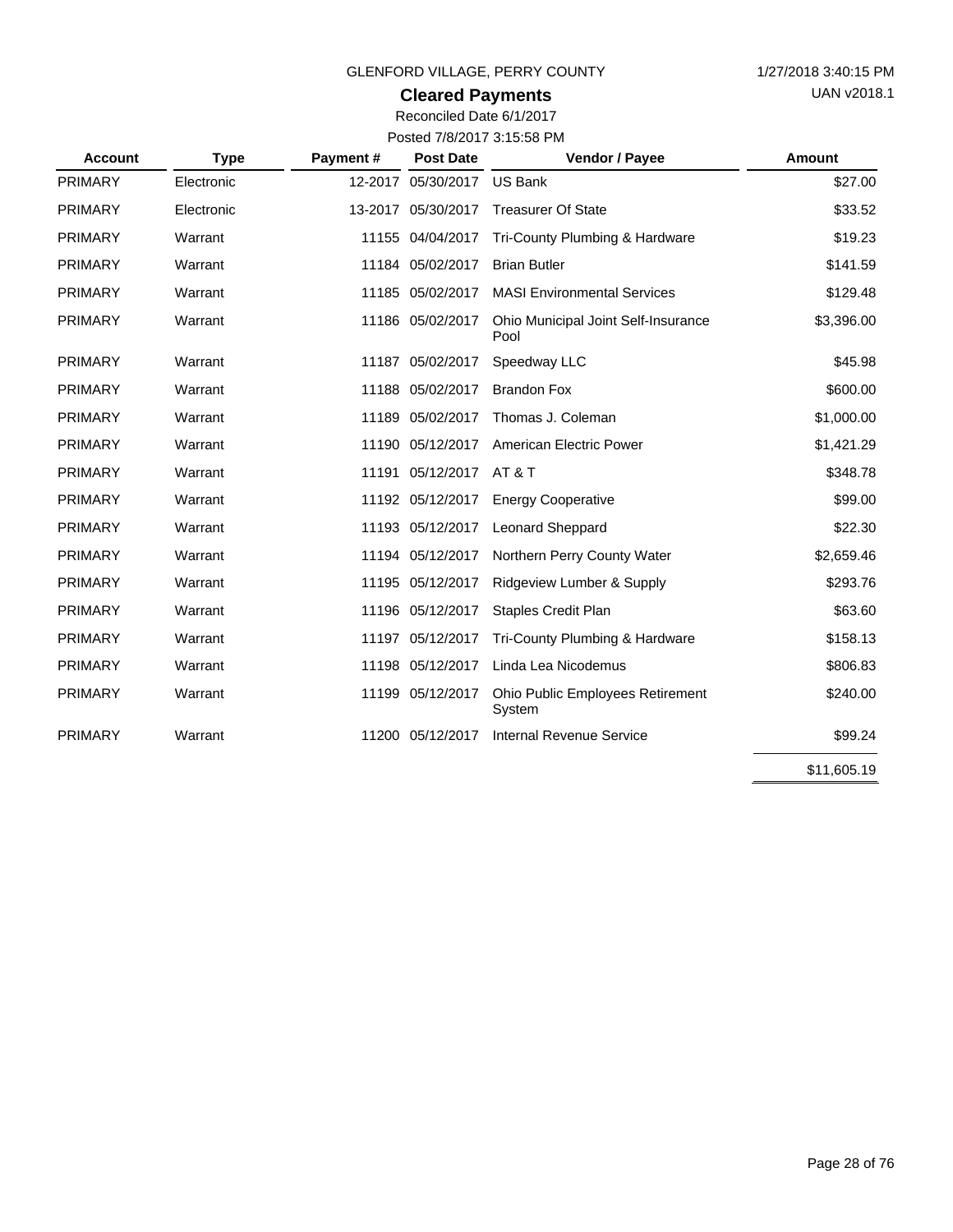|         |          |         | <b>GLENFORD VILLAGE, PERRY COUNTY</b> |                          |                         | 1/27/2018 3:40:15 PM |
|---------|----------|---------|---------------------------------------|--------------------------|-------------------------|----------------------|
|         |          |         | <b>Outstanding Receipts</b>           |                          |                         | UAN v2018.1          |
|         |          |         |                                       | Reconciled Date 6/1/2017 |                         |                      |
|         |          |         | Posted 7/8/2017 3:15:58 PM            |                          |                         |                      |
| Account | Type     | Ticket# | Receipt#                              | <b>Post Date</b>         | <b>Source</b>           | Amount               |
| PRIMARY | Standard |         | 55-2017                               | 05/26/2017               | <b>GLENFORD VILLAGE</b> | \$55.00              |
|         |          |         |                                       |                          |                         |                      |

\$55.00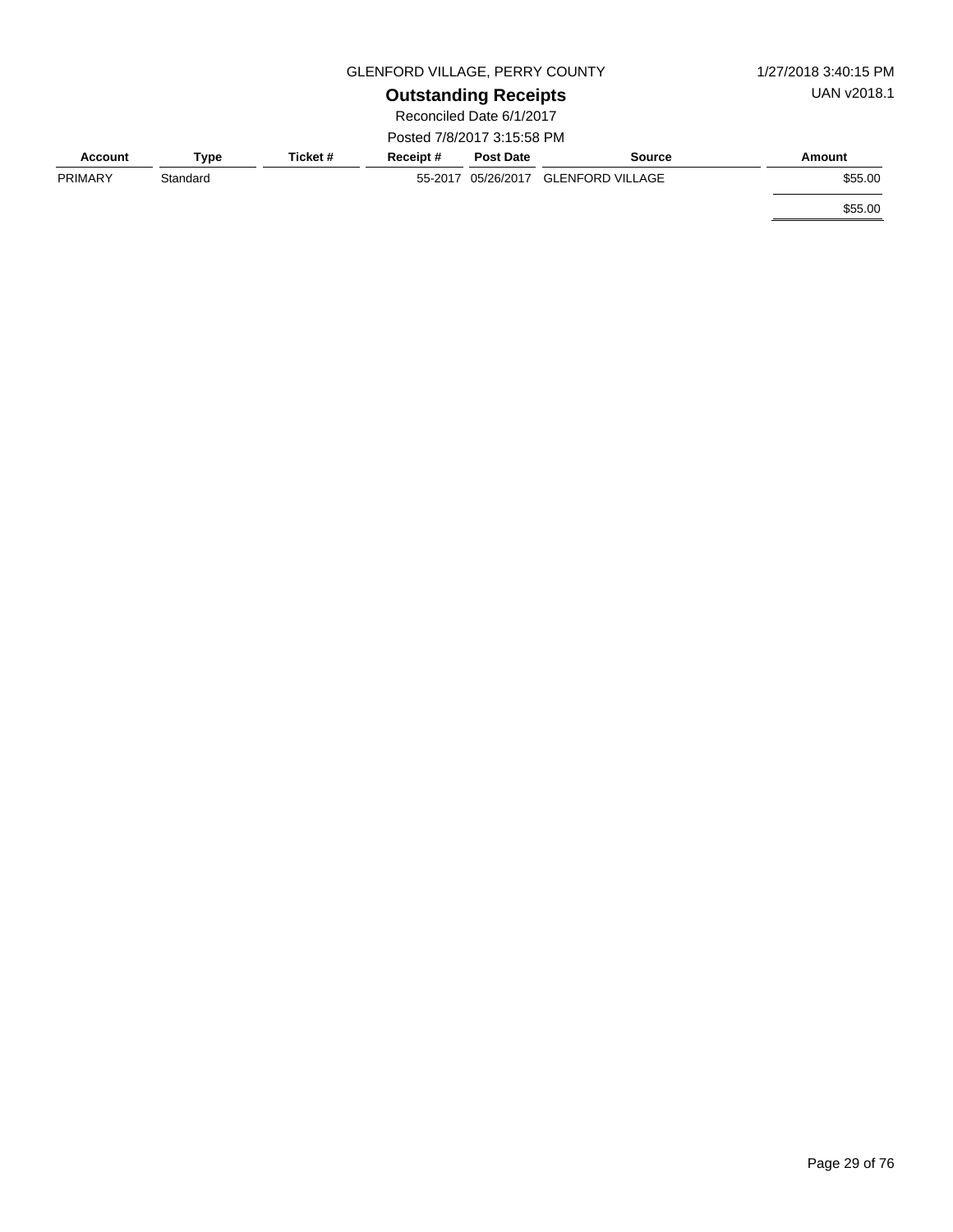# **Cleared Receipts**

UAN v2018.1

Reconciled Date 6/1/2017 Posted 7/8/2017 3:15:58 PM

| <b>Account</b> | <b>Type</b> | Ticket # | Receipt# | <b>Post Date</b>   | <b>Source</b>           | Amount      |
|----------------|-------------|----------|----------|--------------------|-------------------------|-------------|
| <b>PRIMARY</b> | Standard    |          | 42-2017  | 04/29/2017         | <b>GLENFORD VILLAGE</b> | \$1,117.72  |
| <b>PRIMARY</b> | Standard    |          | 44-2017  | 05/09/2017         | <b>GLENFORD VILLAGE</b> | \$375.00    |
| <b>PRIMARY</b> | Standard    |          | 45-2017  | 05/09/2017         | <b>GLENFORD VILLAGE</b> | \$490.00    |
| <b>PRIMARY</b> | Standard    |          | 46-2017  | 05/09/2017         | <b>GLENFORD VILLAGE</b> | \$50.00     |
| <b>PRIMARY</b> | Standard    |          | 47-2017  | 05/09/2017         | <b>GLENFORD VILLAGE</b> | \$359.80    |
| <b>PRIMARY</b> | Standard    |          | 48-2017  | 05/09/2017         | <b>GLENFORD VILLAGE</b> | \$2,244.47  |
| <b>PRIMARY</b> | Standard    |          | 49-2017  | 05/26/2017         | <b>GLENFORD VILLAGE</b> | \$2,454.79  |
| <b>PRIMARY</b> | Standard    |          |          | 50-2017 05/26/2017 | <b>GLENFORD VILLAGE</b> | \$808.56    |
| <b>PRIMARY</b> | Standard    |          | 51-2017  | 05/26/2017         | <b>GLENFORD VILLAGE</b> | \$70.00     |
| <b>PRIMARY</b> | Standard    |          | 52-2017  | 05/26/2017         | <b>GLENFORD VILLAGE</b> | \$5,408.69  |
| <b>PRIMARY</b> | Standard    |          | 53-2017  | 05/26/2017         | <b>GLENFORD VILLAGE</b> | \$150.00    |
| <b>PRIMARY</b> | Standard    |          | 54-2017  | 05/26/2017         | <b>GLENFORD VILLAGE</b> | \$899.82    |
| <b>PRIMARY</b> | Standard    |          |          | 56-2017 05/30/2017 | <b>GLENFORD VILLAGE</b> | \$911.47    |
| <b>PRIMARY</b> | Standard    |          | 57-2017  | 05/30/2017         | <b>GLENFORD VILLAGE</b> | \$40.00     |
| <b>PRIMARY</b> | Standard    |          | 58-2017  | 05/30/2017         | <b>GLENFORD VILLAGE</b> | \$600.03    |
|                |             |          |          |                    |                         | \$15,980.35 |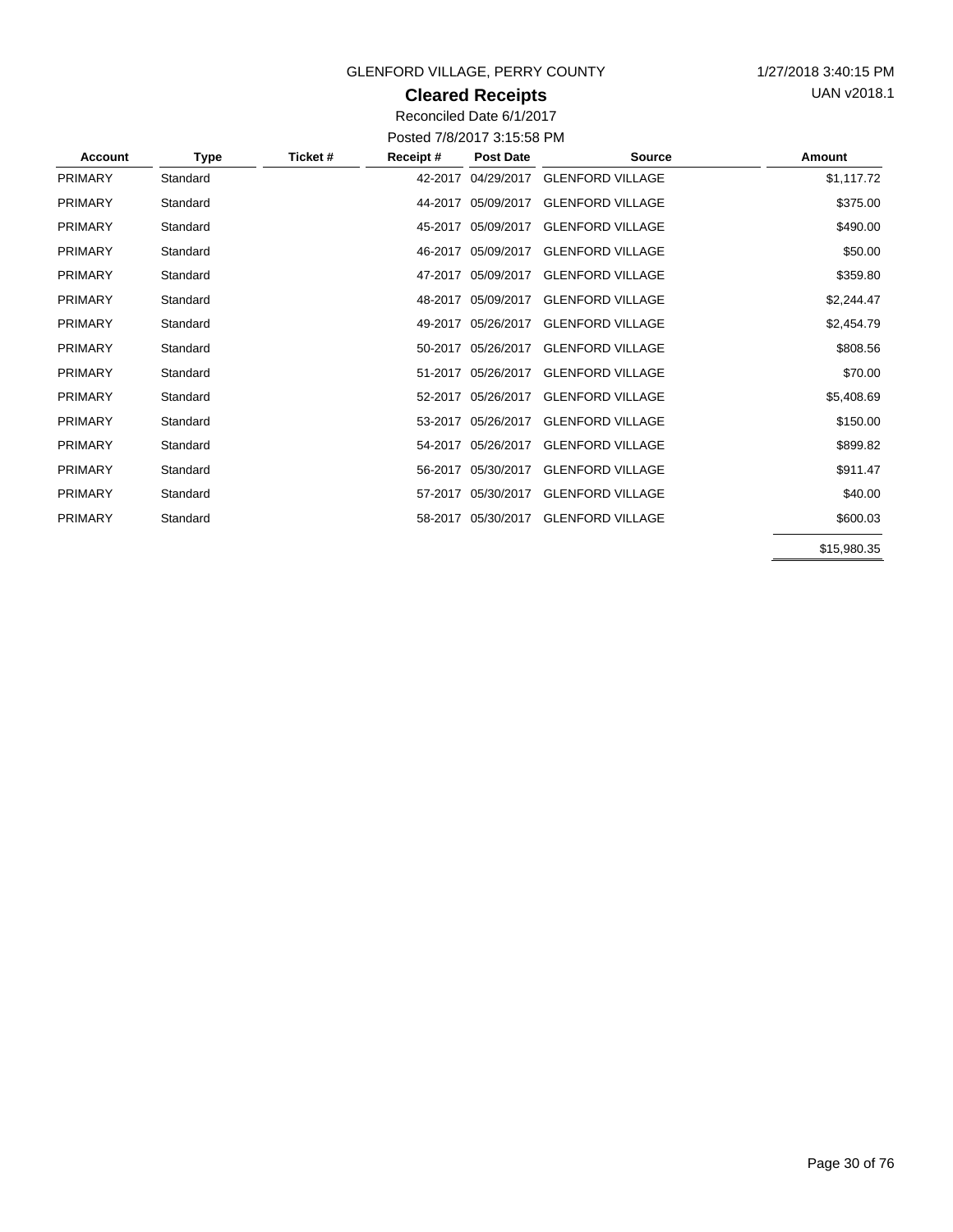| GLENFORD VILLAGE, PERRY COUNTY<br><b>Bank Reconciliation</b><br>Reconciled Date 6/30/2017<br>Posted 8/1/2017 5:35:21 PM |           |              | 1/27/2018 3:40:15 PM<br>UAN v2018.1 |
|-------------------------------------------------------------------------------------------------------------------------|-----------|--------------|-------------------------------------|
| Prior UAN Balance:                                                                                                      |           | \$129,816.69 |                                     |
| Receipts:                                                                                                               | $\ddot{}$ | \$12,760.92  |                                     |
| Payments:                                                                                                               |           | \$34,360.40  |                                     |
| Adjustments:                                                                                                            | +         | \$0.00       |                                     |
| Current UAN Balance as of 06/30/2017:                                                                                   |           | \$108,217.21 |                                     |
| <b>Other Adjusting Factors:</b>                                                                                         | +         | $-$ \$29.50  |                                     |
| Adjusted UAN Balance as of 06/30/2017:                                                                                  |           | \$108,187.71 |                                     |
| Entered Bank Balances as of 06/30/2017:                                                                                 |           | \$132,939.20 |                                     |
| Deposits in Transit:                                                                                                    | +         | \$1,073.40   |                                     |
| <b>Outstanding Payments:</b>                                                                                            |           | \$25,871.92  |                                     |
| <b>Outstanding Adjustments:</b>                                                                                         | +         | \$0.00       |                                     |
| <b>Other Adjusting Factors:</b>                                                                                         | +         | \$47.03      |                                     |
| Adjusted Bank Balances as of 06/30/2017:                                                                                |           | \$108,187.71 |                                     |

## Balances Reconciled

| <b>Reconciliation Notes</b>                          |         |
|------------------------------------------------------|---------|
| Deflating Bank Errors:<br>Deposit Error from May 1st | \$55.00 |
| Inflating Bank Errors:                               | \$7.97  |
| Payments Not In UAN:<br>Bank fee                     | \$29.50 |
| Governing Board Signatures                           |         |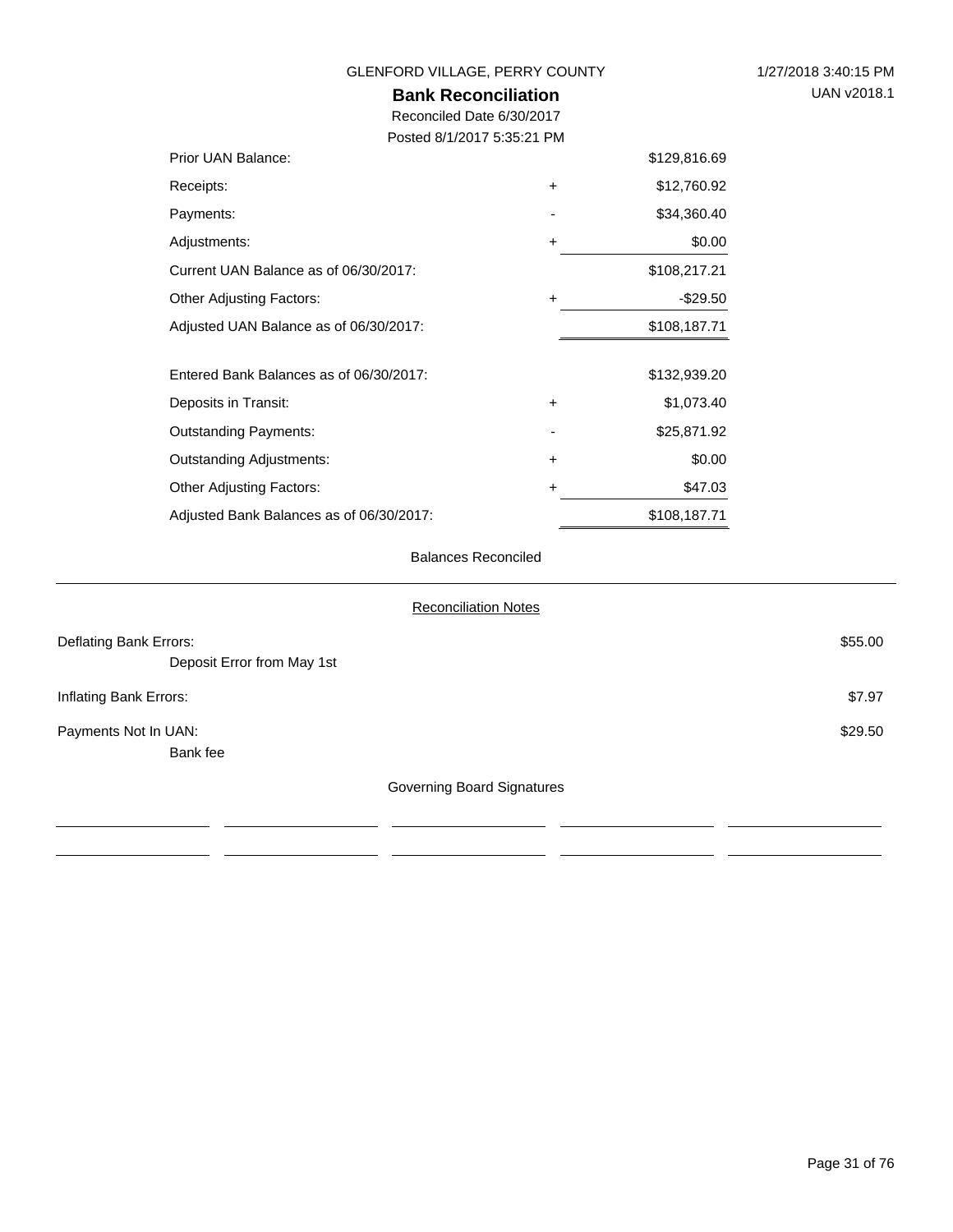UAN v2018.1

#### **Bank Balances**

| Type      | <b>Name</b>    | <b>Number</b> | <b>Prior Bank</b><br><b>Balance</b> | <b>Calculated</b><br><b>Bank Balance</b> | <b>Entered Bank</b><br><b>Balance</b> | <b>Difference</b> |
|-----------|----------------|---------------|-------------------------------------|------------------------------------------|---------------------------------------|-------------------|
| Primary   | <b>PRIMARY</b> | 21034758      | \$129,813.71                        | \$133,023.70                             | \$123,194.68                          | $-$9,829.02$      |
| Secondary | New Bank       | 21034758      | \$0.00                              | \$0.00                                   | \$9.744.52                            | \$9,744.52        |
| Secondary | Secondary      | 310005458     | \$0.00                              | \$0.00                                   | \$0.00                                | \$0.00            |
|           |                | Total:        | \$129.813.71                        | \$133,023.70                             | \$132,939.20                          | $-$84.50$         |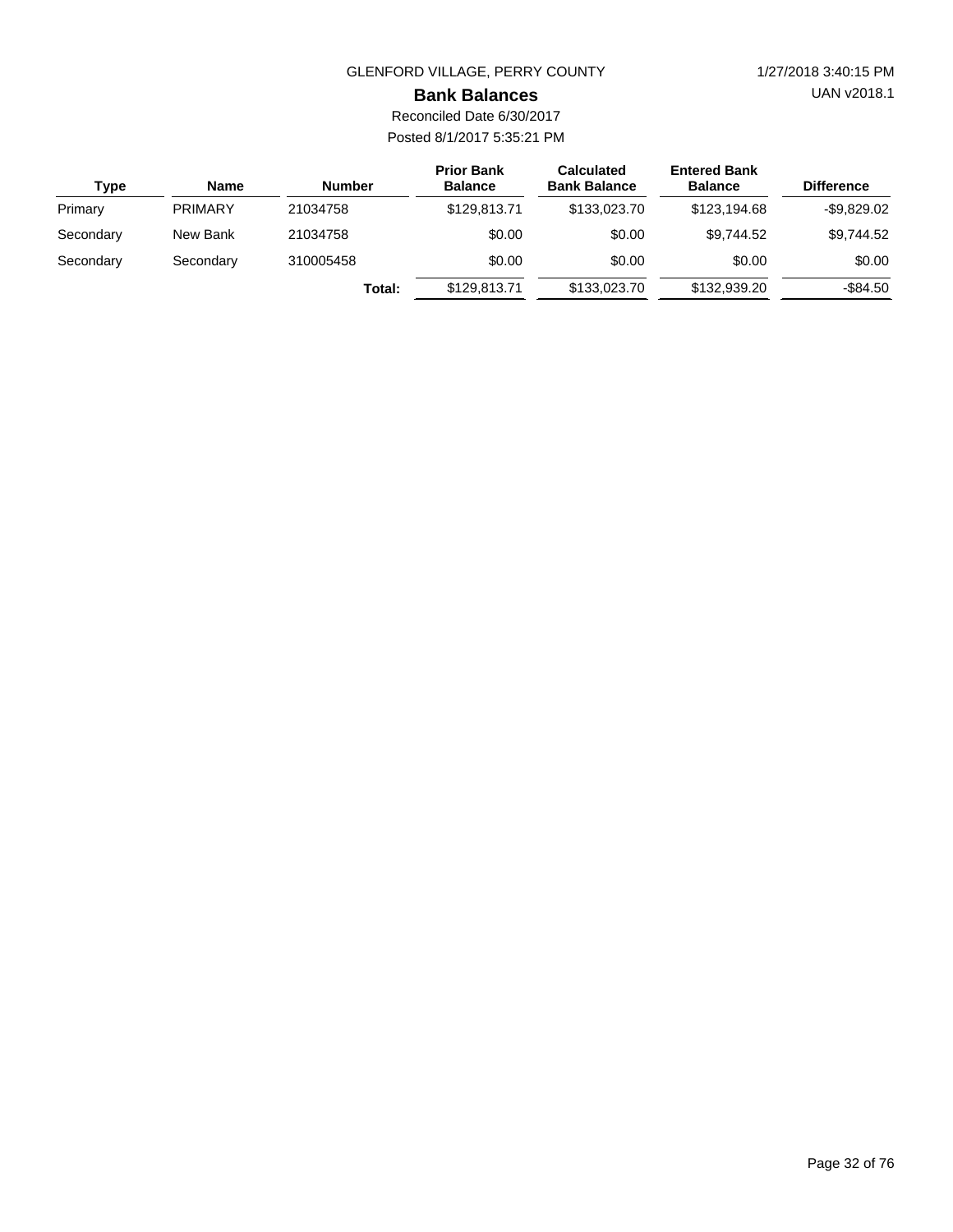# **Outstanding Payments**

| <b>Account</b> | Type    | Payment# | <b>Post Date</b> | <b>Vendor / Payee</b>            | Amount      |
|----------------|---------|----------|------------------|----------------------------------|-------------|
| <b>PRIMARY</b> | Warrant |          | 11220 06/06/2017 | Commodore Bank                   | \$5,000.00  |
| <b>PRIMARY</b> | Warrant |          | 11222 06/27/2017 | Ohio Water Development Authority | \$830.12    |
| <b>PRIMARY</b> | Warrant |          | 11223 06/27/2017 | Speedway LLC                     | \$115.20    |
| <b>PRIMARY</b> | Warrant |          | 11224 06/27/2017 | Treasurer Of State               | \$19,926.60 |
|                |         |          |                  |                                  | \$25,871.92 |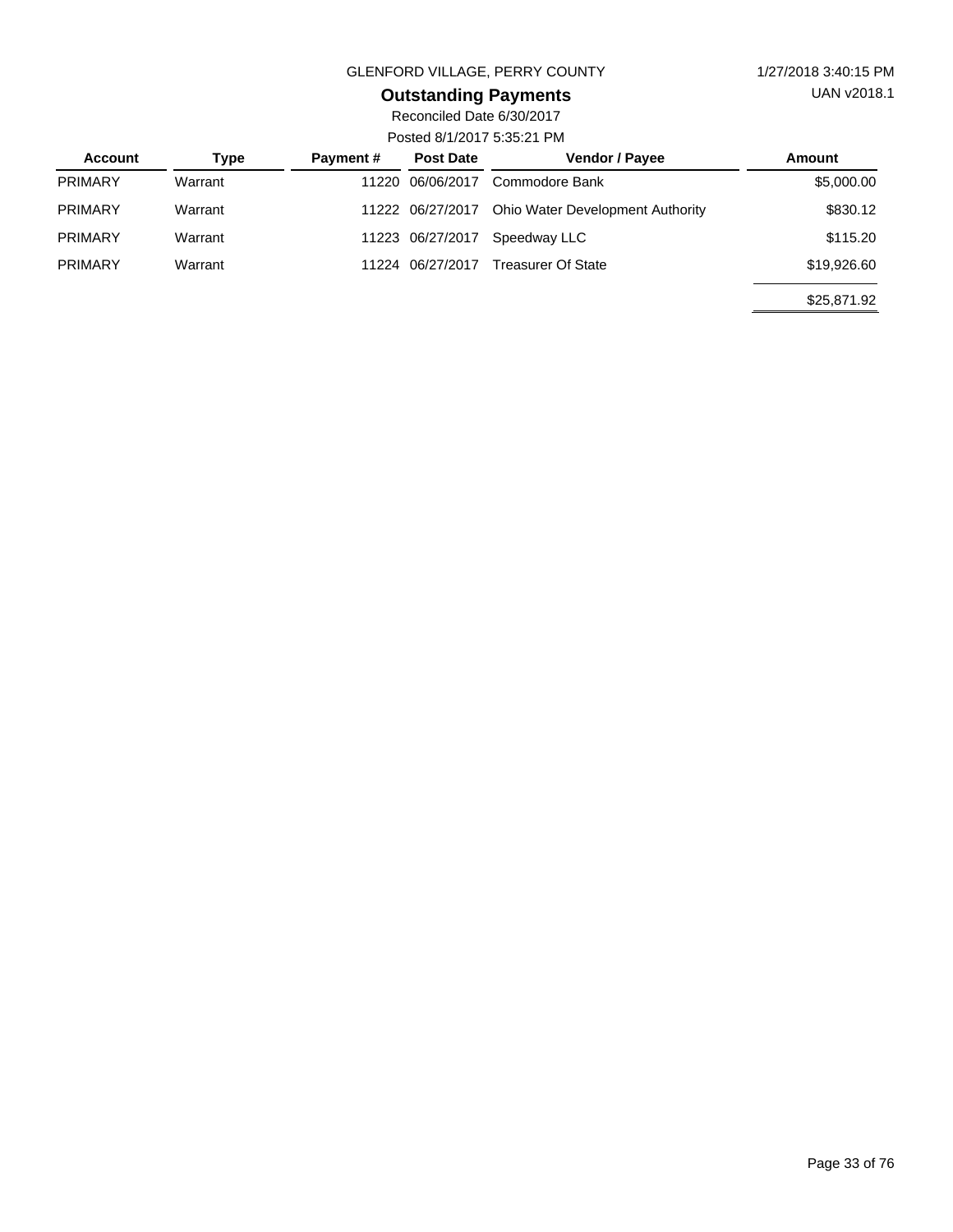# **Cleared Payments**

| <b>Account</b> | <b>Type</b> | Payment# | <b>Post Date</b> | Vendor / Payee                             | Amount     |
|----------------|-------------|----------|------------------|--------------------------------------------|------------|
| <b>PRIMARY</b> | Warrant     |          |                  | 11158 04/04/2017 Paul G Currence Jr        | \$44.05    |
| <b>PRIMARY</b> | Warrant     |          | 11201 06/06/2017 | American Electric Power                    | \$1,240.76 |
| <b>PRIMARY</b> | Warrant     |          | 11202 06/06/2017 | <b>AT &amp; T</b>                          | \$247.59   |
| <b>PRIMARY</b> | Warrant     |          | 11203 06/06/2017 | <b>Brinda's Direct Trucking</b>            | \$278.25   |
| <b>PRIMARY</b> | Warrant     |          | 11204 06/06/2017 | Thomas J. Coleman                          | \$1,000.00 |
| <b>PRIMARY</b> | Warrant     |          | 11205 06/06/2017 | <b>Energy Cooperative</b>                  | \$72.00    |
| <b>PRIMARY</b> | Warrant     |          | 11206 06/06/2017 | <b>Brandon Fox</b>                         | \$600.00   |
| <b>PRIMARY</b> | Warrant     |          | 11207 06/06/2017 | <b>HD Waterworks Supply</b>                | \$120.00   |
| <b>PRIMARY</b> | Warrant     |          | 11208 06/06/2017 | <b>Hanley Business Forms</b>               | \$151.00   |
| <b>PRIMARY</b> | Warrant     |          | 11209 06/06/2017 | Isacc Wiles Burkholder & Teetor, LLC       | \$108.00   |
| <b>PRIMARY</b> | Warrant     |          | 11210 06/06/2017 | <b>MASI Environmental Services</b>         | \$187.39   |
| <b>PRIMARY</b> | Warrant     |          | 11211 06/06/2017 | Northern Perry County Water                | \$2,651.55 |
| <b>PRIMARY</b> | Warrant     |          | 11212 06/06/2017 | <b>Leonard Sheppard</b>                    | \$87.88    |
| <b>PRIMARY</b> | Warrant     |          | 11213 06/06/2017 | Speedway LLC                               | \$50.58    |
| <b>PRIMARY</b> | Warrant     |          | 11214 06/06/2017 | <b>Treasurer Of State</b>                  | \$294.00   |
| <b>PRIMARY</b> | Warrant     |          | 11215 06/06/2017 | <b>USA Bluebook</b>                        | \$65.28    |
| <b>PRIMARY</b> | Warrant     |          | 11216 06/06/2017 | Underwood's Inc.                           | \$62.95    |
| <b>PRIMARY</b> | Warrant     |          | 11217 06/06/2017 | Linda Lea Nicodemus                        | \$806.83   |
| <b>PRIMARY</b> | Warrant     |          | 11218 06/06/2017 | <b>Internal Revenue Service</b>            | \$99.24    |
| <b>PRIMARY</b> | Warrant     |          | 11219 06/06/2017 | Ohio Public Employees Retirement<br>System | \$240.00   |
| <b>PRIMARY</b> | Warrant     |          | 11221 06/16/2017 | AT & T                                     | \$125.18   |
|                |             |          |                  |                                            | \$8,532.53 |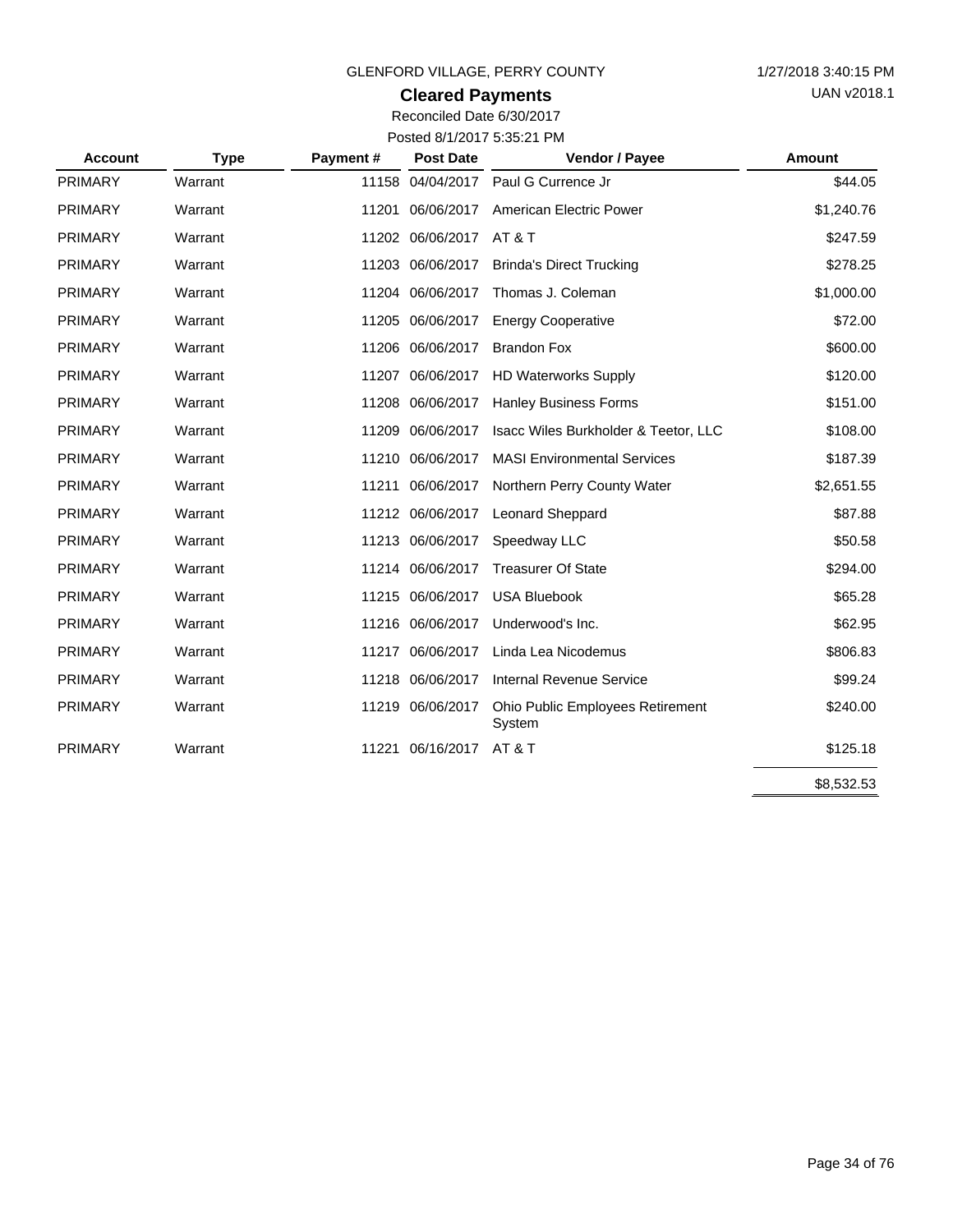UAN v2018.1

# **Outstanding Receipts**

| $0.3150$ $0.172011$ $0.33121$ T |          |          |          |                    |                         |            |  |
|---------------------------------|----------|----------|----------|--------------------|-------------------------|------------|--|
| Account                         | Type     | Ticket # | Receipt# | <b>Post Date</b>   | Source                  | Amount     |  |
| <b>PRIMARY</b>                  | Standard |          |          | 70-2017 06/30/2017 | <b>GLENFORD VILLAGE</b> | \$150.00   |  |
| <b>PRIMARY</b>                  | Standard |          | 71-2017  | 06/30/2017         | GLENFORD VILLAGE        | \$923.40   |  |
|                                 |          |          |          |                    |                         | \$1,073.40 |  |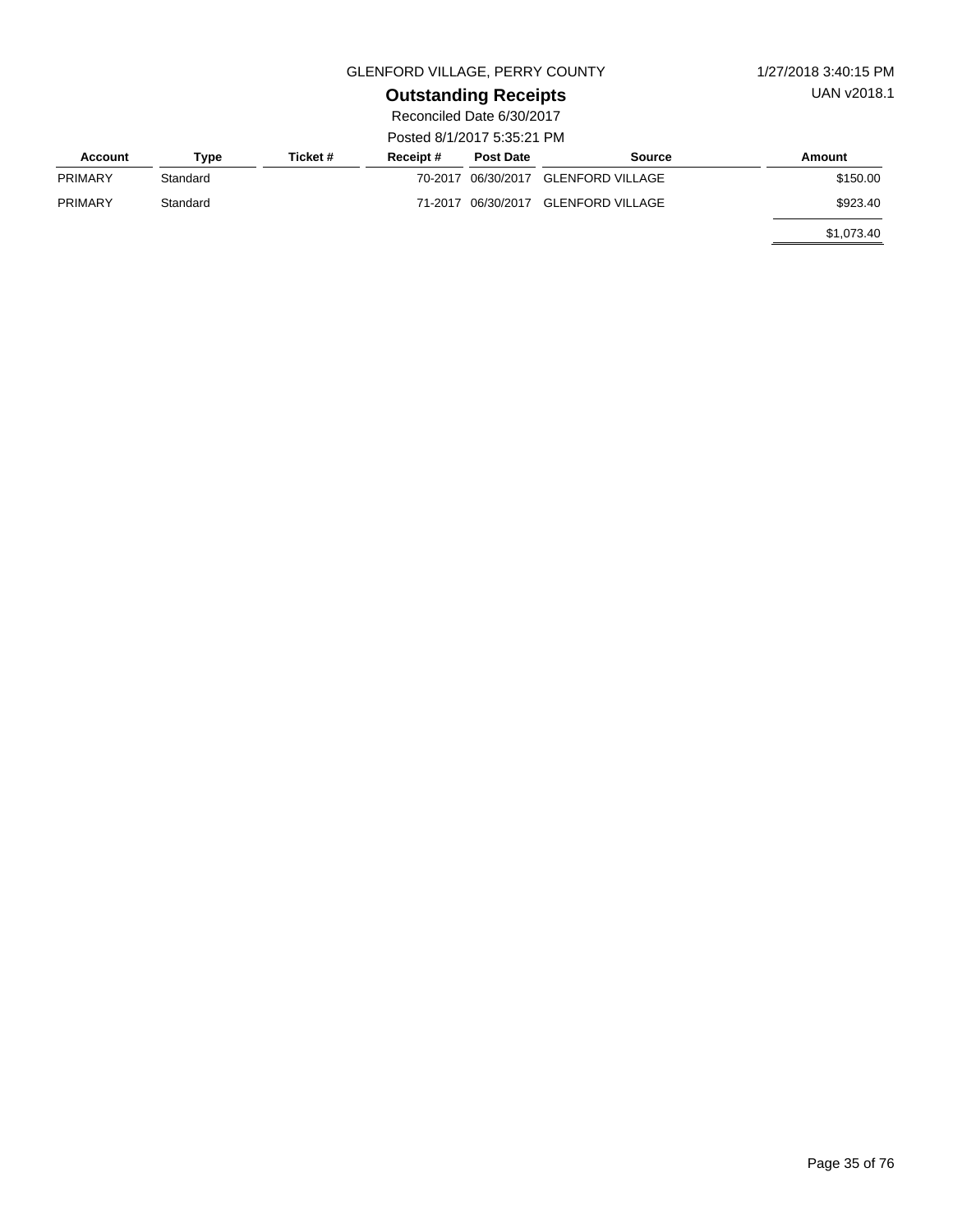# **Cleared Receipts**

UAN v2018.1

| <b>Account</b> | Type     | Ticket # | Receipt# | <b>Post Date</b>   | <b>Source</b>                       | Amount      |
|----------------|----------|----------|----------|--------------------|-------------------------------------|-------------|
| <b>PRIMARY</b> | Standard |          | 55-2017  | 05/26/2017         | <b>GLENFORD VILLAGE</b>             | \$55.00     |
| <b>PRIMARY</b> | Standard |          | 59-2017  | 06/16/2017         | <b>GLENFORD VILLAGE</b>             | \$50.00     |
| <b>PRIMARY</b> | Standard |          | 60-2017  | 06/16/2017         | <b>GLENFORD VILLAGE</b>             | \$1,346.24  |
| <b>PRIMARY</b> | Standard |          |          |                    | 61-2017 06/16/2017 GLENFORD VILLAGE | \$877.23    |
| <b>PRIMARY</b> | Standard |          | 62-2017  | 06/16/2017         | <b>GLENFORD VILLAGE</b>             | \$50.00     |
| <b>PRIMARY</b> | Standard |          |          | 63-2017 06/16/2017 | <b>GLENFORD VILLAGE</b>             | \$1,676.66  |
| <b>PRIMARY</b> | Standard |          |          |                    | 64-2017 06/16/2017 GLENFORD VILLAGE | \$625.68    |
| <b>PRIMARY</b> | Standard |          | 65-2017  | 06/16/2017         | <b>GLENFORD VILLAGE</b>             | \$1,915.49  |
| <b>PRIMARY</b> | Standard |          |          | 66-2017 06/27/2017 | <b>GLENFORD VILLAGE</b>             | \$2,137.53  |
| <b>PRIMARY</b> | Standard |          |          | 67-2017 06/27/2017 | <b>GLENFORD VILLAGE</b>             | \$546.76    |
| <b>PRIMARY</b> | Standard |          | 68-2017  | 06/27/2017         | <b>GLENFORD VILLAGE</b>             | \$807.39    |
| <b>PRIMARY</b> | Standard |          |          | 69-2017 06/27/2017 | <b>GLENFORD VILLAGE</b>             | \$1,654.54  |
|                |          |          |          |                    |                                     | \$11,742.52 |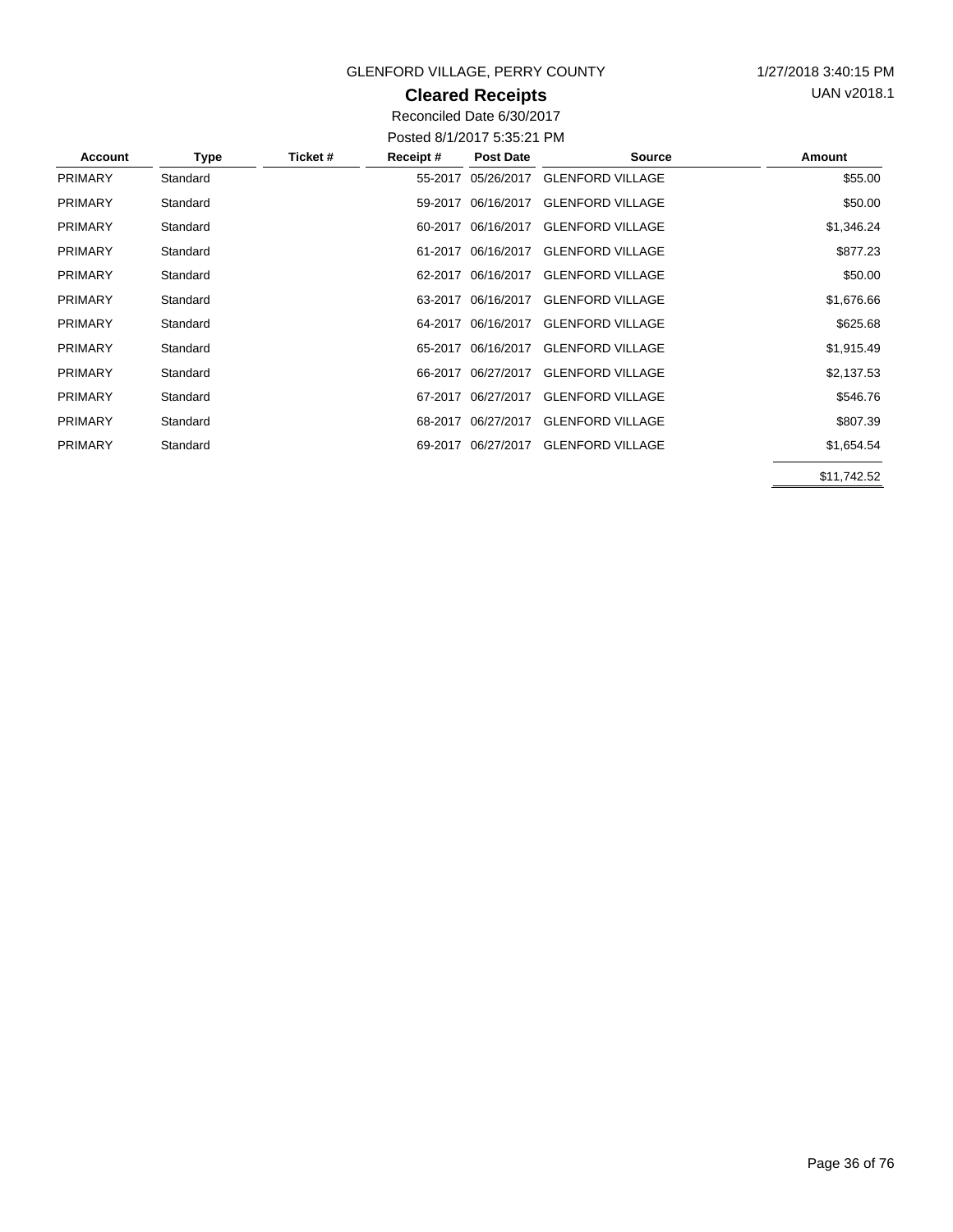**Outstanding Adjustments**

Reconciled Date 6/30/2017

Posted 8/1/2017 5:35:21 PM

| <b>Account</b> | Type        | Item # | <b>Post Date</b> | <b>Source or Payee</b> | Amount       |
|----------------|-------------|--------|------------------|------------------------|--------------|
| <b>PRIMARY</b> | Payment Adj |        | 11220 06/09/2017 | Commodore Bank         | \$5,000.00   |
| <b>PRIMARY</b> | Payment Adj |        | 11220 06/09/2017 | Commodore Bank         | $-$5,000.00$ |
|                |             |        |                  |                        | \$0.00       |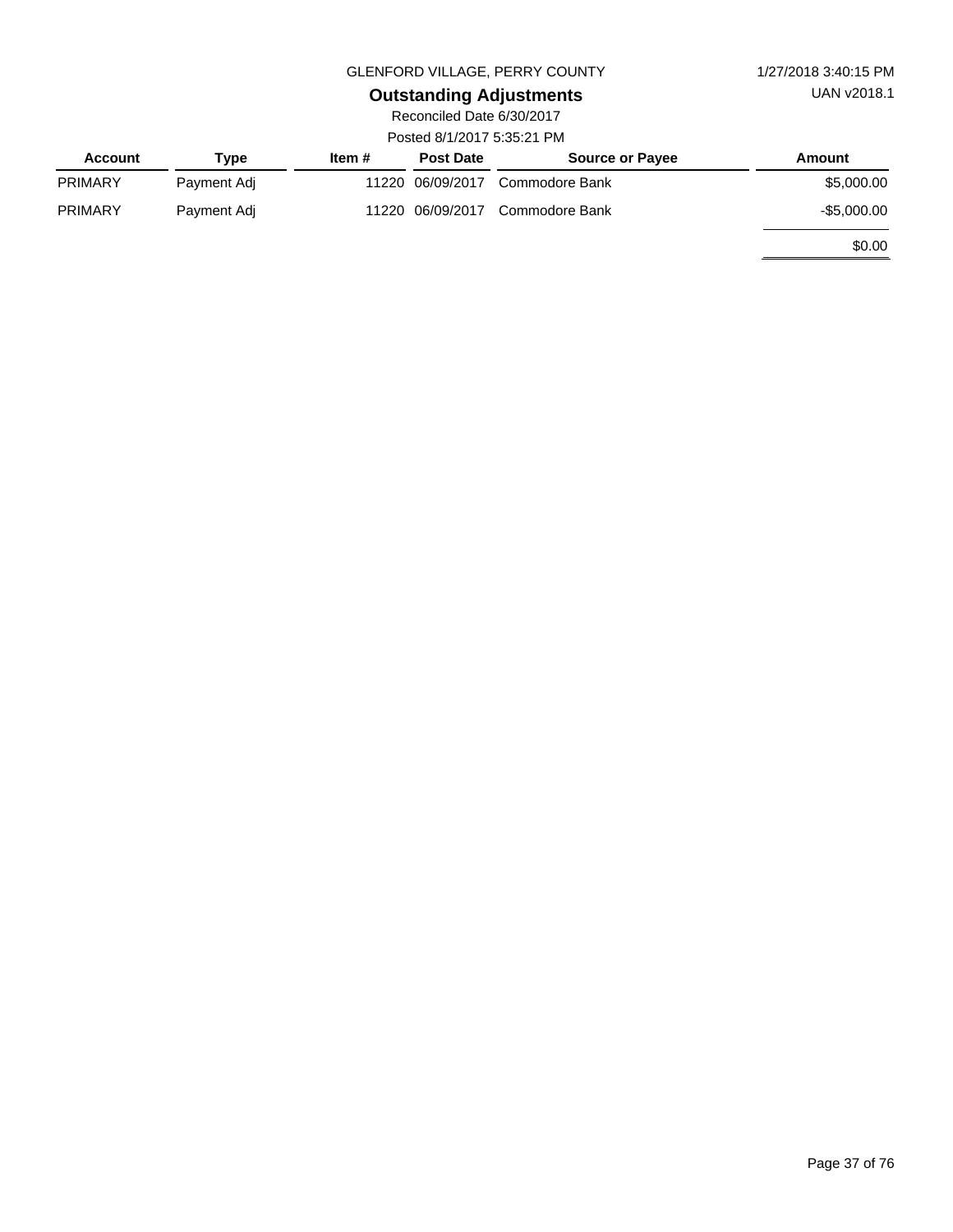| GLENFORD VILLAGE, PERRY COUNTY           |           |              | 1/27/2018 |
|------------------------------------------|-----------|--------------|-----------|
| <b>Bank Reconciliation</b>               |           |              | U/        |
| Reconciled Date 8/1/2017                 |           |              |           |
| Posted 9/5/2017 6:38:57 PM               |           |              |           |
| Prior UAN Balance:                       |           | \$108,217.21 |           |
| Receipts:                                | $\ddot{}$ | \$13,745.59  |           |
| Payments:                                |           | \$19,066.88  |           |
| Adjustments:                             | $\ddot{}$ | \$0.00       |           |
| Current UAN Balance as of 08/01/2017:    |           | \$102,895.92 |           |
| <b>Other Adjusting Factors:</b>          | $\pm$     | $-$104.50$   |           |
| Adjusted UAN Balance as of 08/01/2017:   |           | \$102,791.42 |           |
| Entered Bank Balances as of 08/01/2017:  |           | \$116,142.84 |           |
| Deposits in Transit:                     | $\ddot{}$ | \$897.21     |           |
| <b>Outstanding Payments:</b>             |           | \$14,240.66  |           |
| <b>Outstanding Adjustments:</b>          | $\ddot{}$ | \$0.00       |           |
| <b>Other Adjusting Factors:</b>          | $\ddot{}$ | $-\$7.97$    |           |
| Adjusted Bank Balances as of 08/01/2017: |           | \$102,791.42 |           |

### Balances Reconciled

|                                  | <b>Reconciliation Notes</b> |          |
|----------------------------------|-----------------------------|----------|
| Inflating Bank Errors:           |                             | \$7.97   |
| Payments Not In UAN:<br>Bank fee |                             | \$104.50 |
|                                  | Governing Board Signatures  |          |
|                                  |                             |          |

J.

 $\overline{\phantom{a}}$ 

 $\overline{\phantom{a}}$ 

 $\overline{a}$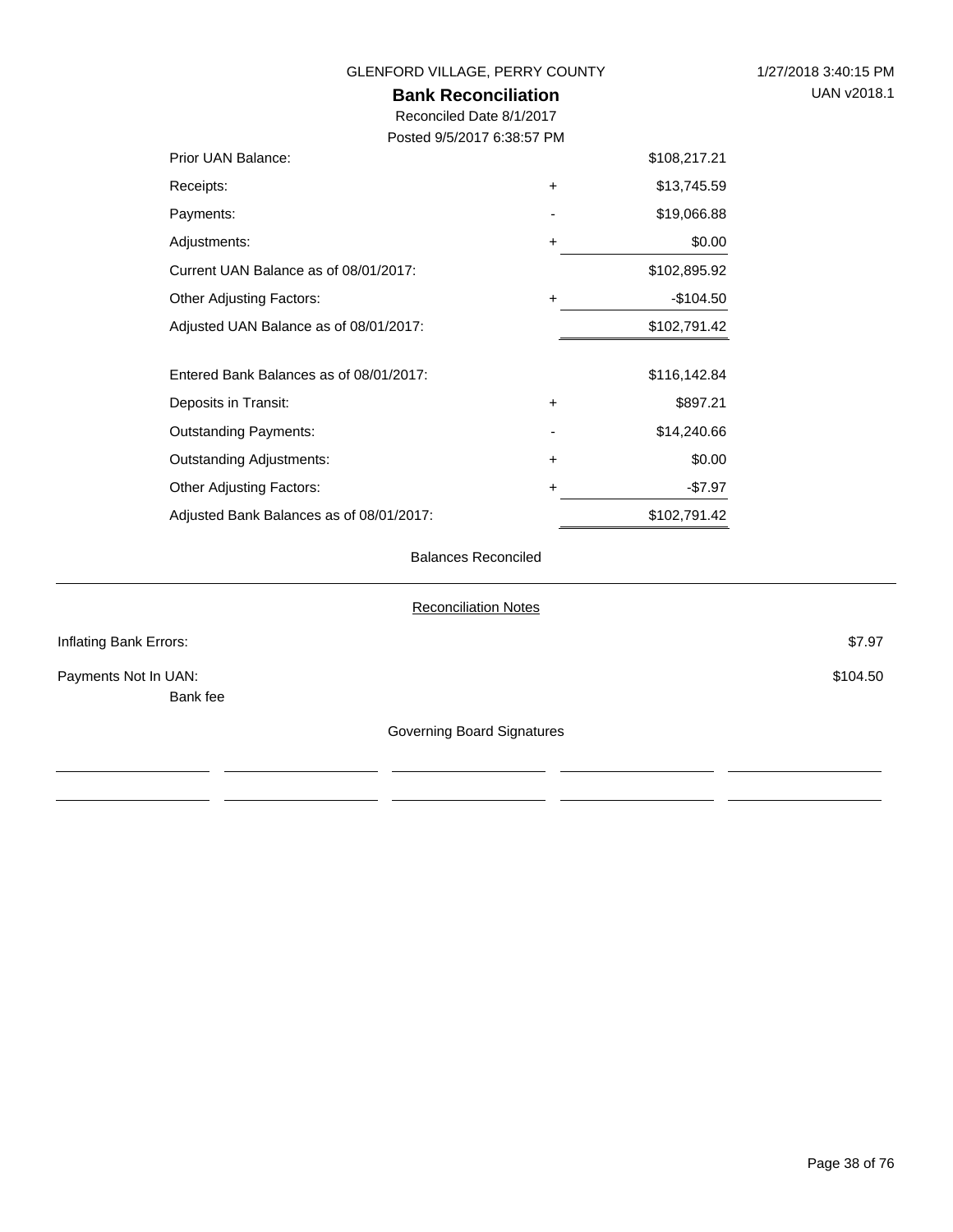UAN v2018.1

### **Bank Balances**

| <b>Type</b> | Name           | Number   | <b>Prior Bank</b><br><b>Balance</b> | <b>Calculated</b><br><b>Bank Balance</b> | <b>Entered Bank</b><br><b>Balance</b> | <b>Difference</b> |
|-------------|----------------|----------|-------------------------------------|------------------------------------------|---------------------------------------|-------------------|
| Primary     | <b>PRIMARY</b> | 21034758 | \$123,194,68                        | \$106,418,32                             | \$93.027.18                           | $-$13,391.14$     |
| Secondary   | New Bank       | 21034758 | \$9,744.52                          | \$9,744.52                               | \$23,115.66                           | \$13,371.14       |
|             |                | Total:   | \$132,939.20                        | \$116,162.84                             | \$116,142.84                          | $-$20.00$         |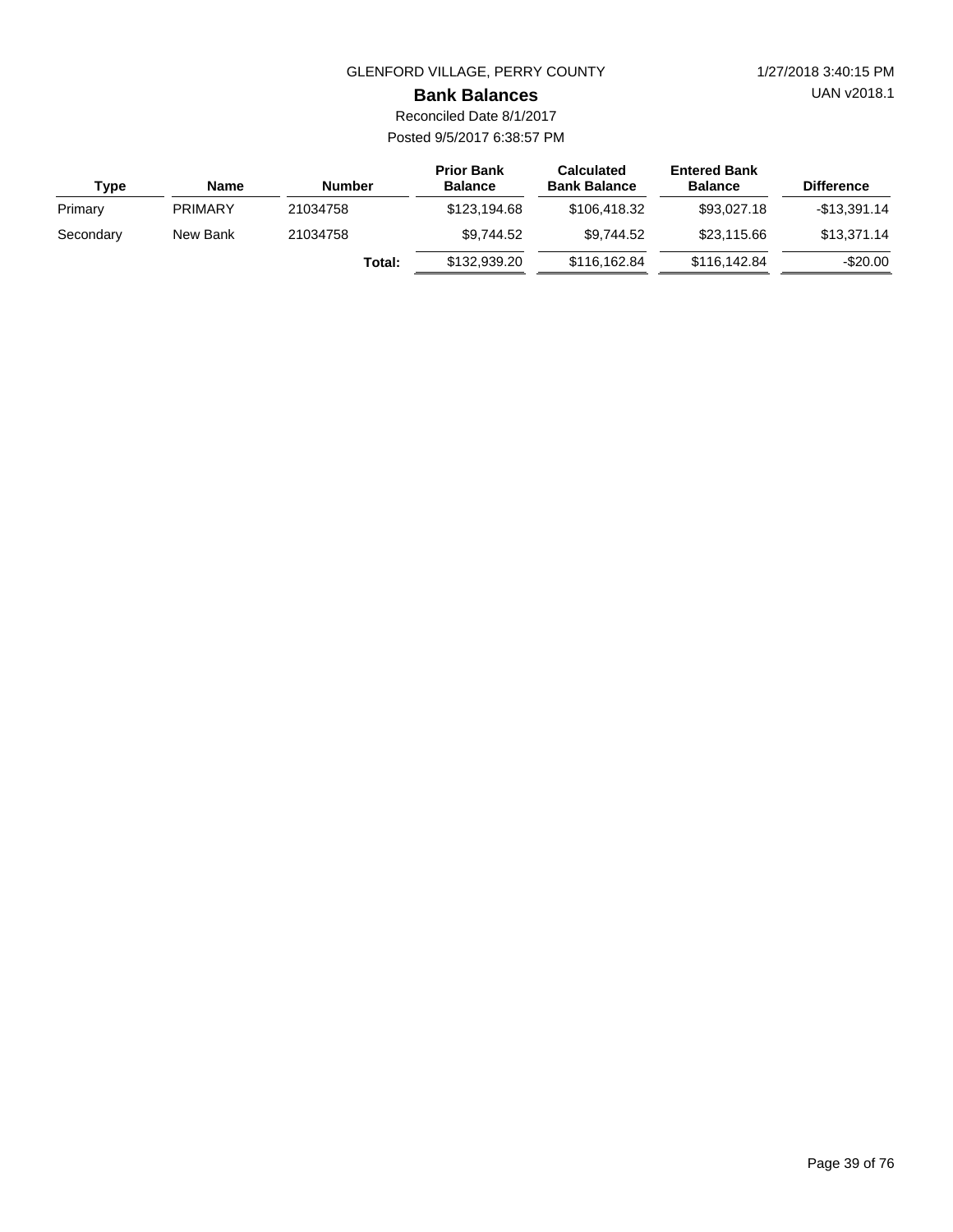# **Outstanding Payments**

Reconciled Date 8/1/2017

| <b>Account</b> | <b>Type</b> | Payment# | <b>Post Date</b> | Vendor / Payee                             | <b>Amount</b> |
|----------------|-------------|----------|------------------|--------------------------------------------|---------------|
| <b>PRIMARY</b> | Warrant     | 11220    | 06/06/2017       | Commodore Bank                             | \$5,000.00    |
| <b>PRIMARY</b> | Warrant     |          | 11240 07/11/2017 | Paul G Currence Jr                         | \$58.74       |
| PRIMARY        | Warrant     | 11251    | 08/01/2017       | American Electric Power                    | \$1,056.21    |
| <b>PRIMARY</b> | Warrant     |          | 11252 08/01/2017 | AT&T                                       | \$247.50      |
| <b>PRIMARY</b> | Warrant     |          | 11253 08/01/2017 | Thomas J. Coleman                          | \$1,000.00    |
| <b>PRIMARY</b> | Warrant     |          | 11254 08/01/2017 | <b>Brandon Fox</b>                         | \$600.00      |
| <b>PRIMARY</b> | Warrant     | 11255    | 08/01/2017       | <b>HD Waterworks Supply</b>                | \$34.56       |
| <b>PRIMARY</b> | Warrant     |          | 11256 08/01/2017 | Charles Harris & Associates Inc.           | \$2,080.00    |
| <b>PRIMARY</b> | Warrant     | 11257    | 08/01/2017       | <b>MASI Environmental Services</b>         | \$131.34      |
| <b>PRIMARY</b> | Warrant     | 11258    | 08/01/2017       | Northern Perry County Water                | \$2,342.98    |
| <b>PRIMARY</b> | Warrant     |          | 11259 08/01/2017 | Speedway LLC                               | \$81.36       |
| <b>PRIMARY</b> | Warrant     | 11260    | 08/01/2017       | <b>Treasurer Of State</b>                  | \$36.90       |
| PRIMARY        | Warrant     | 11261    | 08/01/2017       | <b>Treasurer Of State</b>                  | \$200.00      |
| PRIMARY        | Warrant     |          | 11262 08/01/2017 | <b>Wichert Insurance</b>                   | \$125.00      |
| <b>PRIMARY</b> | Warrant     |          | 11263 08/01/2017 | Linda Lea Nicodemus                        | \$806.83      |
| PRIMARY        | Warrant     |          | 11264 08/01/2017 | Internal Revenue Service                   | \$99.24       |
| <b>PRIMARY</b> | Warrant     |          | 11265 08/01/2017 | Ohio Public Employees Retirement<br>System | \$240.00      |
| PRIMARY        | Warrant     |          | 11266 08/01/2017 | <b>Brian Butler</b>                        | \$100.00      |
|                |             |          |                  |                                            | \$14,240.66   |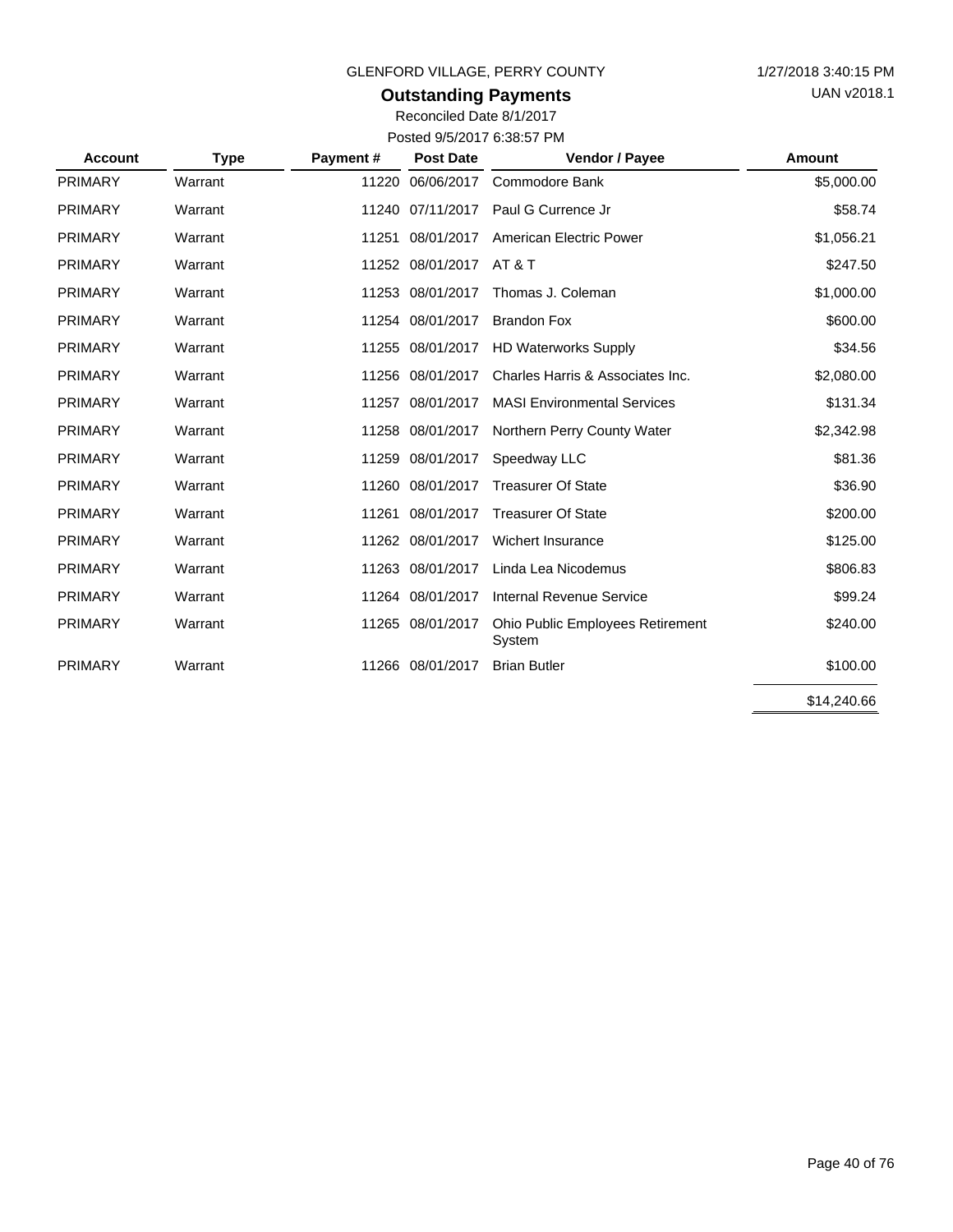# Reconciled Date 8/1/2017

Posted 9/5/2017 6:38:57 PM

| Account        | Type    | Payment# | <b>Post Date</b> | Vendor / Payee                             | <b>Amount</b> |
|----------------|---------|----------|------------------|--------------------------------------------|---------------|
| PRIMARY        | Warrant |          | 11222 06/27/2017 | <b>Ohio Water Development Authority</b>    | \$830.12      |
| <b>PRIMARY</b> | Warrant |          | 11223 06/27/2017 | Speedway LLC                               | \$115.20      |
| <b>PRIMARY</b> | Warrant |          | 11224 06/27/2017 | <b>Treasurer Of State</b>                  | \$19,926.60   |
| <b>PRIMARY</b> | Warrant |          | 11226 07/11/2017 | American Electric Power                    | \$1,216.65    |
| <b>PRIMARY</b> | Warrant |          | 11227 07/11/2017 | <b>AT &amp; T</b>                          | \$369.69      |
| <b>PRIMARY</b> | Warrant |          | 11228 07/11/2017 | Thomas J. Coleman                          | \$1,000.00    |
| <b>PRIMARY</b> | Warrant |          | 11229 07/11/2017 | <b>Energy Cooperative</b>                  | \$42.00       |
| <b>PRIMARY</b> | Warrant |          | 11230 07/11/2017 | <b>Brandon Fox</b>                         | \$600.00      |
| <b>PRIMARY</b> | Warrant |          | 11231 07/11/2017 | <b>MASI Environmental Services</b>         | \$269.48      |
| <b>PRIMARY</b> | Warrant |          | 11232 07/11/2017 | Northern Perry County Water                | \$3,399.41    |
| <b>PRIMARY</b> | Warrant |          | 11233 07/11/2017 | Jeff Ours                                  | \$80.00       |
| <b>PRIMARY</b> | Warrant |          | 11234 07/11/2017 | Perry County Engineer's Office             | \$225.00      |
| <b>PRIMARY</b> | Warrant |          | 11235 07/11/2017 | Staples Credit Plan                        | \$130.79      |
| <b>PRIMARY</b> | Warrant |          | 11236 07/11/2017 | Underwood's Inc.                           | \$35.78       |
| <b>PRIMARY</b> | Warrant |          | 11237 07/11/2017 | <b>US Postmaster</b>                       | \$340.00      |
| <b>PRIMARY</b> | Warrant |          | 11238 07/11/2017 | <b>Brian T Butler</b>                      | \$88.66       |
| <b>PRIMARY</b> | Warrant |          | 11239 07/11/2017 | Heidi N Carpenter                          | \$59.10       |
| <b>PRIMARY</b> | Warrant |          | 11241 07/11/2017 | <b>Caleb Houston Garza</b>                 | \$73.44       |
| <b>PRIMARY</b> | Warrant |          | 11242 07/11/2017 | Linda Lea Nicodemus                        | \$806.83      |
| <b>PRIMARY</b> | Warrant |          | 11243 07/11/2017 | Jeffery E Ours                             | \$88.13       |
| <b>PRIMARY</b> | Warrant |          | 11244 07/11/2017 | Sharon M Phillips                          | \$73.44       |
| <b>PRIMARY</b> | Warrant |          | 11245 07/11/2017 | Leonard L Sheppard                         | \$110.82      |
| <b>PRIMARY</b> | Warrant |          | 11246 07/11/2017 | Ohio Public Employees Retirement<br>System | \$240.00      |
| <b>PRIMARY</b> | Warrant |          | 11247 07/11/2017 | <b>Internal Revenue Service</b>            | \$191.04      |
| <b>PRIMARY</b> | Warrant |          | 11248 07/11/2017 | Ohio Department of Taxation                | \$10.02       |
| <b>PRIMARY</b> | Warrant |          | 11249 07/11/2017 | Ohio Department of Taxation                | \$16.86       |
| <b>PRIMARY</b> | Warrant |          | 11250 07/21/2017 | <b>Brian Butler</b>                        | \$359.08      |
|                |         |          |                  |                                            | \$30.698.14   |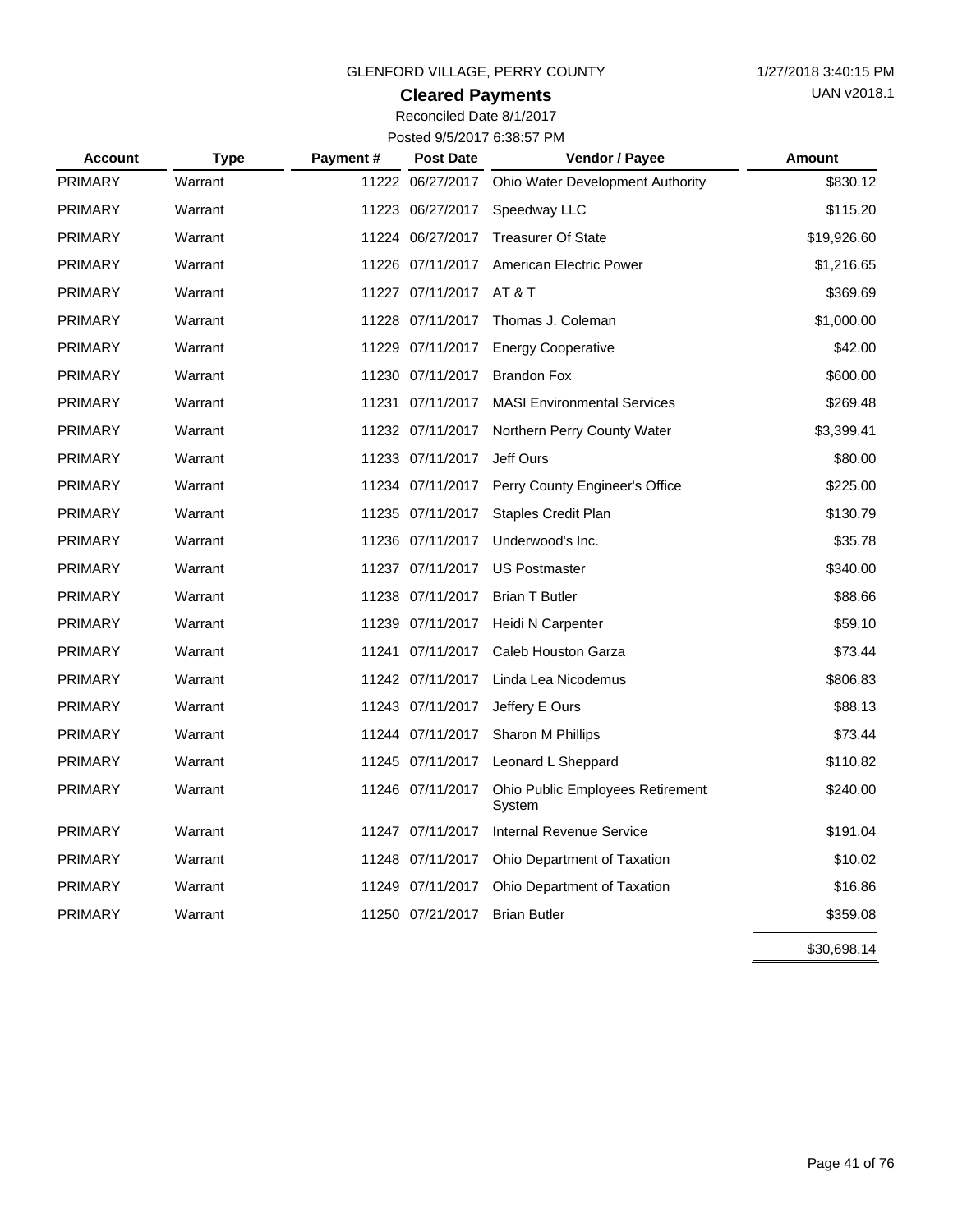UAN v2018.1

## GLENFORD VILLAGE, PERRY COUNTY 1/27/2018 3:40:15 PM

# **Outstanding Receipts**

| PUSICU 9/0/2017 0.30.07 PIVI |          |          |          |                    |                  |          |
|------------------------------|----------|----------|----------|--------------------|------------------|----------|
| Account                      | Type     | Ticket # | Receipt# | <b>Post Date</b>   | Source           | Amount   |
| <b>PRIMARY</b>               | Standard |          |          | 79-2017 08/01/2017 | GLENFORD VILLAGE | \$60.00  |
| <b>PRIMARY</b>               | Standard |          |          | 80-2017 08/01/2017 | GLENFORD VILLAGE | \$837.21 |
|                              |          |          |          |                    |                  | \$897.21 |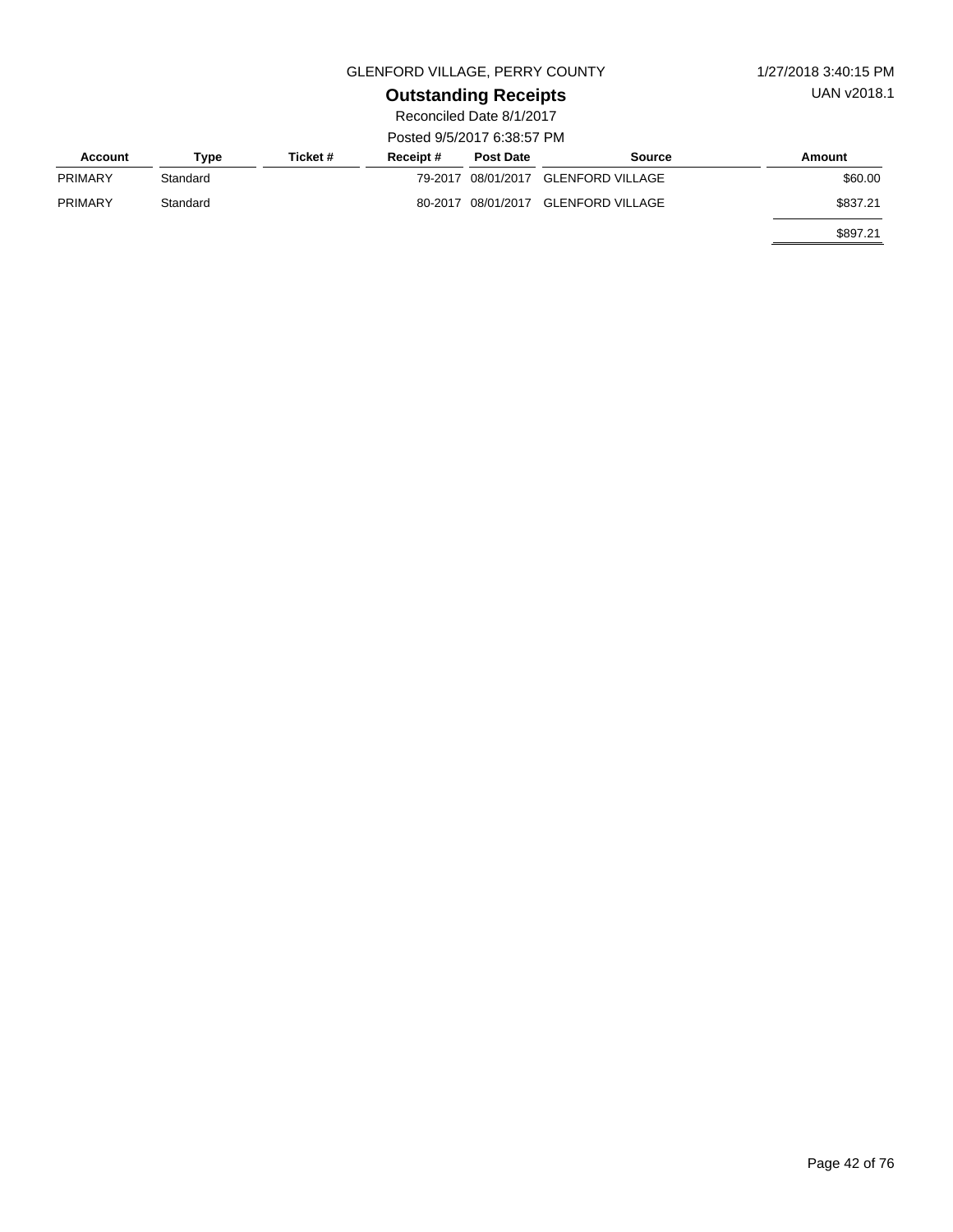## **Cleared Receipts**

UAN v2018.1

| Account        | Type     | Ticket # | Receipt# | <b>Post Date</b>   | <b>Source</b>           | Amount      |  |
|----------------|----------|----------|----------|--------------------|-------------------------|-------------|--|
| <b>PRIMARY</b> | Standard |          | 70-2017  | 06/30/2017         | <b>GLENFORD VILLAGE</b> | \$150.00    |  |
| <b>PRIMARY</b> | Standard |          | 71-2017  | 06/30/2017         | <b>GLENFORD VILLAGE</b> | \$923.40    |  |
| <b>PRIMARY</b> | Standard |          |          | 72-2017 07/21/2017 | <b>GLENFORD VILLAGE</b> | \$2,763.42  |  |
| <b>PRIMARY</b> | Standard |          | 73-2017  | 07/21/2017         | <b>GLENFORD VILLAGE</b> | \$7,624.07  |  |
| <b>PRIMARY</b> | Standard |          |          | 74-2017 07/21/2017 | <b>GLENFORD VILLAGE</b> | \$1,107.60  |  |
| <b>PRIMARY</b> | Standard |          |          | 75-2017 07/25/2017 | <b>GLENFORD VILLAGE</b> | \$334.79    |  |
| <b>PRIMARY</b> | Standard |          | 76-2017  | 07/25/2017         | <b>GLENFORD VILLAGE</b> | \$80.61     |  |
| <b>PRIMARY</b> | Standard |          |          | 77-2017 07/28/2017 | <b>GLENFORD VILLAGE</b> | \$387.25    |  |
| <b>PRIMARY</b> | Standard |          | 78-2017  | 07/28/2017         | <b>GLENFORD VILLAGE</b> | \$550.64    |  |
|                |          |          |          |                    |                         | \$13.921.78 |  |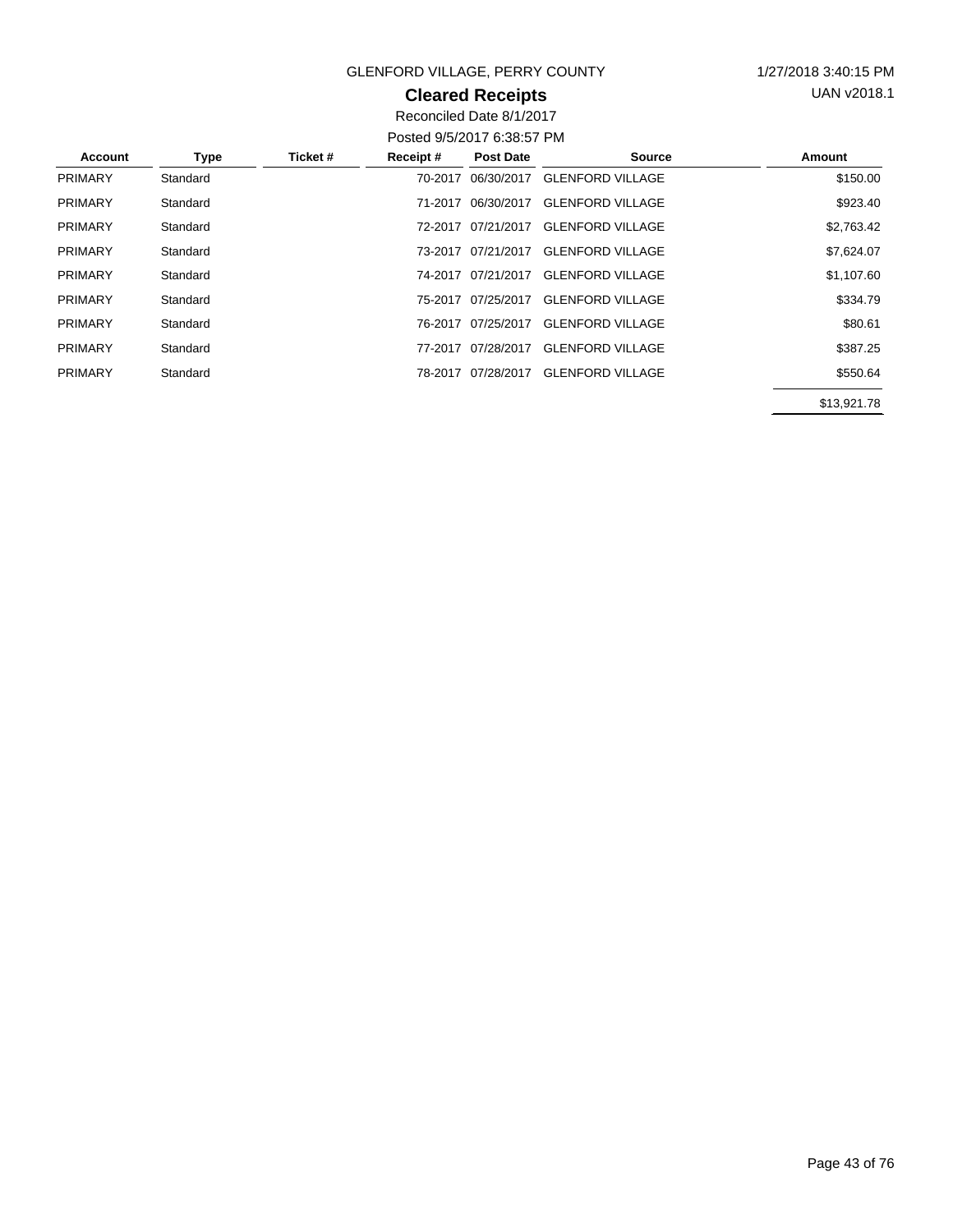| <b>GLENFORD VILLAGE, PERRY COUNTY</b> | 1/27/2018 3:40:15 PM |
|---------------------------------------|----------------------|

UAN v2018.1

# **Outstanding Adjustments**

| <b>Account</b> | Type        | Item # | <b>Post Date</b> | <b>Source or Payee</b> | Amount       |
|----------------|-------------|--------|------------------|------------------------|--------------|
| <b>PRIMARY</b> | Payment Adj |        | 11220 06/09/2017 | Commodore Bank         | \$5,000.00   |
| <b>PRIMARY</b> | Payment Adj |        | 11220 06/09/2017 | Commodore Bank         | $-$5,000.00$ |
|                |             |        |                  |                        | \$0.00       |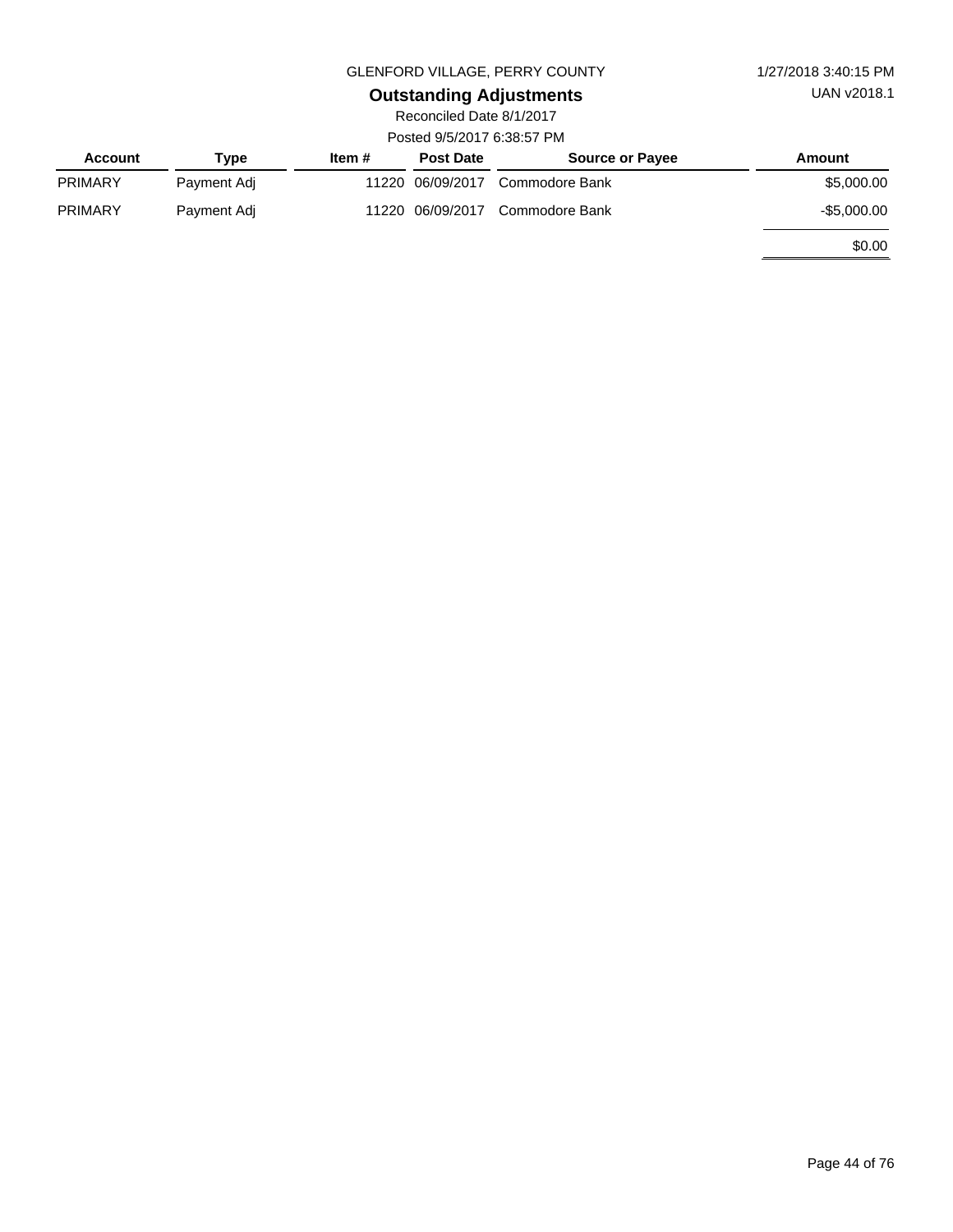| 1/27/2018 3:40:15 PM |
|----------------------|
| UAN v2018.1          |

#### GLENFORD VILLAGE, PERRY COUNTY

#### **Bank Reconciliation** Reconciled Date 8/31/2017

Posted 9/26/2017 10:34:05 PM

| Prior UAN Balance:                       |           | \$102,895.92 |
|------------------------------------------|-----------|--------------|
| Receipts:                                | $\ddot{}$ | \$20,519.79  |
| Payments:                                |           | \$563.91     |
| Adjustments:                             | $\ddot{}$ | \$0.60       |
| Current UAN Balance as of 08/31/2017:    |           | \$122,852.40 |
| <b>Other Adjusting Factors:</b>          | +         | $-$116.53$   |
| Adjusted UAN Balance as of 08/31/2017:   |           | \$122,735.87 |
|                                          |           |              |
| Entered Bank Balances as of 08/31/2017:  |           | \$127,735.87 |
| Deposits in Transit:                     | $\ddot{}$ | \$0.00       |
| <b>Outstanding Payments:</b>             |           | \$5,000.00   |
| <b>Outstanding Adjustments:</b>          | $\ddot{}$ | \$0.00       |
| <b>Other Adjusting Factors:</b>          | +         | \$0.00       |
| Adjusted Bank Balances as of 08/31/2017: |           | \$122,735.87 |

#### Balances Reconciled

Reconciliation Notes

Payments Not In UAN: \$116.53

Bank fees

Governing Board Signatures

There are no outstanding receipts as of 08/31/2017.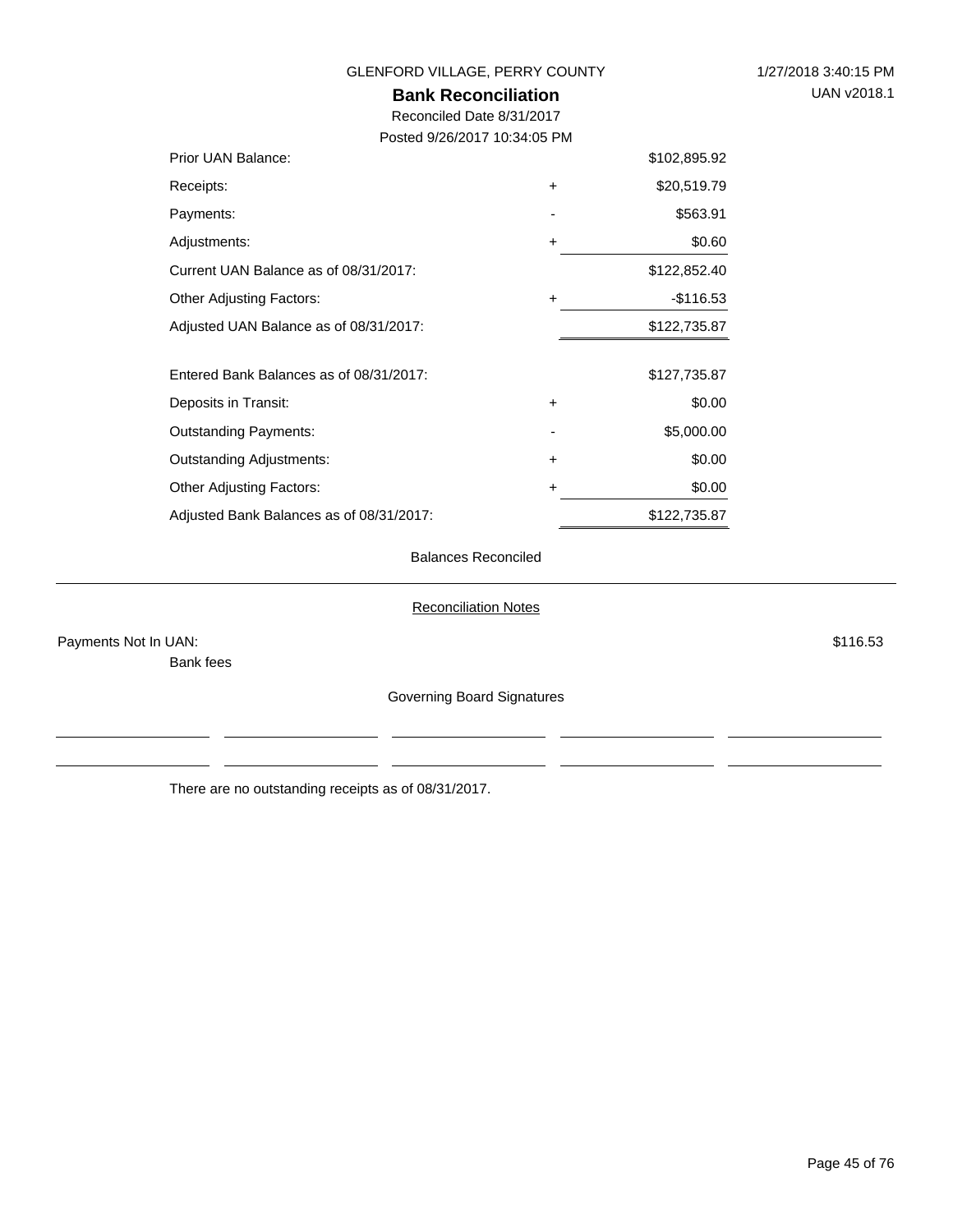UAN v2018.1

### **Bank Balances**

| <b>Type</b> | Name           | <b>Number</b> | <b>Prior Bank</b><br><b>Balance</b> | <b>Calculated</b><br><b>Bank Balance</b> | <b>Entered Bank</b><br><b>Balance</b> | <b>Difference</b> |
|-------------|----------------|---------------|-------------------------------------|------------------------------------------|---------------------------------------|-------------------|
| Primary     | <b>PRIMARY</b> | 21034758      | \$93,027.18                         | \$104.640.21                             | \$127.735.87                          | \$23,095.66       |
| Secondary   | New Bank       | 21034758      | \$23,115.66                         | \$23,115,66                              | \$0.00                                | $-$ \$23,115.66   |
|             |                | Total:        | \$116,142,84                        | \$127.755.87                             | \$127,735.87                          | $-$20.00$         |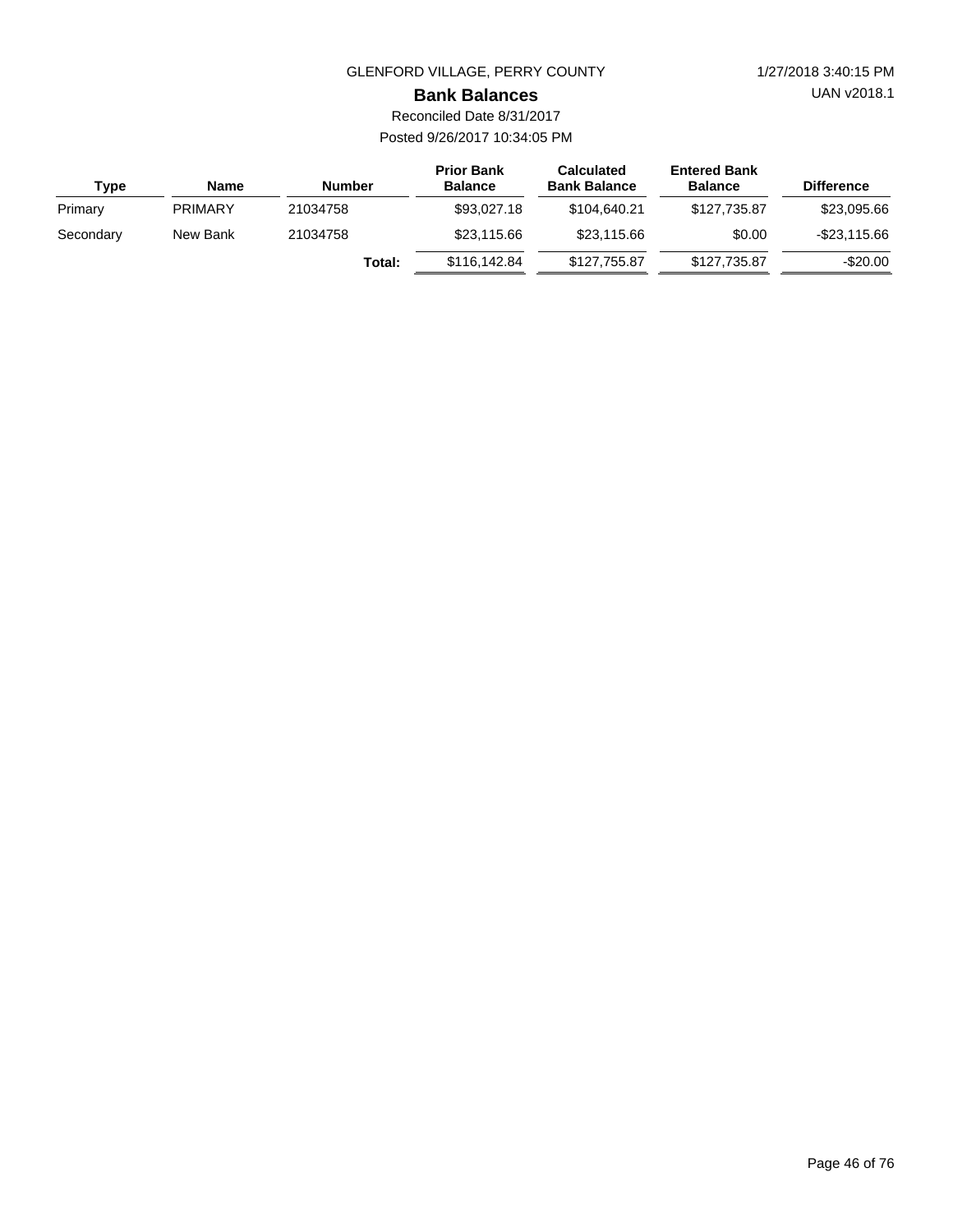| Type    | <b>Payment #</b> | <b>Post Date</b> | <b>Vendor / Payee</b> | Amount                                                                                                                            |
|---------|------------------|------------------|-----------------------|-----------------------------------------------------------------------------------------------------------------------------------|
| Warrant |                  |                  | Commodore Bank        | \$5,000.00                                                                                                                        |
|         |                  |                  | 11220 06/06/2017      | <b>GLENFORD VILLAGE, PERRY COUNTY</b><br><b>Outstanding Payments</b><br>Reconciled Date 8/31/2017<br>Posted 9/26/2017 10:34:05 PM |

\$5,000.00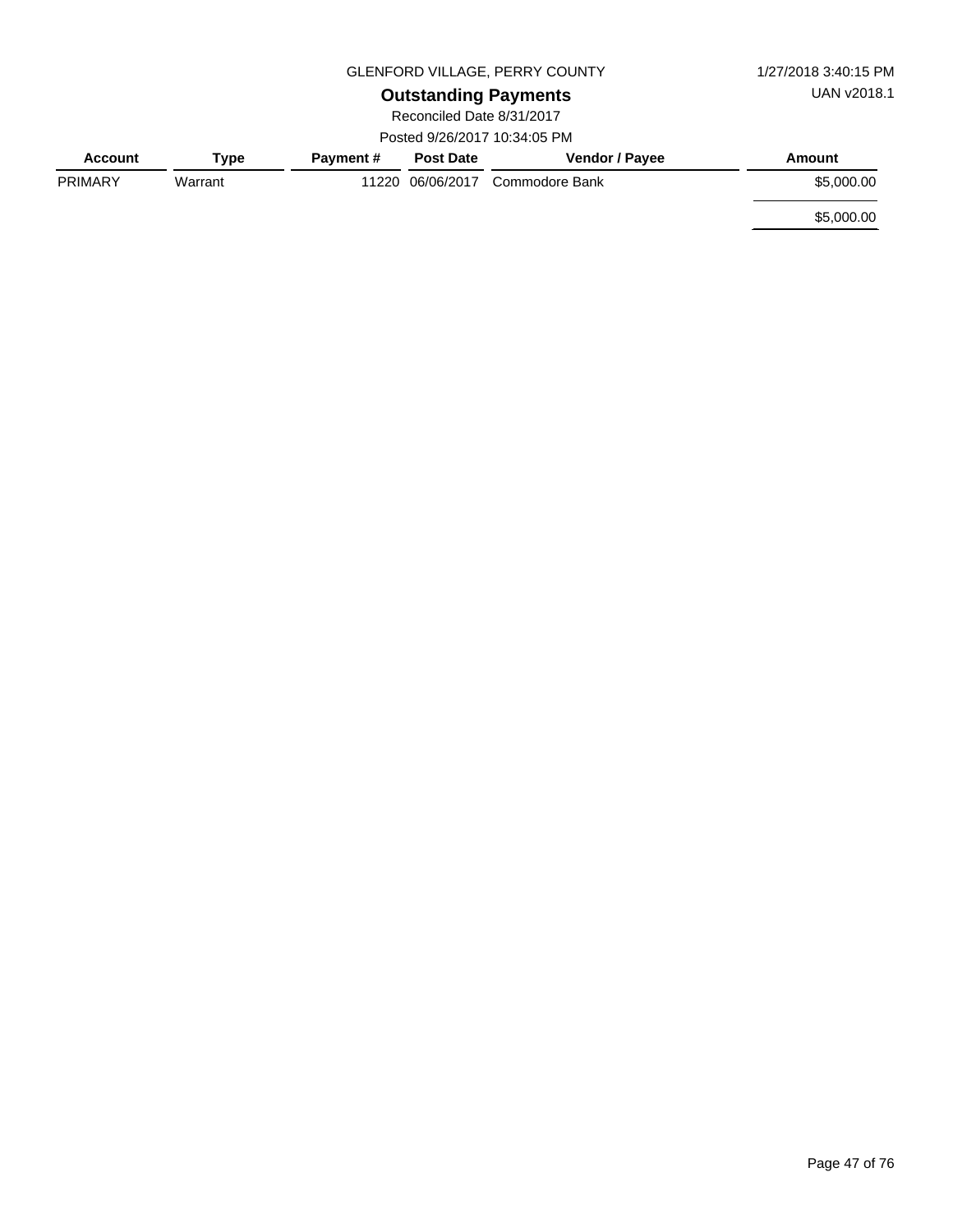## **Cleared Payments**

| <b>Account</b> | <b>Type</b> | Payment# | <b>Post Date</b>   | Vendor / Payee                                    | Amount     |
|----------------|-------------|----------|--------------------|---------------------------------------------------|------------|
| <b>PRIMARY</b> | Electronic  |          | 17-2017 08/22/2017 | Perry County Auditor                              | \$156.26   |
| <b>PRIMARY</b> | Warrant     |          | 11240 07/11/2017   | Paul G Currence Jr                                | \$58.74    |
| <b>PRIMARY</b> | Warrant     |          | 11251 08/01/2017   | American Electric Power                           | \$1,056.21 |
| <b>PRIMARY</b> | Warrant     |          | 11252 08/01/2017   | <b>AT &amp; T</b>                                 | \$247.50   |
| <b>PRIMARY</b> | Warrant     |          | 11253 08/01/2017   | Thomas J. Coleman                                 | \$1,000.00 |
| <b>PRIMARY</b> | Warrant     |          | 11254 08/01/2017   | <b>Brandon Fox</b>                                | \$600.00   |
| <b>PRIMARY</b> | Warrant     |          | 11255 08/01/2017   | <b>HD Waterworks Supply</b>                       | \$34.56    |
| <b>PRIMARY</b> | Warrant     |          | 11256 08/01/2017   | Charles Harris & Associates Inc.                  | \$2,080.00 |
| <b>PRIMARY</b> | Warrant     |          | 11257 08/01/2017   | <b>MASI Environmental Services</b>                | \$131.34   |
| <b>PRIMARY</b> | Warrant     |          | 11258 08/01/2017   | Northern Perry County Water                       | \$2,342.98 |
| <b>PRIMARY</b> | Warrant     |          | 11259 08/01/2017   | Speedway LLC                                      | \$81.36    |
| <b>PRIMARY</b> | Warrant     |          | 11260 08/01/2017   | <b>Treasurer Of State</b>                         | \$36.90    |
| <b>PRIMARY</b> | Warrant     |          | 11261 08/01/2017   | <b>Treasurer Of State</b>                         | \$200.00   |
| <b>PRIMARY</b> | Warrant     |          | 11262 08/01/2017   | <b>Wichert Insurance</b>                          | \$125.00   |
| <b>PRIMARY</b> | Warrant     |          | 11263 08/01/2017   | Linda Lea Nicodemus                               | \$806.83   |
| <b>PRIMARY</b> | Warrant     |          | 11264 08/01/2017   | <b>Internal Revenue Service</b>                   | \$99.24    |
| <b>PRIMARY</b> | Warrant     |          | 11265 08/01/2017   | <b>Ohio Public Employees Retirement</b><br>System | \$240.00   |
| <b>PRIMARY</b> | Warrant     |          | 11266 08/01/2017   | <b>Brian Butler</b>                               | \$100.00   |
| <b>PRIMARY</b> | Warrant     |          | 11267 08/22/2017   | American Electric Power                           | \$165.83   |
| <b>PRIMARY</b> | Warrant     |          | 11268 08/22/2017   | <b>AT &amp; T</b>                                 | \$129.92   |
| <b>PRIMARY</b> | Warrant     |          | 11269 08/22/2017   | <b>Energy Cooperative</b>                         | \$35.00    |
| <b>PRIMARY</b> | Warrant     |          | 11270 08/22/2017   | <b>TCCI Laboratories, Inc.</b>                    | \$40.00    |
| <b>PRIMARY</b> | Warrant     |          | 11271 08/22/2017   | <b>Treasurer Of State</b>                         | \$36.90    |
|                |             |          |                    |                                                   | \$9,804.57 |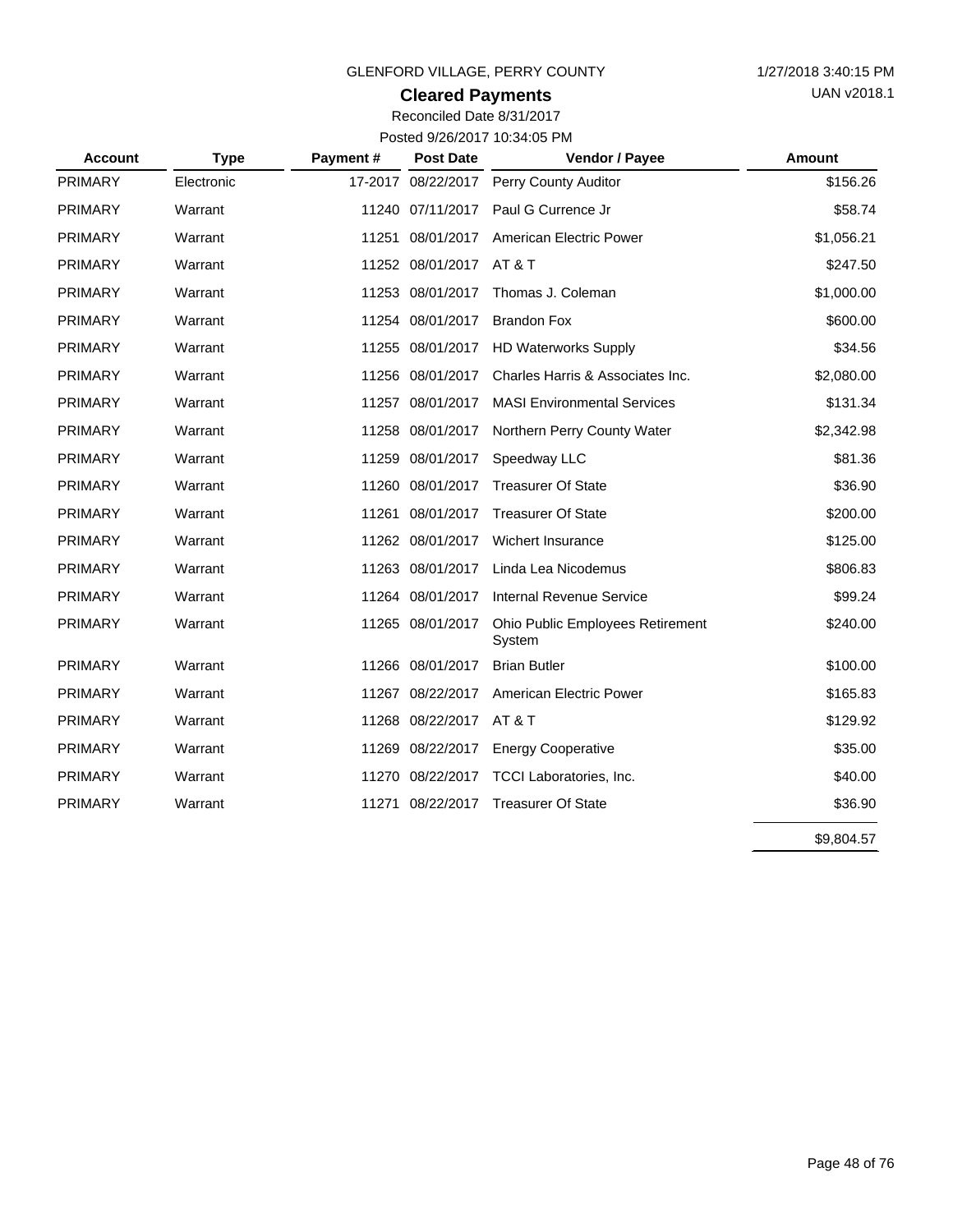## **Cleared Receipts**

UAN v2018.1

| <b>Account</b> | Type     | Ticket # | Receipt# | <b>Post Date</b>   | <b>Source</b>                       | Amount      |
|----------------|----------|----------|----------|--------------------|-------------------------------------|-------------|
| PRIMARY        | Standard |          | 79-2017  | 08/01/2017         | <b>GLENFORD VILLAGE</b>             | \$60.00     |
| <b>PRIMARY</b> | Standard |          | 80-2017  | 08/01/2017         | <b>GLENFORD VILLAGE</b>             | \$837.21    |
| <b>PRIMARY</b> | Standard |          | 81-2017  | 08/04/2017         | <b>GLENFORD VILLAGE</b>             | \$7.60      |
| <b>PRIMARY</b> | Standard |          | 82-2017  | 08/04/2017         | <b>GLENFORD VILLAGE</b>             | \$787.42    |
| <b>PRIMARY</b> | Standard |          |          | 86-2017 08/08/2017 | <b>GLENFORD VILLAGE</b>             | \$180.25    |
| <b>PRIMARY</b> | Standard |          | 83-2017  | 08/11/2017         | <b>GLENFORD VILLAGE</b>             | \$150.00    |
| <b>PRIMARY</b> | Standard |          | 84-2017  | 08/11/2017         | <b>GLENFORD VILLAGE</b>             | \$3,959.49  |
| <b>PRIMARY</b> | Standard |          |          | 85-2017 08/11/2017 | <b>GLENFORD VILLAGE</b>             | \$2,295.00  |
| <b>PRIMARY</b> | Standard |          | 87-2017  | 08/22/2017         | <b>GLENFORD VILLAGE</b>             | \$6,396.37  |
| <b>PRIMARY</b> | Standard |          | 88-2017  | 08/22/2017         | <b>GLENFORD VILLAGE</b>             | \$4,412.78  |
| <b>PRIMARY</b> | Standard |          |          | 89-2017 08/25/2017 | <b>GLENFORD VILLAGE</b>             | \$1,285.38  |
| <b>PRIMARY</b> | Standard |          | 90-2017  | 08/29/2017         | <b>GLENFORD VILLAGE</b>             | \$325.87    |
| <b>PRIMARY</b> | Standard |          | 91-2017  | 08/29/2017         | <b>GLENFORD VILLAGE</b>             | \$141.95    |
| <b>PRIMARY</b> | Standard |          |          |                    | 92-2017 08/29/2017 GLENFORD VILLAGE | \$577.68    |
|                |          |          |          |                    |                                     | \$21,417.00 |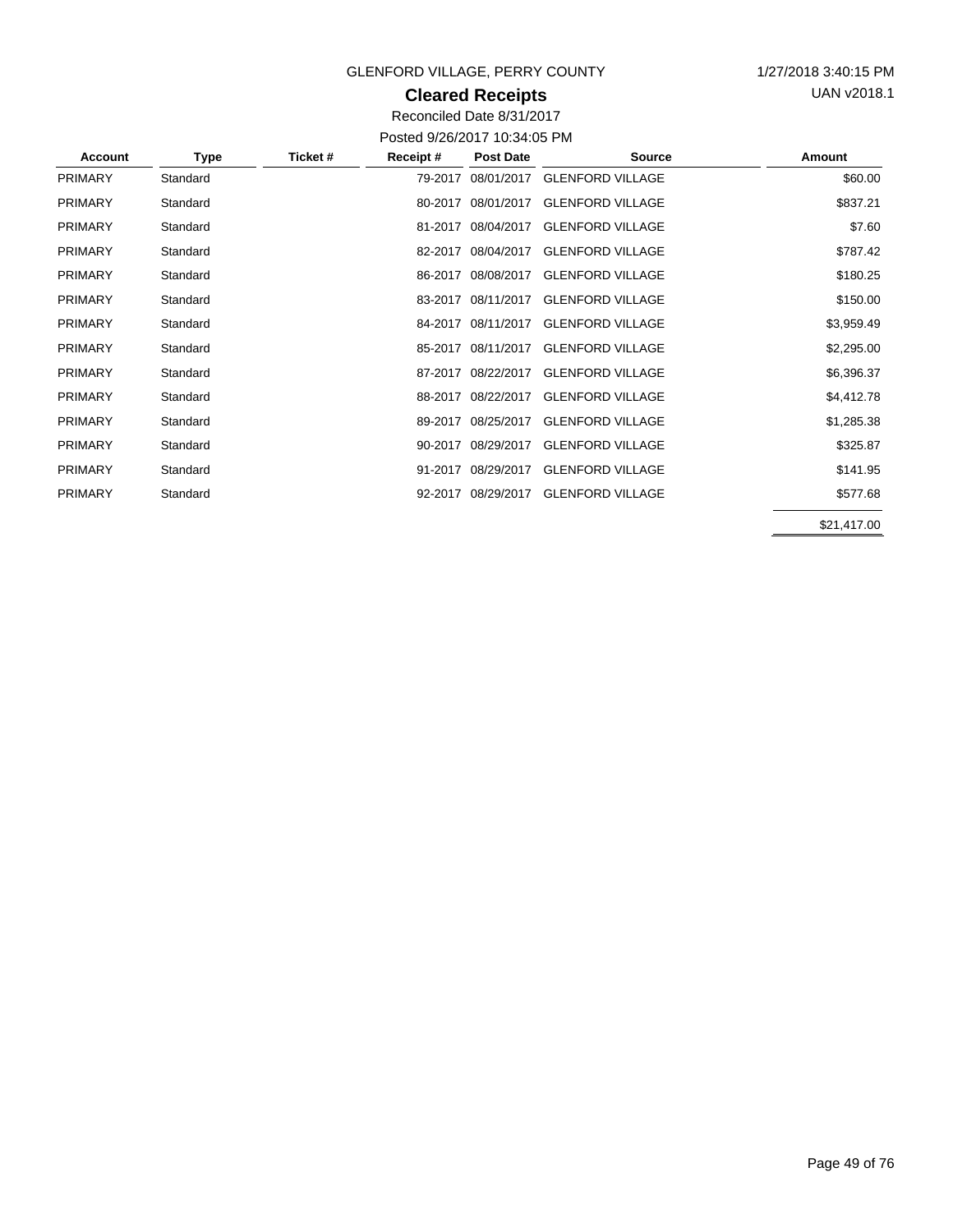| <b>GLENFORD VILLAGE, PERRY COUNTY</b> | 1/27/2018 3:40:15 PM |
|---------------------------------------|----------------------|
|---------------------------------------|----------------------|

UAN v2018.1

# **Outstanding Adjustments**

| <b>Account</b> | Type        | Item # | <b>Post Date</b> | <b>Source or Payee</b> | Amount       |
|----------------|-------------|--------|------------------|------------------------|--------------|
| <b>PRIMARY</b> | Payment Adj |        | 11220 06/09/2017 | Commodore Bank         | \$5,000.00   |
| <b>PRIMARY</b> | Payment Adj |        | 11220 06/09/2017 | Commodore Bank         | $-$5,000.00$ |
|                |             |        |                  |                        | \$0.00       |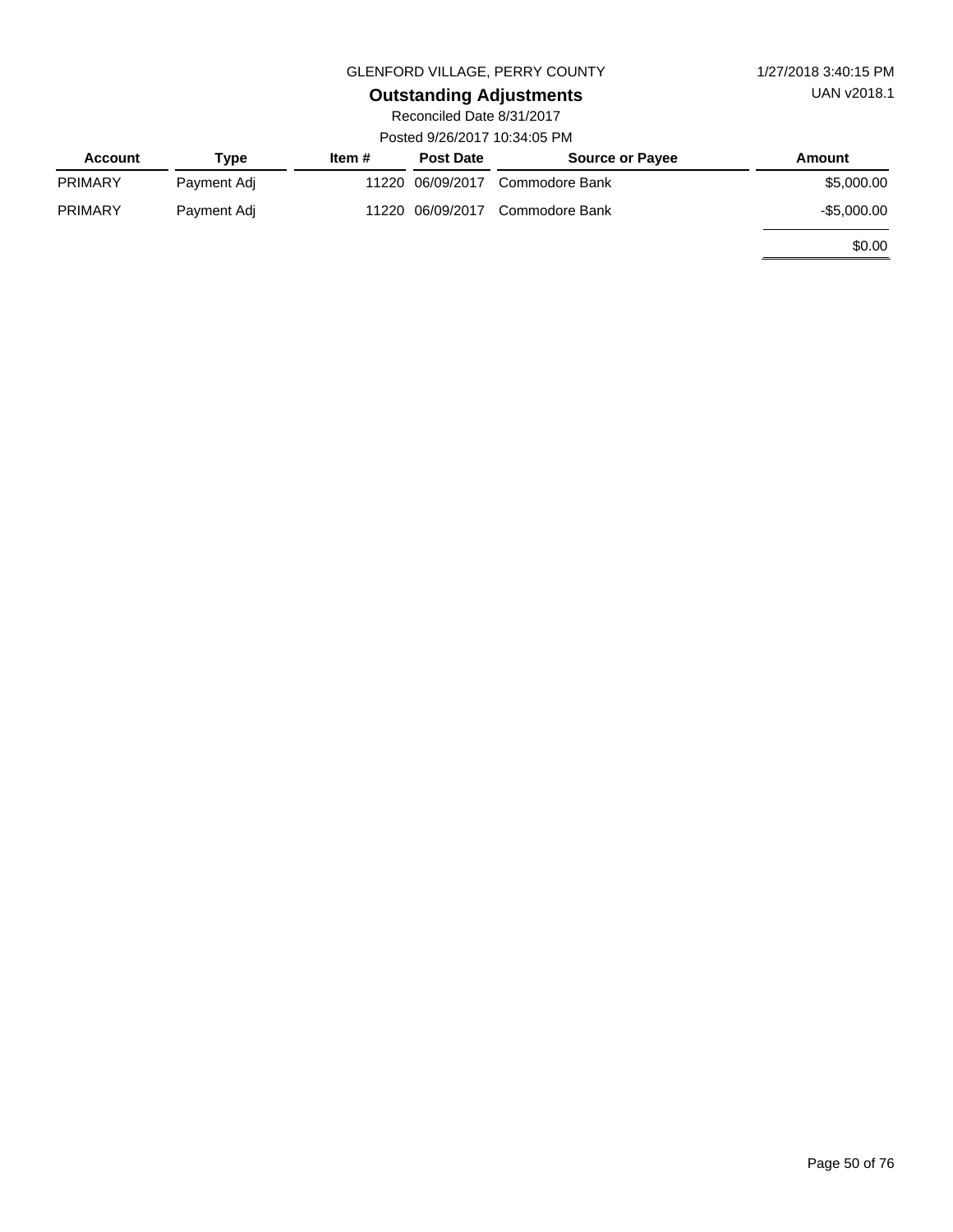|                              | <b>GLENFORD VILLAGE, PERRY COUNTY</b>                                  |         |            |                         |        |  |  |
|------------------------------|------------------------------------------------------------------------|---------|------------|-------------------------|--------|--|--|
|                              | UAN v2018.1                                                            |         |            |                         |        |  |  |
| Reconciled Date 8/31/2017    |                                                                        |         |            |                         |        |  |  |
| Posted 9/26/2017 10:34:05 PM |                                                                        |         |            |                         |        |  |  |
| <b>Account</b>               | <b>Source or Payee</b><br><b>Post Date</b><br>Item #<br>Type<br>Amount |         |            |                         |        |  |  |
| <b>PRIMARY</b>               | Receipt Adj                                                            | 88-2017 | 08/23/2017 | <b>GLENFORD VILLAGE</b> | \$0.60 |  |  |

\$0.60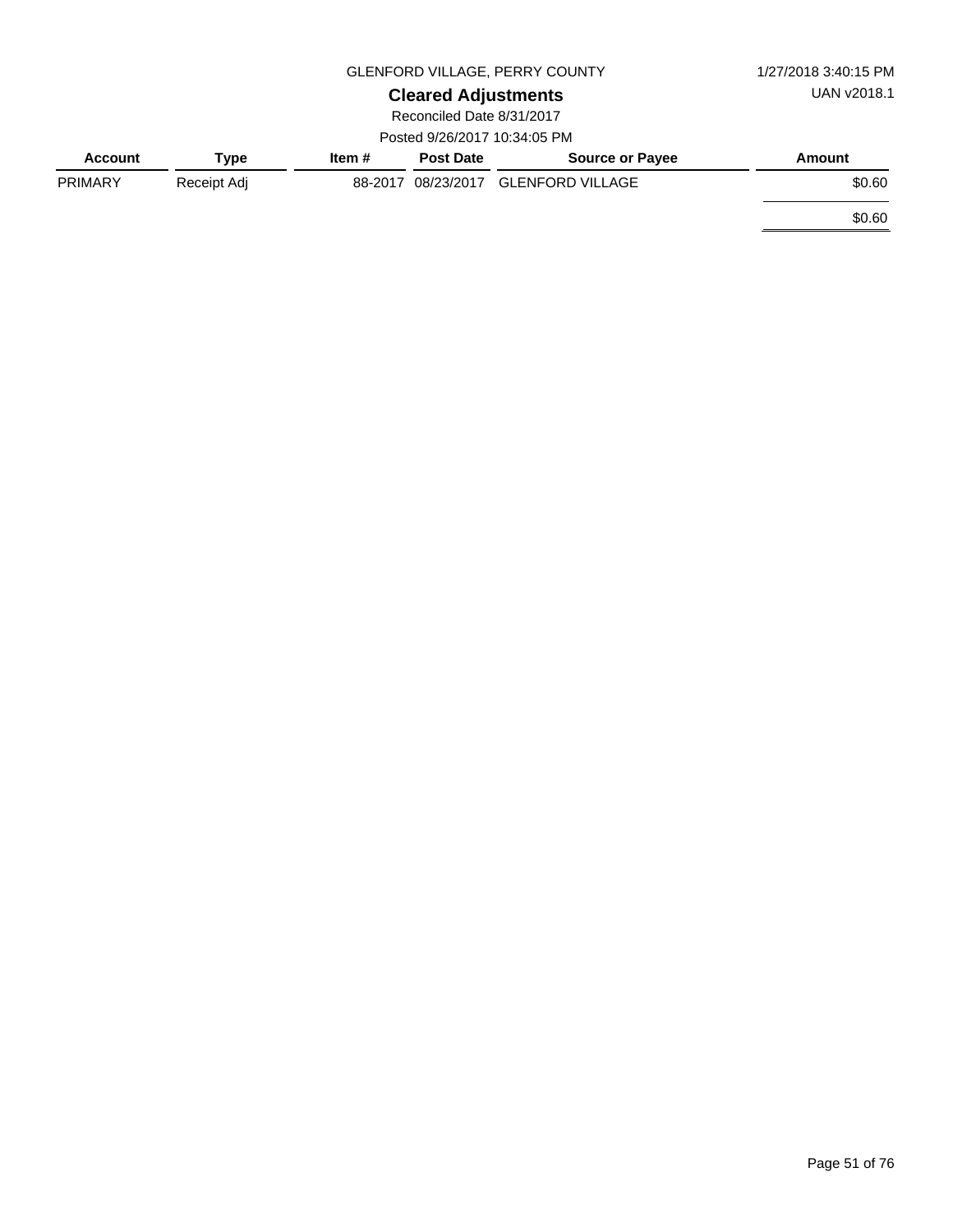| GLENFORD VILLAGE, PERRY COUNTY<br><b>Bank Reconciliation</b><br>Reconciled Date 9/30/2017 | 1/27/2018 3:40:15 PM<br>UAN v2018.1 |              |  |
|-------------------------------------------------------------------------------------------|-------------------------------------|--------------|--|
| Posted 11/3/2017 5:21:47 PM                                                               |                                     |              |  |
| Prior UAN Balance:                                                                        |                                     | \$122,852.40 |  |
| Receipts:                                                                                 | $\ddot{}$                           | \$14,033.23  |  |
| Payments:                                                                                 |                                     | \$24,530.37  |  |
| Adjustments:                                                                              | +                                   | \$5,000.00   |  |
| Current UAN Balance as of 09/30/2017:                                                     |                                     | \$117,355.26 |  |
| <b>Other Adjusting Factors:</b>                                                           | $\ddot{}$                           | \$536.30     |  |
| Adjusted UAN Balance as of 09/30/2017:                                                    |                                     | \$117,891.56 |  |
| Entered Bank Balances as of 09/30/2017:                                                   |                                     | \$117,294.79 |  |
| Deposits in Transit:                                                                      | +                                   | \$639.27     |  |
| <b>Outstanding Payments:</b>                                                              |                                     | \$49.50      |  |
| <b>Outstanding Adjustments:</b>                                                           | +                                   | \$0.00       |  |
| <b>Other Adjusting Factors:</b>                                                           | +                                   | \$7.00       |  |
| Adjusted Bank Balances as of 09/30/2017:                                                  |                                     | \$117,891.56 |  |

## Balances Reconciled

#### Reconciliation Notes

| Deflating Bank Errors:                                   | \$7.00   |
|----------------------------------------------------------|----------|
| l errored in the calculation of the bank fees on 9-26-17 |          |
| Receipts Not In UAN:                                     | \$556.30 |
| State of Ohio gas Auto deposits                          |          |
| Payments Not In UAN:                                     | \$20.00  |
| US Bank fee                                              |          |
| Governing Board Signatures                               |          |

There are no outstanding adjustments as of 09/30/2017.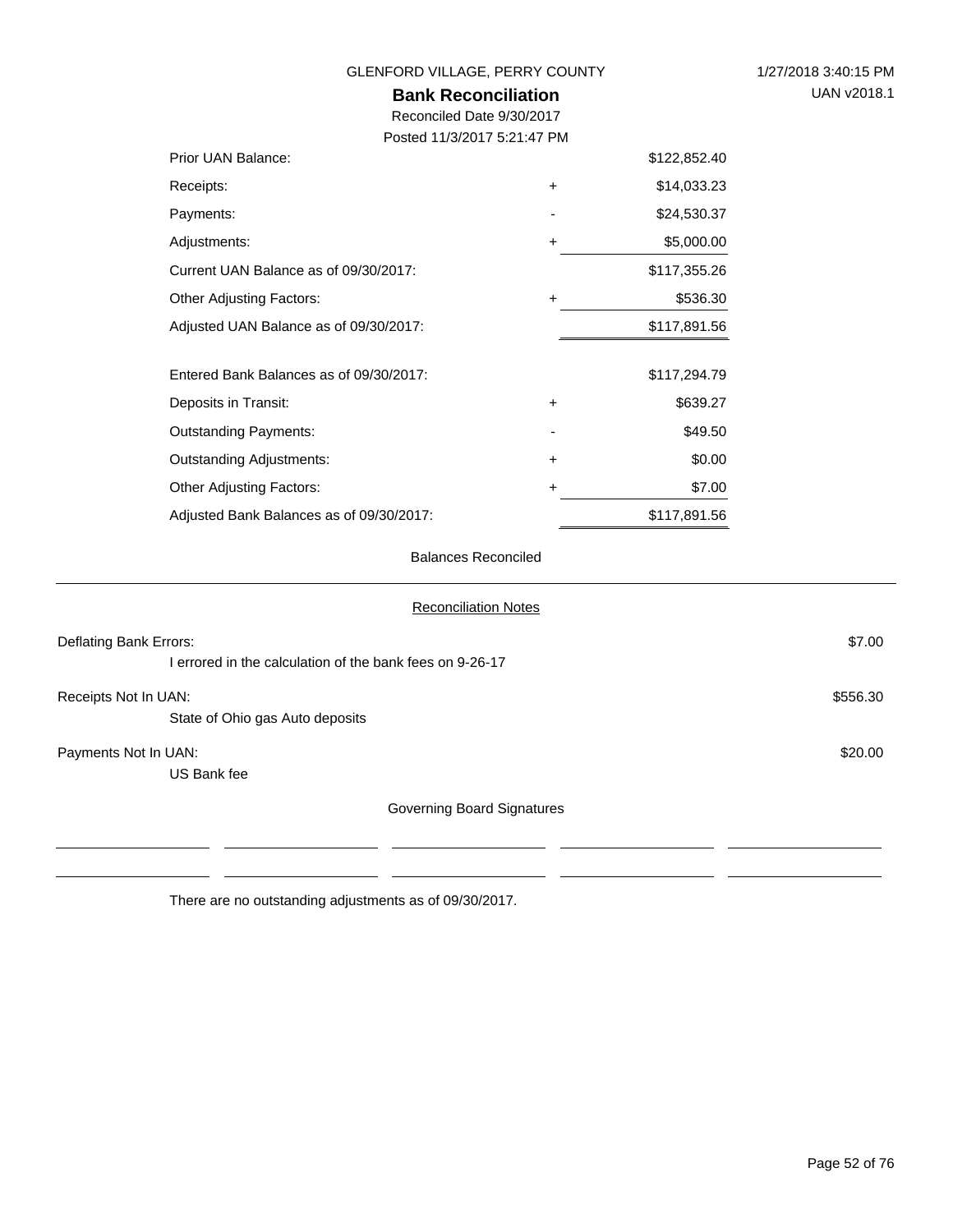UAN v2018.1

### **Bank Balances**

| <b>Type</b> | <b>Name</b>    | <b>Number</b> | <b>Prior Bank</b><br><b>Balance</b> | <b>Calculated</b><br><b>Bank Balance</b> | <b>Entered Bank</b><br><b>Balance</b> | <b>Difference</b> |
|-------------|----------------|---------------|-------------------------------------|------------------------------------------|---------------------------------------|-------------------|
| Primary     | <b>PRIMARY</b> | 21034758      | \$127,735.87                        | \$116,648.96                             | \$117.294.79                          | \$645.83          |
| Secondary   | New Bank       | 21034758      | \$0.00                              | \$0.00                                   | \$0.00                                | \$0.00            |
|             |                | Total:        | \$127.735.87                        | \$116,648.96                             | \$117.294.79                          | \$645.83          |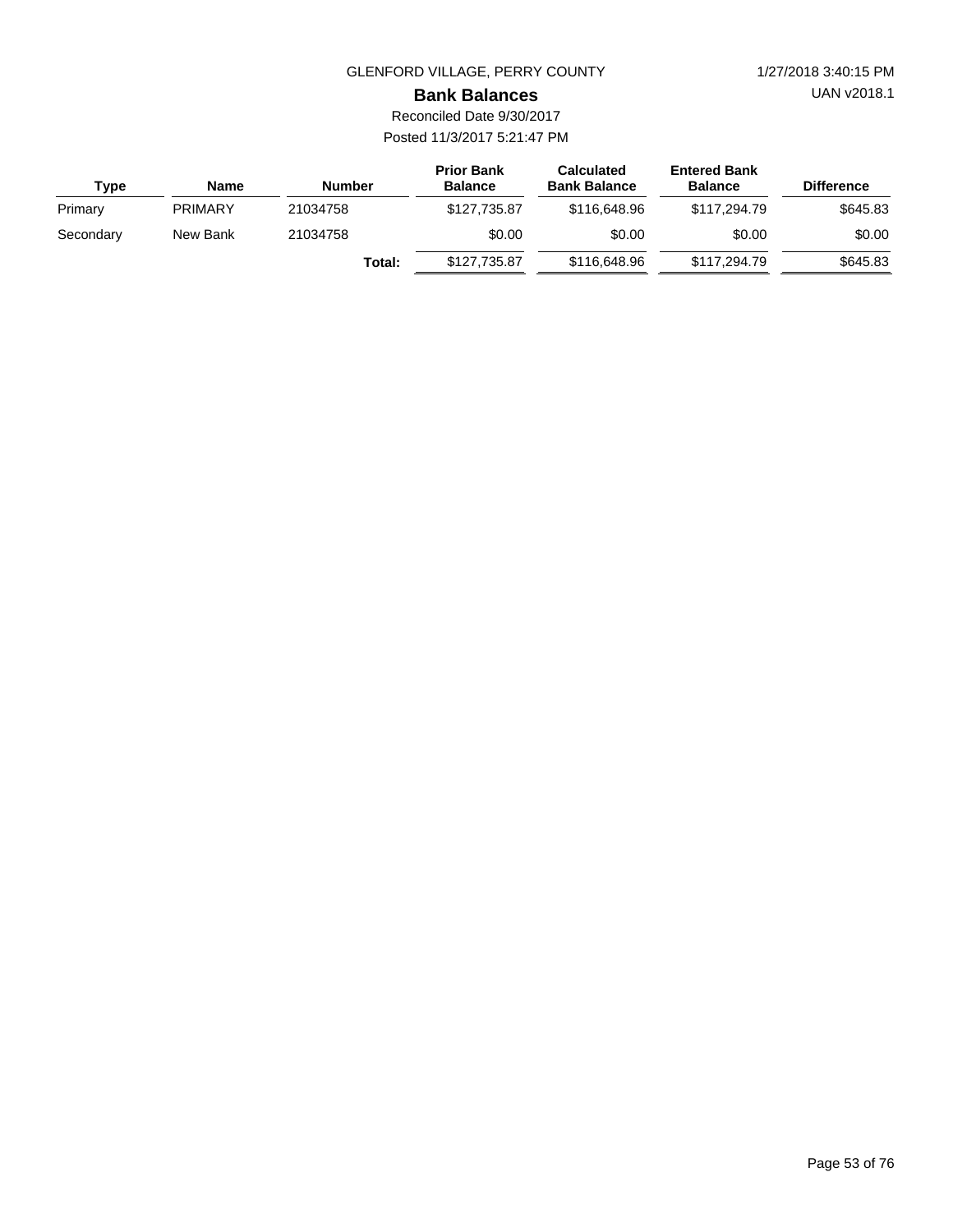| <b>PRIMARY</b> | Electronic                |                      | 19-2017 09/12/2017 | US Bank                     | \$49.50 |  |  |  |
|----------------|---------------------------|----------------------|--------------------|-----------------------------|---------|--|--|--|
| <b>Account</b> | Type                      | <b>Payment #</b>     | <b>Post Date</b>   | <b>Vendor / Payee</b>       | Amount  |  |  |  |
|                |                           |                      |                    | Posted 11/3/2017 5:21:47 PM |         |  |  |  |
|                | Reconciled Date 9/30/2017 |                      |                    |                             |         |  |  |  |
|                | UAN v2018.1               |                      |                    |                             |         |  |  |  |
|                |                           | 1/27/2018 3:40:16 PM |                    |                             |         |  |  |  |

\$49.50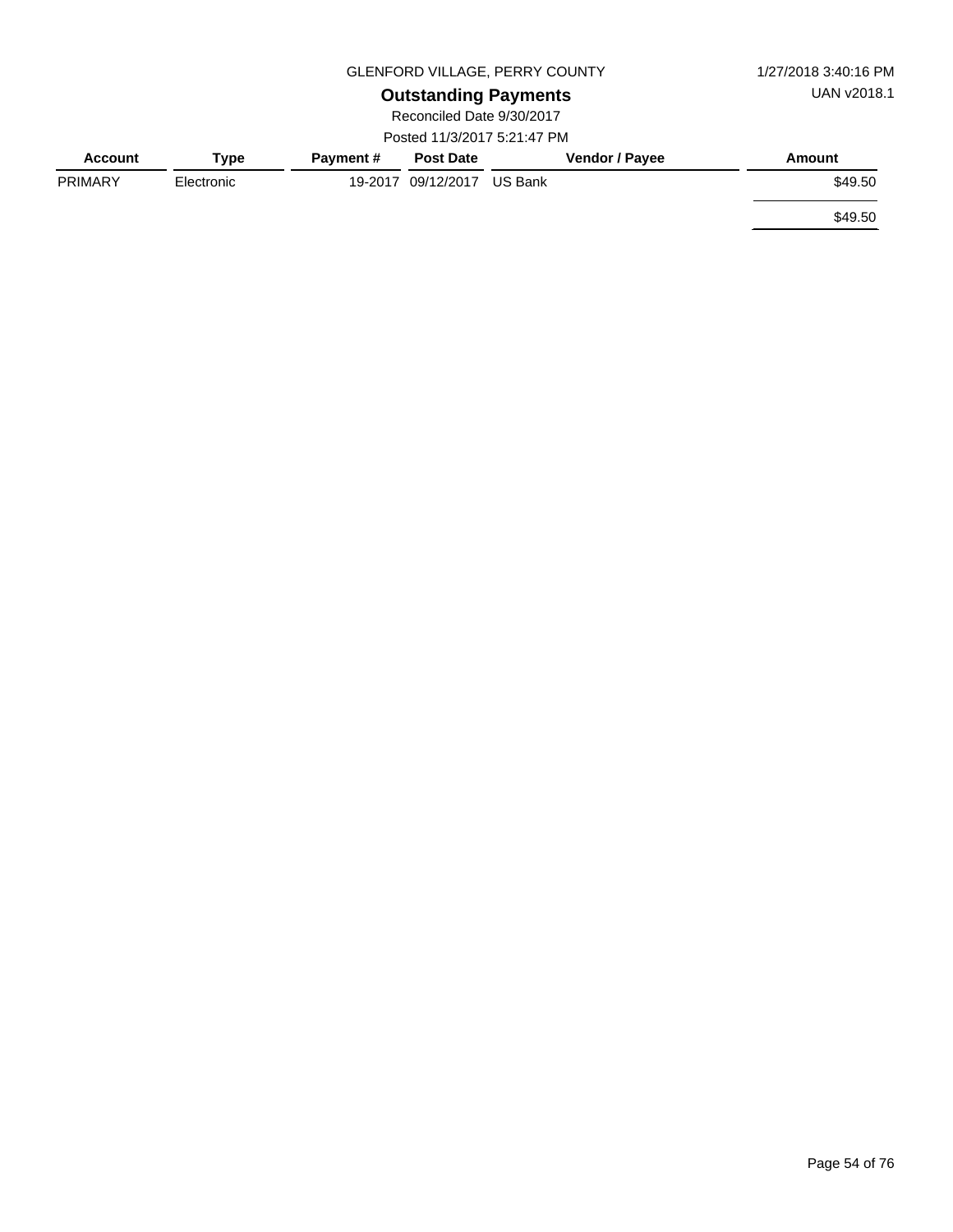## **Cleared Payments**

| <b>Account</b> | <b>Type</b> | Payment# | <b>Post Date</b>   | Vendor / Payee                             | <b>Amount</b> |
|----------------|-------------|----------|--------------------|--------------------------------------------|---------------|
| <b>PRIMARY</b> | Electronic  |          | 20-2017 09/15/2017 | <b>US Bank</b>                             | \$20.00       |
| <b>PRIMARY</b> | Electronic  |          | 21-2017 09/15/2017 | <b>Treasurer Of State</b>                  | \$19.81       |
| <b>PRIMARY</b> | Electronic  |          | 22-2017 09/26/2017 | <b>US Bank</b>                             | \$89.53       |
| <b>PRIMARY</b> | Warrant     |          | 11220 06/06/2017   | Commodore Bank                             | \$5,000.00    |
| <b>PRIMARY</b> | Warrant     |          | 11272 09/05/2017   | American Electric Power                    | \$1,001.08    |
| <b>PRIMARY</b> | Warrant     |          | 11273 09/05/2017   | <b>AT &amp; T</b>                          | \$223.51      |
| <b>PRIMARY</b> | Warrant     |          | 11274 09/05/2017   | <b>Brian Butler</b>                        | \$16.92       |
| <b>PRIMARY</b> | Warrant     |          | 11275 09/05/2017   | Thomas J. Coleman                          | \$1,000.00    |
| <b>PRIMARY</b> | Warrant     |          | 11276 09/05/2017   | <b>Energy Cooperative</b>                  | \$36.71       |
| <b>PRIMARY</b> | Warrant     |          | 11278 09/05/2017   | <b>Brandon Fox</b>                         | \$600.00      |
| <b>PRIMARY</b> | Warrant     |          | 11279 09/05/2017   | <b>MASI Environmental Services</b>         | \$226.67      |
| <b>PRIMARY</b> | Warrant     |          | 11280 09/05/2017   | Northern Perry County Water                | \$3,100.82    |
| <b>PRIMARY</b> | Warrant     |          | 11281 09/05/2017   | Mid Atlantic Storage Systems, Inc          | \$13,725.00   |
| <b>PRIMARY</b> | Warrant     |          | 11282 09/05/2017   | Slone's Tree Service                       | \$2,500.00    |
| <b>PRIMARY</b> | Warrant     |          | 11283 09/05/2017   | Speedway LLC                               | \$91.89       |
| <b>PRIMARY</b> | Warrant     |          | 11284 09/05/2017   | <b>Treasurer Of State</b>                  | \$257.10      |
| <b>PRIMARY</b> | Warrant     |          | 11285 09/05/2017   | Tri-County Plumbing & Hardware             | \$49.75       |
| <b>PRIMARY</b> | Warrant     |          | 11286 09/05/2017   | Underwood's Inc.                           | \$40.53       |
| <b>PRIMARY</b> | Warrant     |          | 11287 09/05/2017   | Linda Lea Nicodemus                        | \$806.83      |
| <b>PRIMARY</b> | Warrant     |          | 11288 09/05/2017   | Ohio Public Employees Retirement<br>System | \$240.00      |
| <b>PRIMARY</b> | Warrant     | 11289    | 09/05/2017         | Internal Revenue Service                   | \$99.24       |
| <b>PRIMARY</b> | Warrant     |          | 11290 09/15/2017   | American Electric Power                    | \$169.91      |
| <b>PRIMARY</b> | Warrant     |          | 11291 09/15/2017   | AT & T                                     | \$142.08      |
| <b>PRIMARY</b> | Warrant     |          | 11292 09/15/2017   | Commodore Bank - Credit                    | \$23.49       |
|                |             |          |                    |                                            | \$29,480.87   |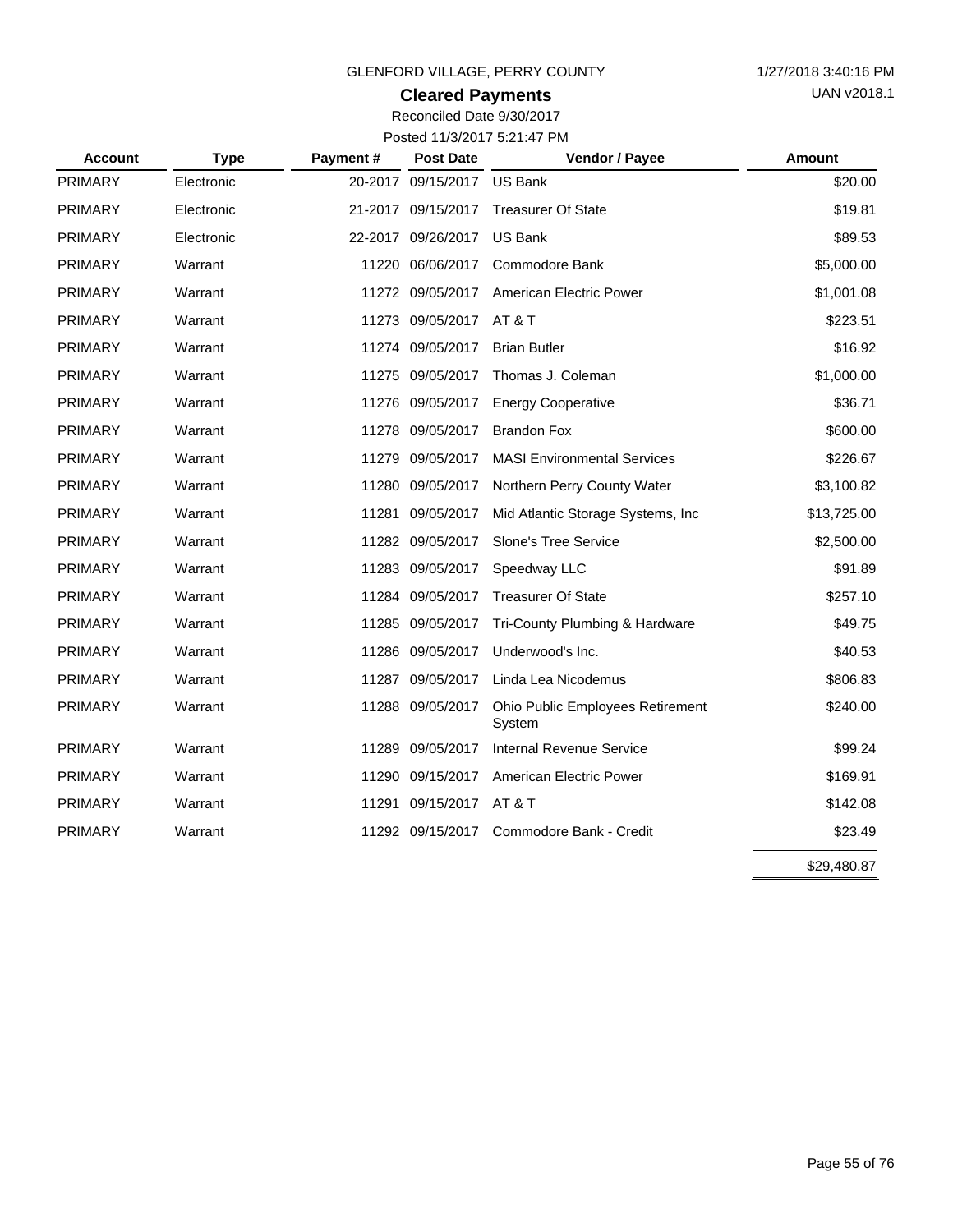UAN v2018.1

# **Outstanding Receipts**

|                |          |          | $\sim$ 103100 11/9/2017 -0.21.47 1110 |                  |                         |          |
|----------------|----------|----------|---------------------------------------|------------------|-------------------------|----------|
| Account        | Type     | Ticket # | Receipt#                              | <b>Post Date</b> | Source                  | Amount   |
| <b>PRIMARY</b> | Standard |          | 102-2017                              | 09/30/2017       | <b>GLENFORD VILLAGE</b> | \$616.27 |
| <b>PRIMARY</b> | Standard |          | 103-2017                              | 09/30/2017       | GLENFORD VILLAGE        | \$23.00  |
|                |          |          |                                       |                  |                         | \$639.27 |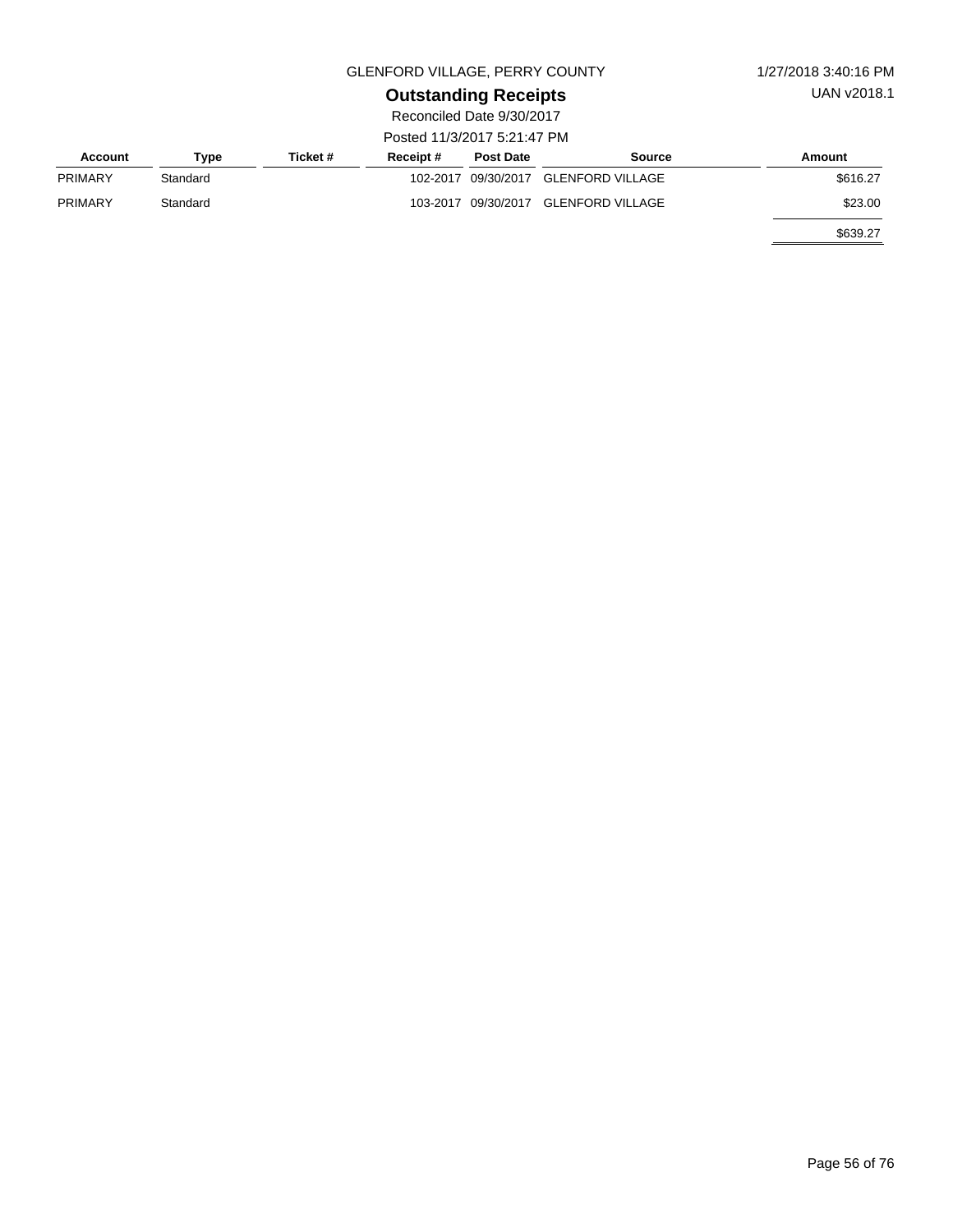## **Cleared Receipts**

UAN v2018.1

| <b>Account</b> | Type     | Ticket # | Receipt# | <b>Post Date</b> | <b>Source</b>           | Amount      |
|----------------|----------|----------|----------|------------------|-------------------------|-------------|
| <b>PRIMARY</b> | Standard |          | 93-2017  | 09/12/2017       | <b>GLENFORD VILLAGE</b> | \$2,500.80  |
| <b>PRIMARY</b> | Standard |          | 94-2017  | 09/12/2017       | <b>GLENFORD VILLAGE</b> | \$50.00     |
| <b>PRIMARY</b> | Standard |          | 95-2017  | 09/12/2017       | <b>GLENFORD VILLAGE</b> | \$1,064.54  |
| <b>PRIMARY</b> | Standard |          | 96-2017  | 09/15/2017       | <b>GLENFORD VILLAGE</b> | \$238.40    |
| <b>PRIMARY</b> | Standard |          | 97-2017  | 09/15/2017       | <b>GLENFORD VILLAGE</b> | \$2,159.49  |
| <b>PRIMARY</b> | Standard |          | 98-2017  | 09/26/2017       | <b>GLENFORD VILLAGE</b> | \$529.83    |
| <b>PRIMARY</b> | Standard |          | 99-2017  | 09/26/2017       | <b>GLENFORD VILLAGE</b> | \$6,479.60  |
| <b>PRIMARY</b> | Standard |          | 100-2017 | 09/26/2017       | <b>GLENFORD VILLAGE</b> | \$101.69    |
| <b>PRIMARY</b> | Standard |          | 101-2017 | 09/26/2017       | <b>GLENFORD VILLAGE</b> | \$269.61    |
|                |          |          |          |                  |                         | \$13,393.96 |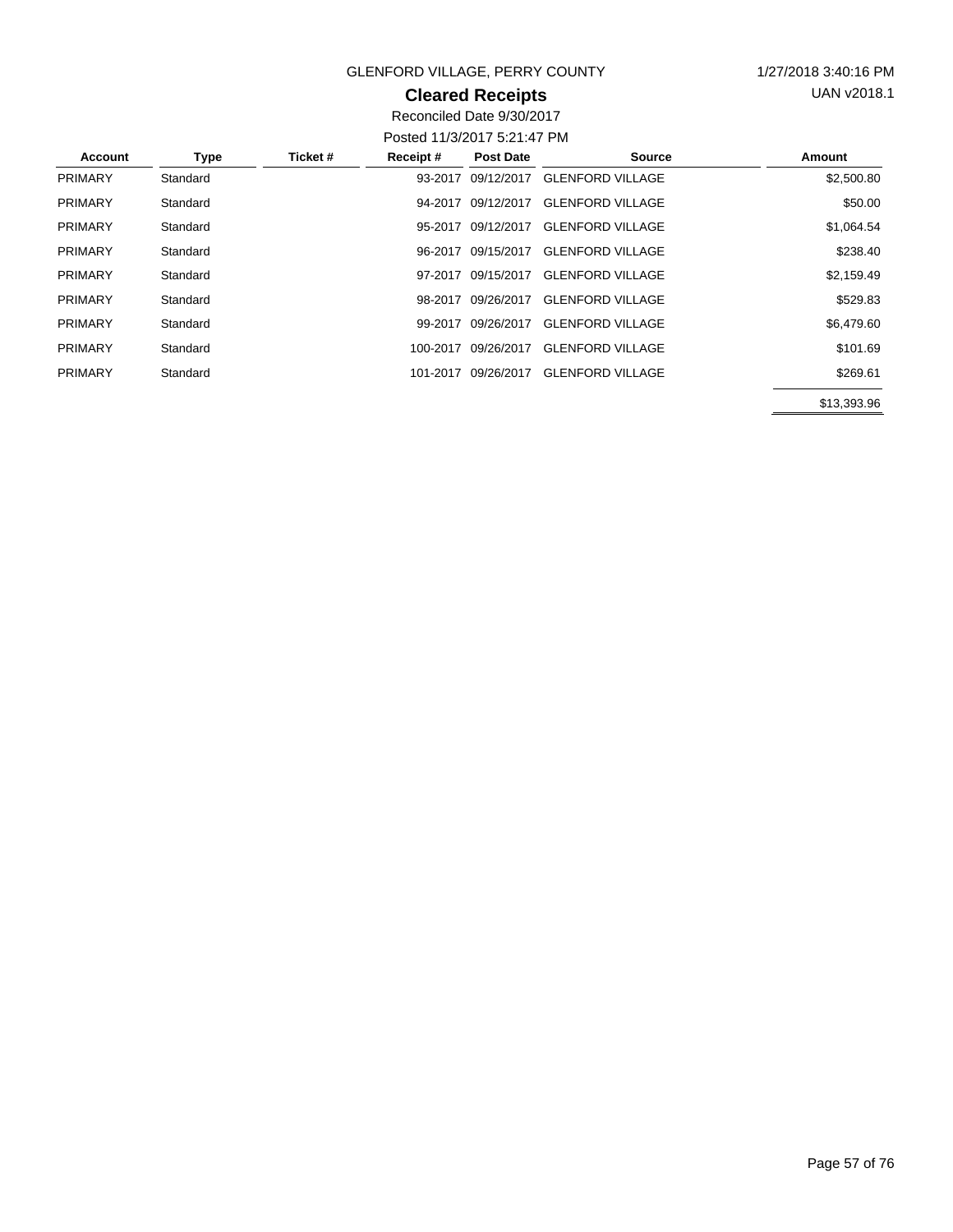# **Cleared Adjustments**

| <b>Account</b> | Type        | Item # | <b>Post Date</b> | <b>Source or Payee</b> | Amount       |  |
|----------------|-------------|--------|------------------|------------------------|--------------|--|
| <b>PRIMARY</b> | Payment Adj |        | 11220 06/09/2017 | Commodore Bank         | \$5,000.00   |  |
| <b>PRIMARY</b> | Payment Adj |        | 11220 06/09/2017 | Commodore Bank         | $-$5,000.00$ |  |
| <b>PRIMARY</b> | Payment Adj |        | 11220 09/12/2017 | Commodore Bank         | \$5,000.00   |  |
|                |             |        |                  |                        | \$5,000.00   |  |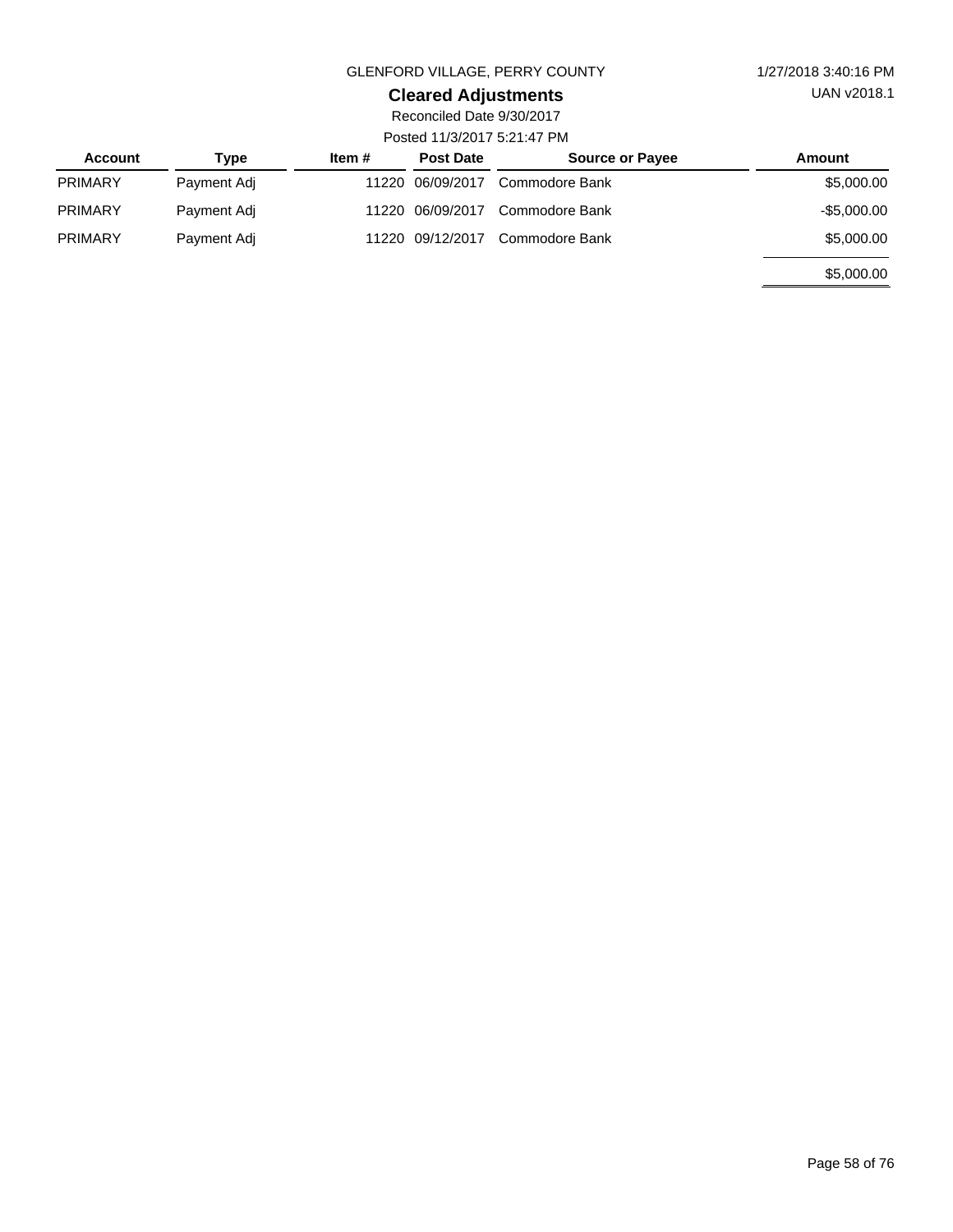| <b>GLENFORD VILLAGE, PERRY COUNTY</b>    |           |              | 1/2 |
|------------------------------------------|-----------|--------------|-----|
| <b>Bank Reconciliation</b>               |           |              |     |
| Reconciled Date 10/31/2017               |           |              |     |
| Posted 12/5/2017 7:41:48 PM              |           |              |     |
| Prior UAN Balance:                       |           | \$117,355.26 |     |
| Receipts:                                | $\ddot{}$ | \$13,573.22  |     |
| Payments:                                |           | \$11,577.72  |     |
| Adjustments:                             | +         | \$0.00       |     |
| Current UAN Balance as of 10/31/2017:    |           | \$119,350.76 |     |
| <b>Other Adjusting Factors:</b>          | +         | \$558.80     |     |
| Adjusted UAN Balance as of 10/31/2017:   |           | \$119,909.56 |     |
| Entered Bank Balances as of 10/31/2017:  |           | \$120,216.75 |     |
| Deposits in Transit:                     | +         | \$0.00       |     |
| <b>Outstanding Payments:</b>             |           | \$307.19     |     |
| <b>Outstanding Adjustments:</b>          | +         | \$0.00       |     |
| <b>Other Adjusting Factors:</b>          | +         | \$0.00       |     |
| Adjusted Bank Balances as of 10/31/2017: |           | \$119,909.56 |     |

#### Balances Reconciled

#### Reconciliation Notes

Receipts Not In UAN: \$558.80

Reciepts not in UAN

Governing Board Signatures

There are no outstanding receipts as of 10/31/2017.

There are no outstanding adjustments as of 10/31/2017.

| e are no outstanding adjustments as of 10/31/20 |  |  |
|-------------------------------------------------|--|--|
|                                                 |  |  |
|                                                 |  |  |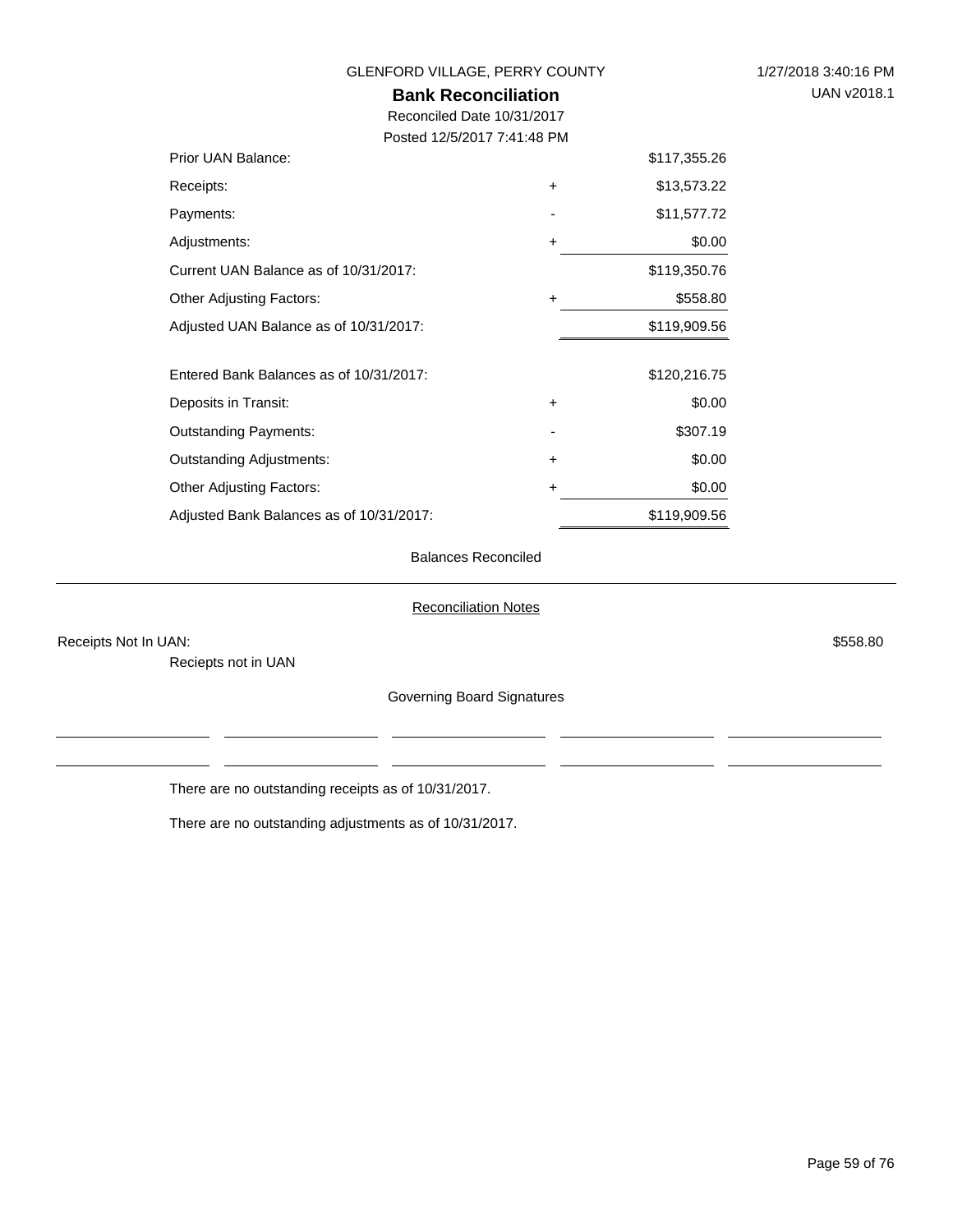UAN v2018.1

**Bank Balances**

| Type    | <b>Name</b>    | Number   | <b>Prior Bank</b><br><b>Balance</b> | <b>Calculated</b><br><b>Bank Balance</b> | <b>Entered Bank</b><br><b>Balance</b> | <b>Difference</b> |
|---------|----------------|----------|-------------------------------------|------------------------------------------|---------------------------------------|-------------------|
| Primary | <b>PRIMARY</b> | 21034758 | \$117.294.79                        | \$120,187,25                             | \$120,216.75                          | \$29.50           |
|         |                | Total:   | \$117.294.79                        | \$120.187.25                             | \$120,216.75                          | \$29.50           |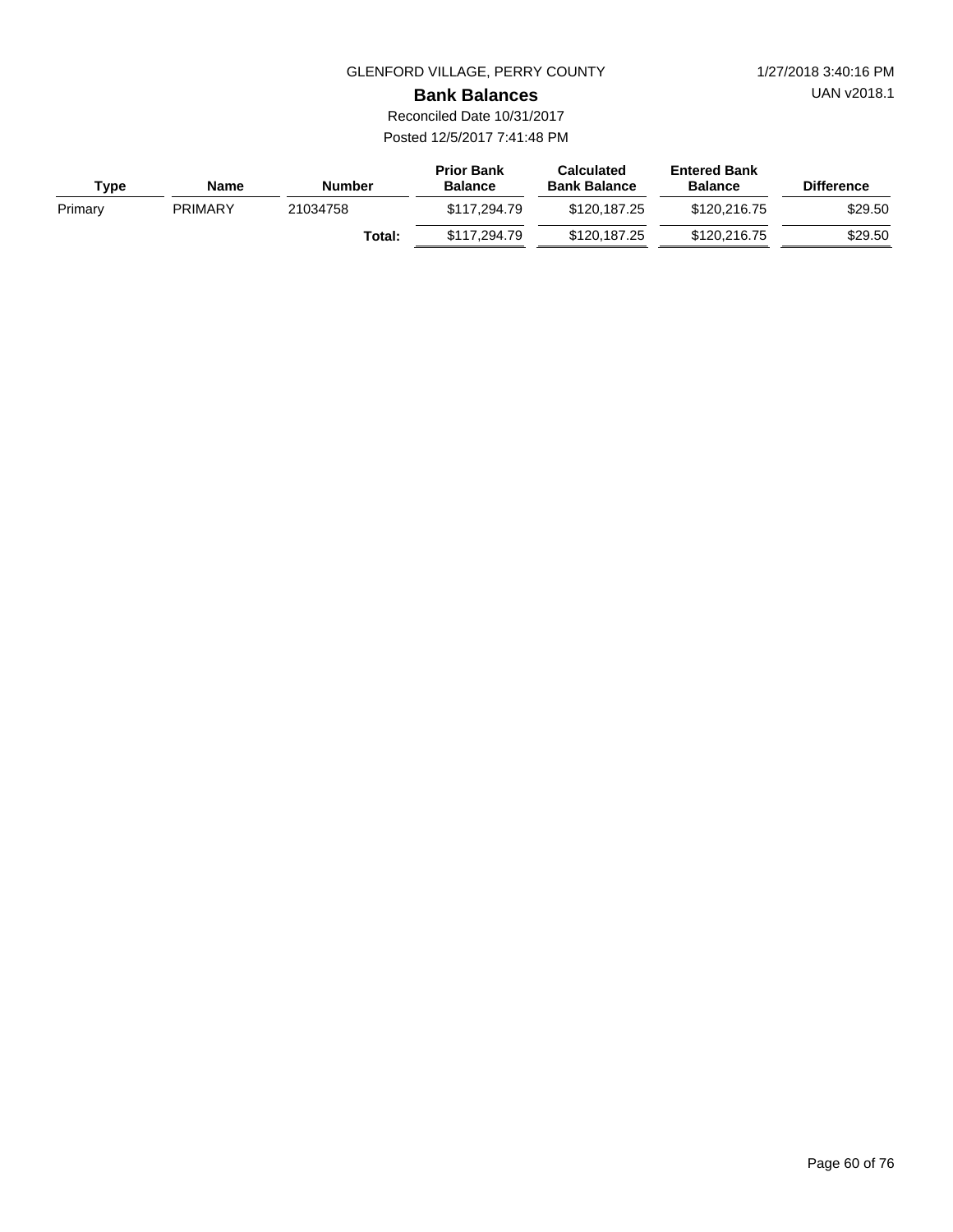| <b>GLENFORD VILLAGE, PERRY COUNTY</b> | 1/27/2018 3:40:16 PM |
|---------------------------------------|----------------------|
|                                       |                      |

UAN v2018.1

## **Outstanding Payments**

| Account        | Type    | <b>Payment #</b> | <b>Post Date</b> | <b>Vendor / Payee</b>          | Amount   |
|----------------|---------|------------------|------------------|--------------------------------|----------|
| <b>PRIMARY</b> | Warrant |                  |                  | 1018 10/03/2017 Jeffery E Ours | \$73.44  |
| <b>PRIMARY</b> | Warrant | 1030             | 10/28/2017 AT&T  |                                | \$233.75 |
|                |         |                  |                  |                                | \$307.19 |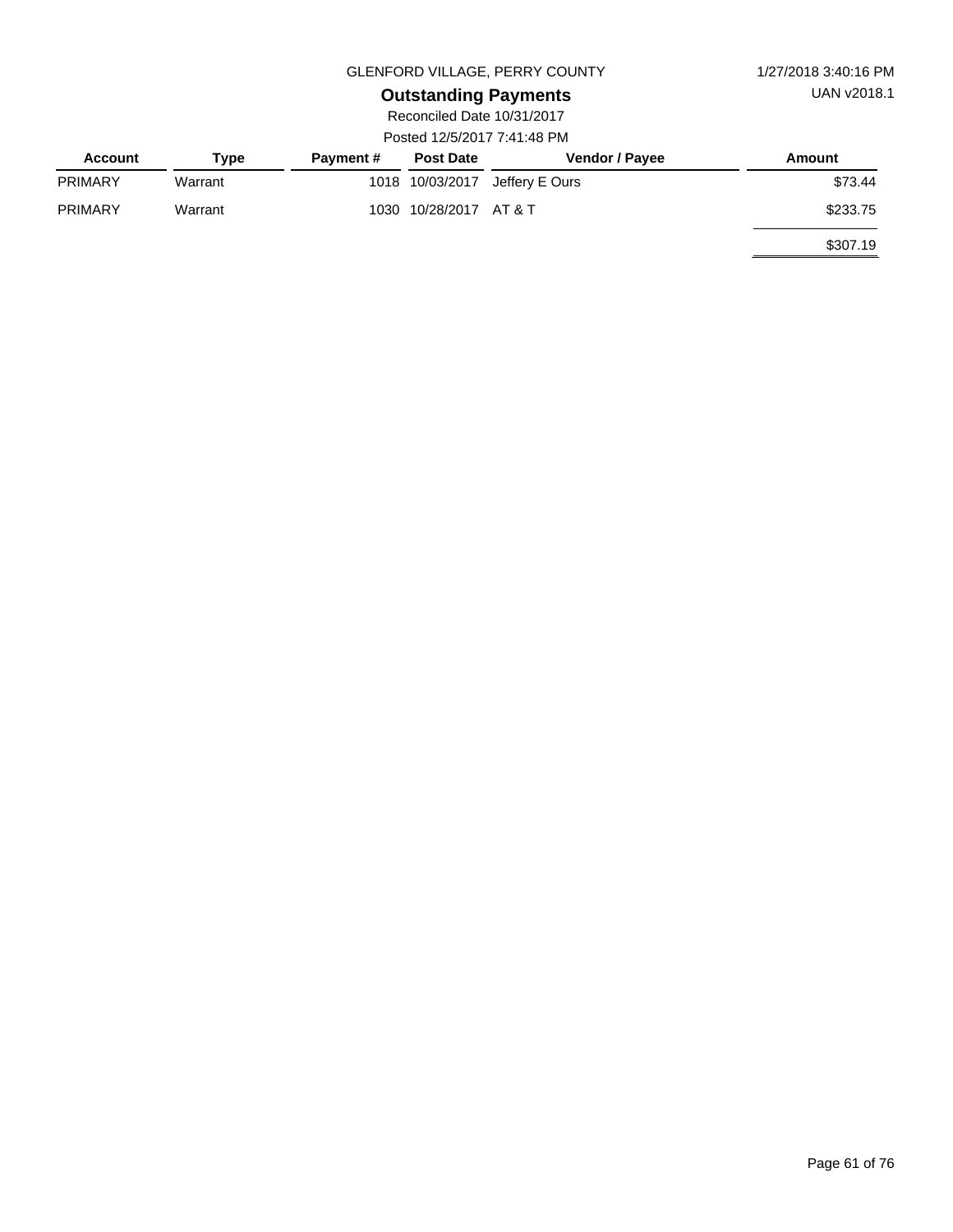## **Cleared Payments**

| <b>Account</b> | <b>Type</b> | Payment# | <b>Post Date</b>       | Vendor / Payee                             | <b>Amount</b> |
|----------------|-------------|----------|------------------------|--------------------------------------------|---------------|
| <b>PRIMARY</b> | Electronic  | 19-2017  | 09/12/2017             | <b>US Bank</b>                             | \$49.50       |
| <b>PRIMARY</b> | Warrant     |          | 1002 10/03/2017        | American Electric Power                    | \$1,073.29    |
| <b>PRIMARY</b> | Warrant     |          | 1003 10/03/2017        | AT & T                                     | \$230.17      |
| <b>PRIMARY</b> | Warrant     |          | 1004 10/03/2017        | <b>Brian Butler</b>                        | \$99.00       |
| <b>PRIMARY</b> | Warrant     |          | 1005 10/03/2017        | Thomas J. Coleman                          | \$1,000.00    |
| <b>PRIMARY</b> | Warrant     |          | 1006 10/03/2017        | <b>Energy Cooperative</b>                  | \$35.00       |
| <b>PRIMARY</b> | Warrant     |          | 1007 10/03/2017        | <b>Brandon Fox</b>                         | \$600.00      |
| <b>PRIMARY</b> | Warrant     | 1008     | 10/03/2017             | Isacc Wiles Burkholder & Teetor, LLC       | \$270.00      |
| <b>PRIMARY</b> | Warrant     | 1009     | 10/03/2017             | <b>MASI Environmental Services</b>         | \$593.54      |
| <b>PRIMARY</b> | Warrant     |          | 1010 10/03/2017        | <b>Leonard Sheppard</b>                    | \$7.22        |
| <b>PRIMARY</b> | Warrant     |          | 1011 10/03/2017        | Speedway LLC                               | \$96.83       |
| <b>PRIMARY</b> | Warrant     |          | 1012 10/03/2017        | Ultimate Enterprises Inc.                  | \$2,000.00    |
| <b>PRIMARY</b> | Warrant     |          | 1013 10/03/2017        | <b>Brian T Butler</b>                      | \$103.44      |
| <b>PRIMARY</b> | Warrant     |          | 1014 10/03/2017        | Heidi N Carpenter                          | \$14.78       |
| <b>PRIMARY</b> | Warrant     |          | 1015 10/03/2017        | Paul G Currence Jr                         | \$58.74       |
| <b>PRIMARY</b> | Warrant     |          | 1016 10/03/2017        | Caleb Houston Garza                        | \$88.13       |
| <b>PRIMARY</b> | Warrant     |          | 1017 10/03/2017        | Linda Lea Nicodemus                        | \$806.83      |
| <b>PRIMARY</b> | Warrant     |          | 1019 10/03/2017        | Sharon M Phillips                          | \$102.82      |
| <b>PRIMARY</b> | Warrant     |          | 1020 10/03/2017        | Leonard L Sheppard                         | \$129.29      |
| <b>PRIMARY</b> | Warrant     | 1021     | 10/03/2017             | <b>Internal Revenue Service</b>            | \$194.06      |
| <b>PRIMARY</b> | Warrant     |          | 1022 10/03/2017        | Ohio Department of Taxation                | \$27.06       |
| <b>PRIMARY</b> | Warrant     |          | 1023 10/03/2017        | Ohio Public Employees Retirement<br>System | \$240.00      |
| <b>PRIMARY</b> | Warrant     |          | 1024 10/10/2017        | American Electric Power                    | \$180.29      |
| <b>PRIMARY</b> | Warrant     |          | 1025 10/10/2017        | Paul Currence                              | \$60.20       |
| <b>PRIMARY</b> | Warrant     |          |                        | 1026 10/10/2017 Commodore Bank - Credit    | \$196.70      |
| PRIMARY        | Warrant     |          | 1027 10/10/2017        | Northern Perry County Water                | \$2,813.92    |
| <b>PRIMARY</b> | Warrant     |          | 1028 10/13/2017 AT & T |                                            | \$189.41      |
| PRIMARY        | Warrant     |          | 1029 10/13/2017        | Speedway LLC                               | \$59.81       |
|                |             |          |                        |                                            | \$11,320.03   |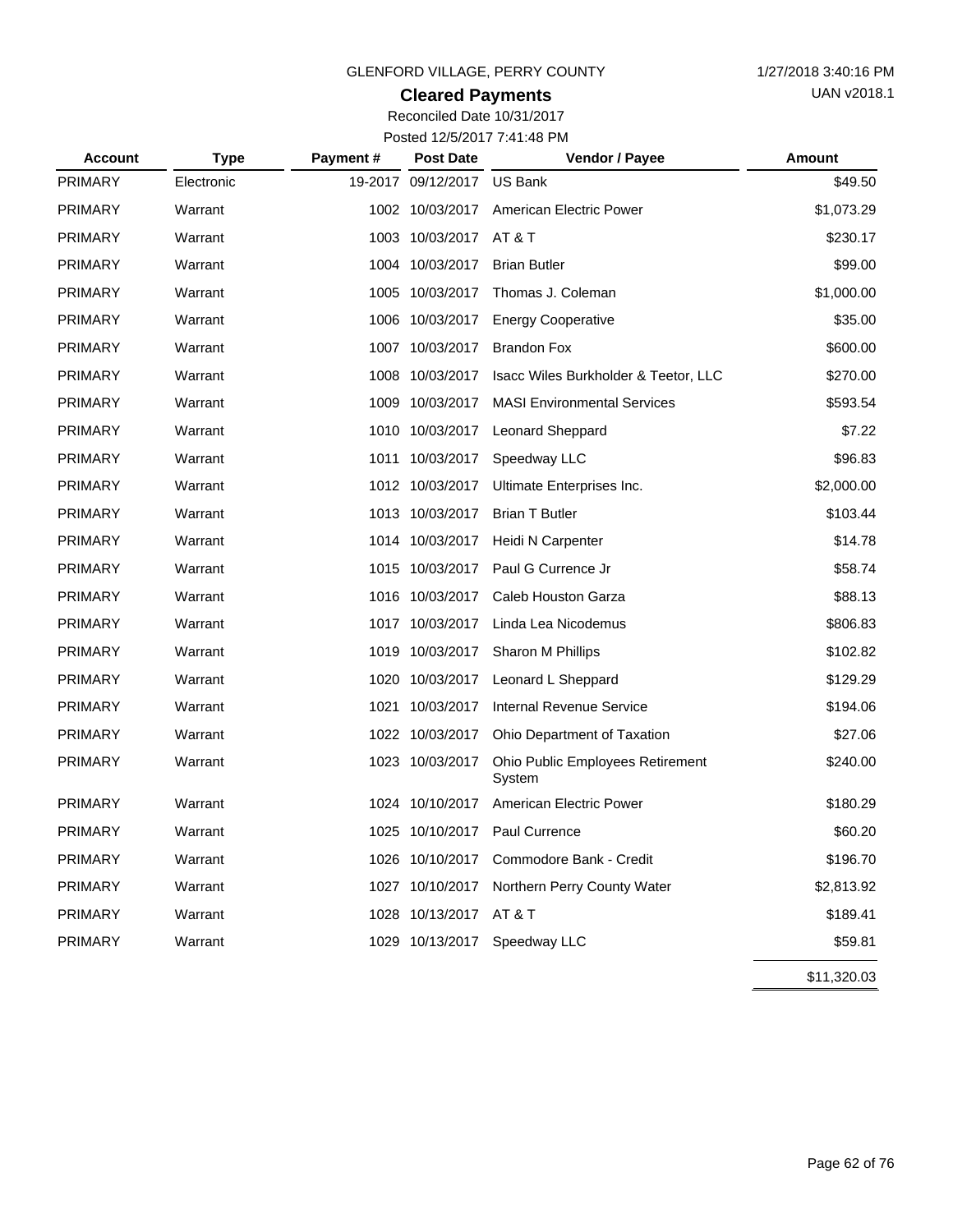## **Cleared Receipts**

UAN v2018.1

| <b>Account</b> | Type     | Ticket # | Receipt# | <b>Post Date</b>    | <b>Source</b>           | Amount      |
|----------------|----------|----------|----------|---------------------|-------------------------|-------------|
| <b>PRIMARY</b> | Standard |          | 102-2017 | 09/30/2017          | <b>GLENFORD VILLAGE</b> | \$616.27    |
| <b>PRIMARY</b> | Standard |          | 103-2017 | 09/30/2017          | <b>GLENFORD VILLAGE</b> | \$23.00     |
| <b>PRIMARY</b> | Standard |          |          | 104-2017 10/13/2017 | <b>GLENFORD VILLAGE</b> | \$250.00    |
| <b>PRIMARY</b> | Standard |          |          | 105-2017 10/13/2017 | <b>GLENFORD VILLAGE</b> | \$60.70     |
| <b>PRIMARY</b> | Standard |          |          | 106-2017 10/13/2017 | <b>GLENFORD VILLAGE</b> | \$2,694.35  |
| <b>PRIMARY</b> | Standard |          |          | 107-2017 10/13/2017 | <b>GLENFORD VILLAGE</b> | \$2,718.36  |
| <b>PRIMARY</b> | Standard |          |          | 108-2017 10/28/2017 | <b>GLENFORD VILLAGE</b> | \$393.77    |
| <b>PRIMARY</b> | Standard |          |          | 109-2017 10/28/2017 | <b>GLENFORD VILLAGE</b> | \$197.78    |
| <b>PRIMARY</b> | Standard |          |          | 110-2017 10/28/2017 | <b>GLENFORD VILLAGE</b> | \$527.31    |
| <b>PRIMARY</b> | Standard |          |          | 111-2017 10/28/2017 | <b>GLENFORD VILLAGE</b> | \$5,663.68  |
| <b>PRIMARY</b> | Standard |          |          | 112-2017 10/28/2017 | <b>GLENFORD VILLAGE</b> | \$297.47    |
| <b>PRIMARY</b> | Standard |          |          | 113-2017 10/28/2017 | <b>GLENFORD VILLAGE</b> | \$393.24    |
| <b>PRIMARY</b> | Standard |          |          | 114-2017 10/28/2017 | <b>GLENFORD VILLAGE</b> | \$376.56    |
|                |          |          |          |                     |                         | \$14,212.49 |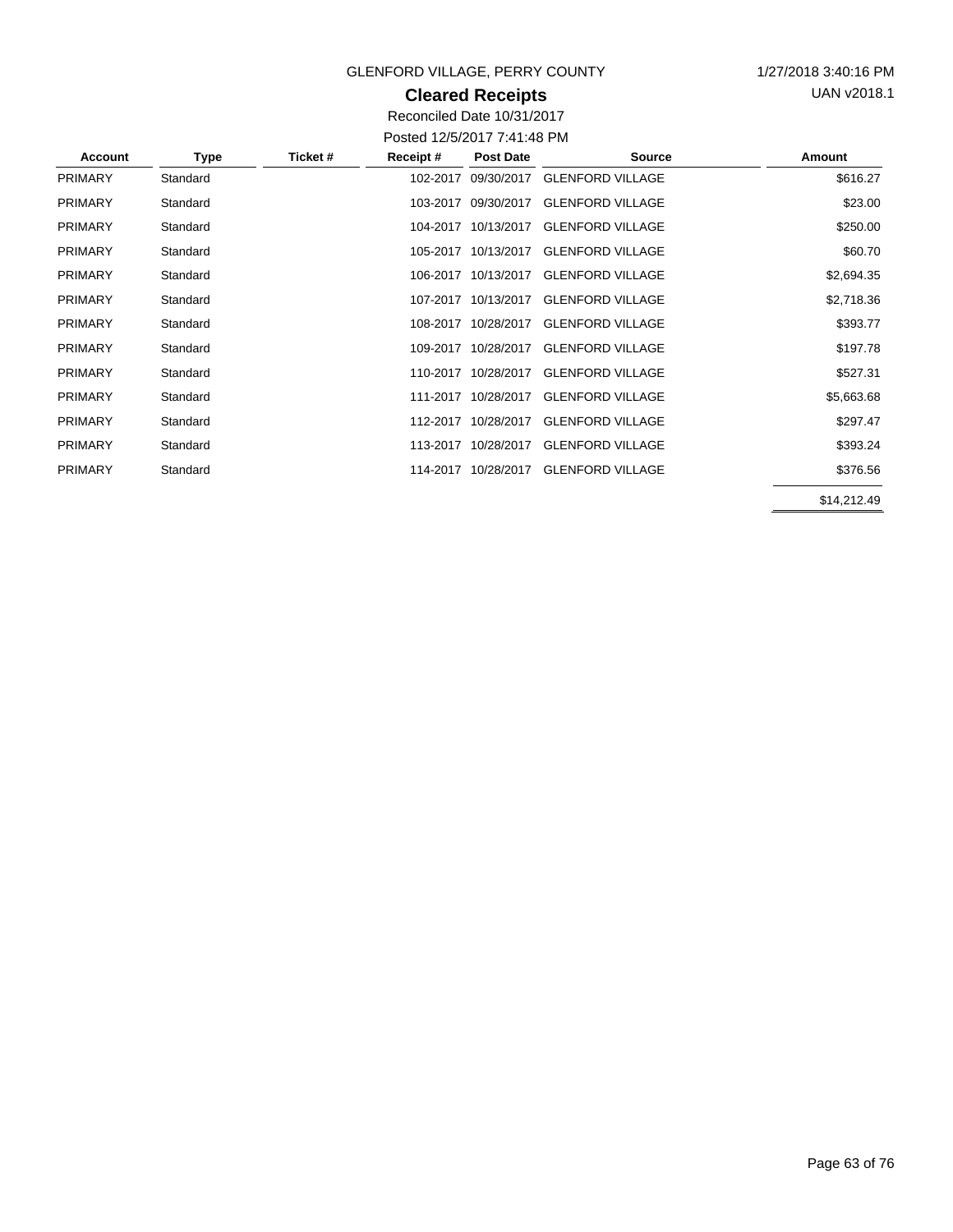# **Bank Reconciliation**

Reconciled Date 11/30/2017

Posted 12/8/2017 3:07:48 PM

| Prior UAN Balance:                       |           | \$119,350.76 |
|------------------------------------------|-----------|--------------|
| Receipts:                                | $\ddot{}$ | \$10,463.08  |
| Payments:                                |           | \$8,392.50   |
| Adjustments:                             | +         | \$36.00      |
| Current UAN Balance as of 11/30/2017:    |           | \$121,457.34 |
| Other Adjusting Factors:                 | +         | \$3.00       |
| Adjusted UAN Balance as of 11/30/2017:   |           | \$121,460.34 |
|                                          |           |              |
| Entered Bank Balances as of 11/30/2017:  |           | \$121,553.78 |
| Deposits in Transit:                     | $\ddot{}$ | \$0.00       |
| Outstanding Payments:                    |           | \$93.44      |
| <b>Outstanding Adjustments:</b>          | $\ddot{}$ | \$0.00       |
| Other Adjusting Factors:                 | +         | \$0.00       |
| Adjusted Bank Balances as of 11/30/2017: |           | \$121,460.34 |

#### Balances Reconciled

#### Reconciliation Notes

Receipts Not In UAN: \$3.00

Deposit difference - 3.00 Receipt - deposit error - .50 11-13-17

Governing Board Signatures

There are no outstanding receipts as of 11/30/2017.

There are no outstanding adjustments as of 11/30/2017.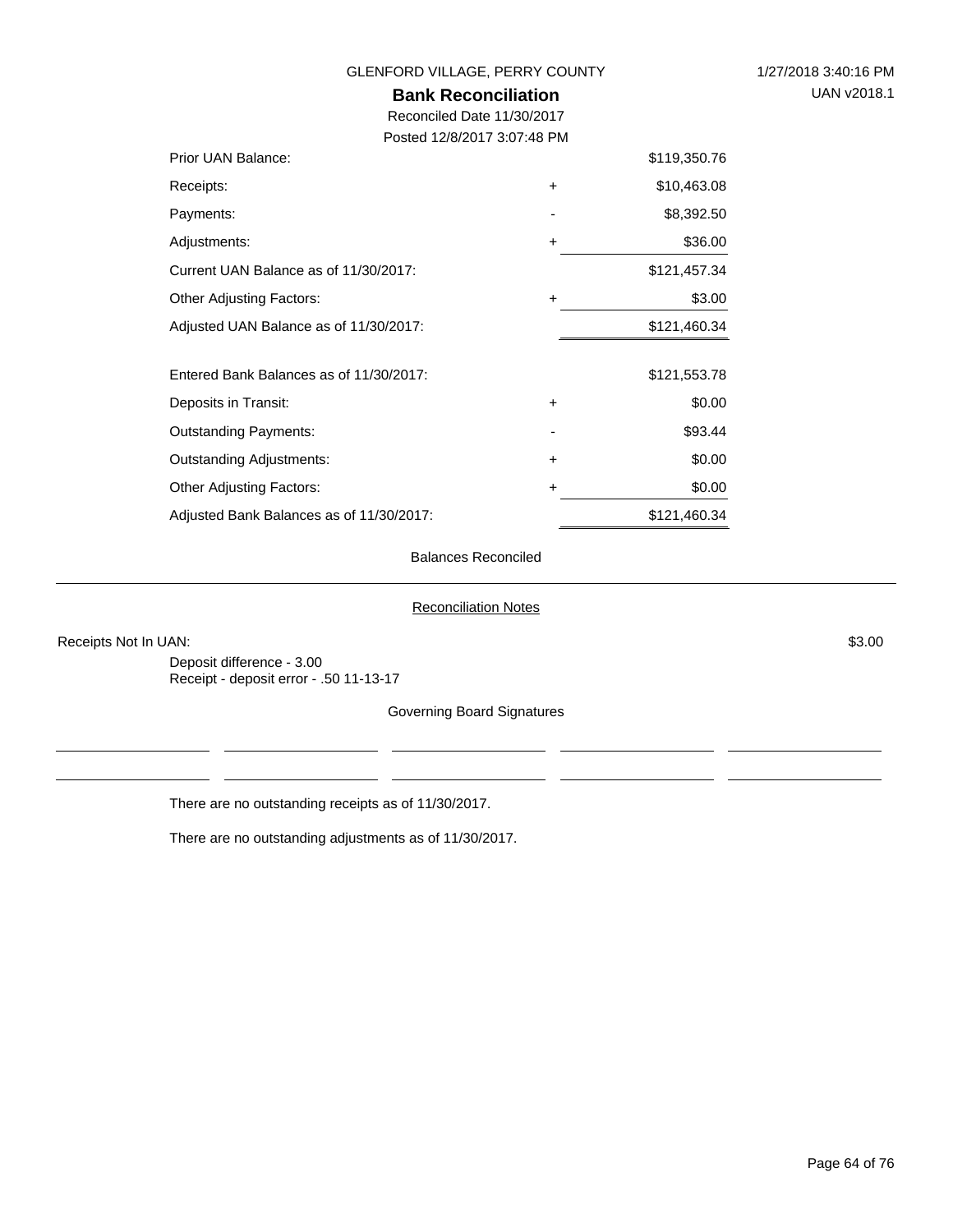UAN v2018.1

**Bank Balances**

Reconciled Date 11/30/2017 Posted 12/8/2017 3:07:48 PM

| Type    | Name           | <b>Number</b> | <b>Prior Bank</b><br><b>Balance</b> | <b>Calculated</b><br><b>Bank Balance</b> | <b>Entered Bank</b><br><b>Balance</b> | <b>Difference</b> |
|---------|----------------|---------------|-------------------------------------|------------------------------------------|---------------------------------------|-------------------|
| Primary | <b>PRIMARY</b> | 21034758      | \$120,216.75                        | \$122,109.58                             | \$121.553.78                          | -\$555.80         |
|         |                | Total:        | \$120,216.75                        | \$122,109.58                             | \$121.553.78                          | $-$ \$555.80      |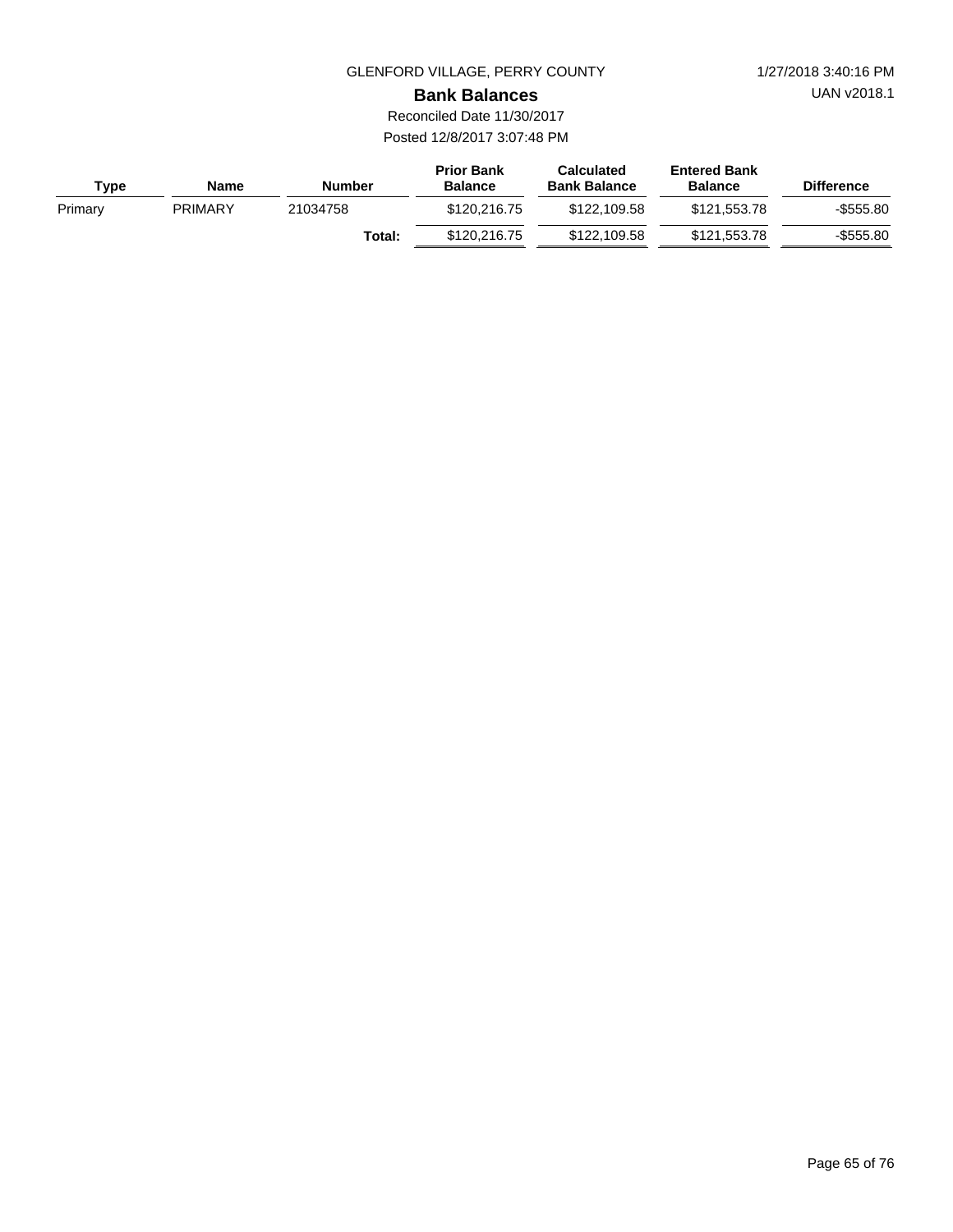# **Outstanding Payments**

Reconciled Date 11/30/2017 Posted 12/8/2017 3:07:48 PM

| <b>Account</b> | Tvpe       | <b>Payment #</b> | <b>Post Date</b>   | <b>Vendor / Payee</b> | Amount    |  |
|----------------|------------|------------------|--------------------|-----------------------|-----------|--|
| <b>PRIMARY</b> | Electronic |                  | 24-2017 11/07/2017 | US Bank               | $$20.00*$ |  |
| <b>PRIMARY</b> | Warrant    |                  | 1018 10/03/2017    | Jeffery E Ours        | \$73.44   |  |
|                |            |                  |                    |                       | \$93.44   |  |

\* Asterisked items were outstanding as of this bank reconciliation but have been subsequently voided.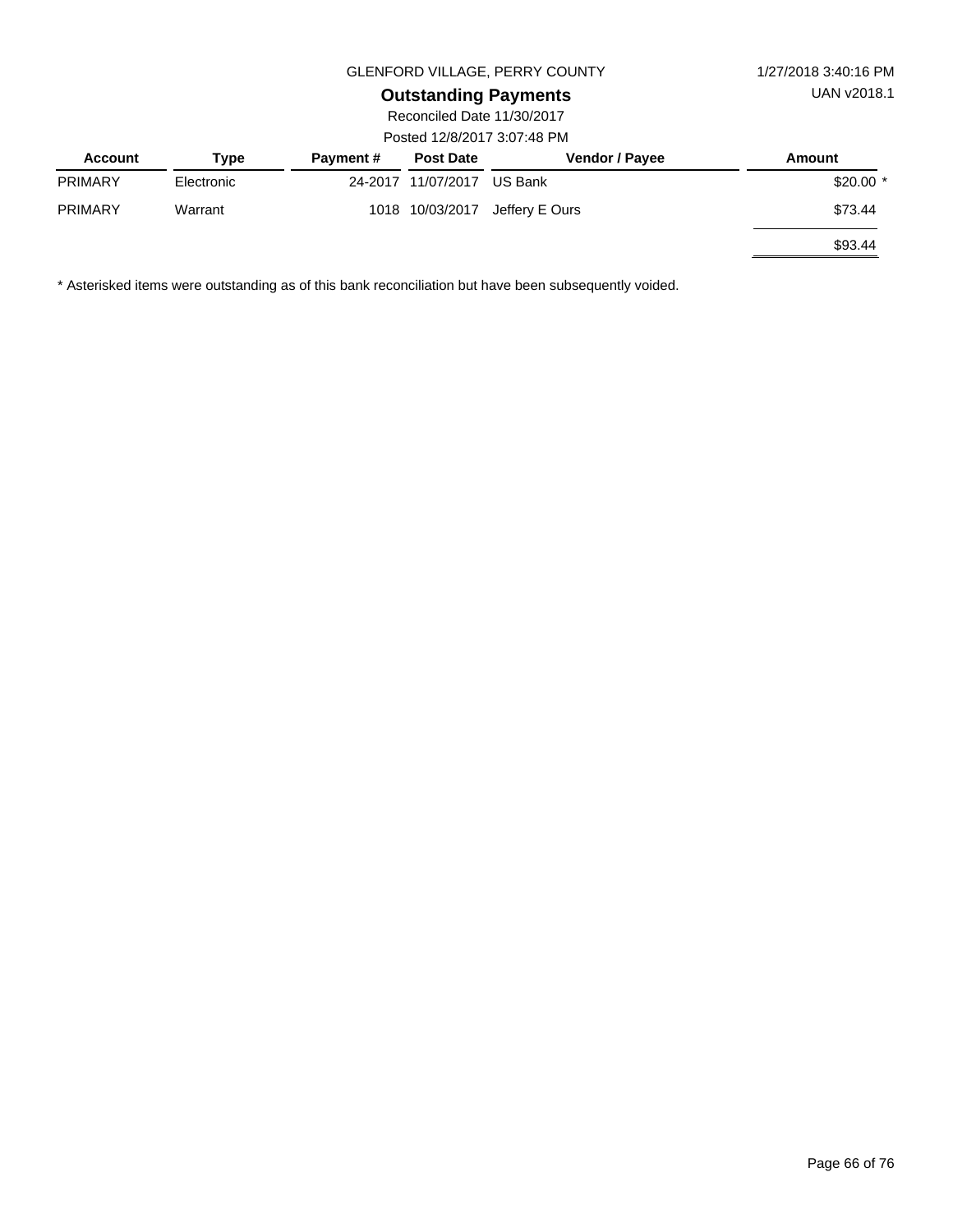## **Cleared Payments**

Reconciled Date 11/30/2017 Posted 12/8/2017 3:07:48 PM

| <b>Account</b> | <b>Type</b> | Payment# | <b>Post Date</b>  | Vendor / Payee                             | Amount     |
|----------------|-------------|----------|-------------------|--------------------------------------------|------------|
| <b>PRIMARY</b> | Warrant     | 1030     | 10/28/2017 AT & T |                                            | \$233.75   |
| <b>PRIMARY</b> | Warrant     |          | 1031 11/07/2017   | American Electric Power                    | \$1,323.78 |
| <b>PRIMARY</b> | Warrant     |          | 1032 11/07/2017   | Thomas J. Coleman                          | \$1,000.00 |
| <b>PRIMARY</b> | Warrant     |          | 1033 11/07/2017   | Core & Main                                | \$262.24   |
| <b>PRIMARY</b> | Warrant     |          | 1034 11/07/2017   | <b>Energy Cooperative</b>                  | \$56.00    |
| <b>PRIMARY</b> | Warrant     |          | 1035 11/07/2017   | <b>Brandon Fox</b>                         | \$600.00   |
| <b>PRIMARY</b> | Warrant     |          | 1036 11/07/2017   | Isacc Wiles Burkholder & Teetor, LLC       | \$54.00    |
| <b>PRIMARY</b> | Warrant     |          | 1037 11/07/2017   | Linda Nicodemus                            | \$34.47    |
| <b>PRIMARY</b> | Warrant     |          | 1038 11/07/2017   | <b>MASI Environmental Services</b>         | \$283.11   |
| <b>PRIMARY</b> | Warrant     |          | 1039 11/07/2017   | Northern Perry County Water                | \$3,038.21 |
| <b>PRIMARY</b> | Warrant     |          | 1040 11/07/2017   | Tri-County Plumbing & Hardware             | \$13.50    |
| <b>PRIMARY</b> | Warrant     |          | 1041 11/07/2017   | Linda Lea Nicodemus                        | \$806.83   |
| <b>PRIMARY</b> | Warrant     |          | 1042 11/07/2017   | Ohio Public Employees Retirement<br>System | \$238.52   |
| <b>PRIMARY</b> | Warrant     |          | 1043 11/07/2017   | Internal Revenue Service                   | \$99.24    |
| <b>PRIMARY</b> | Warrant     |          | 1044 11/17/2017   | AT & T                                     | \$168.83   |
| <b>PRIMARY</b> | Warrant     |          | 1045 11/17/2017   | Internal Revenue Service                   | \$393.77   |
|                |             |          |                   |                                            | \$8,606.25 |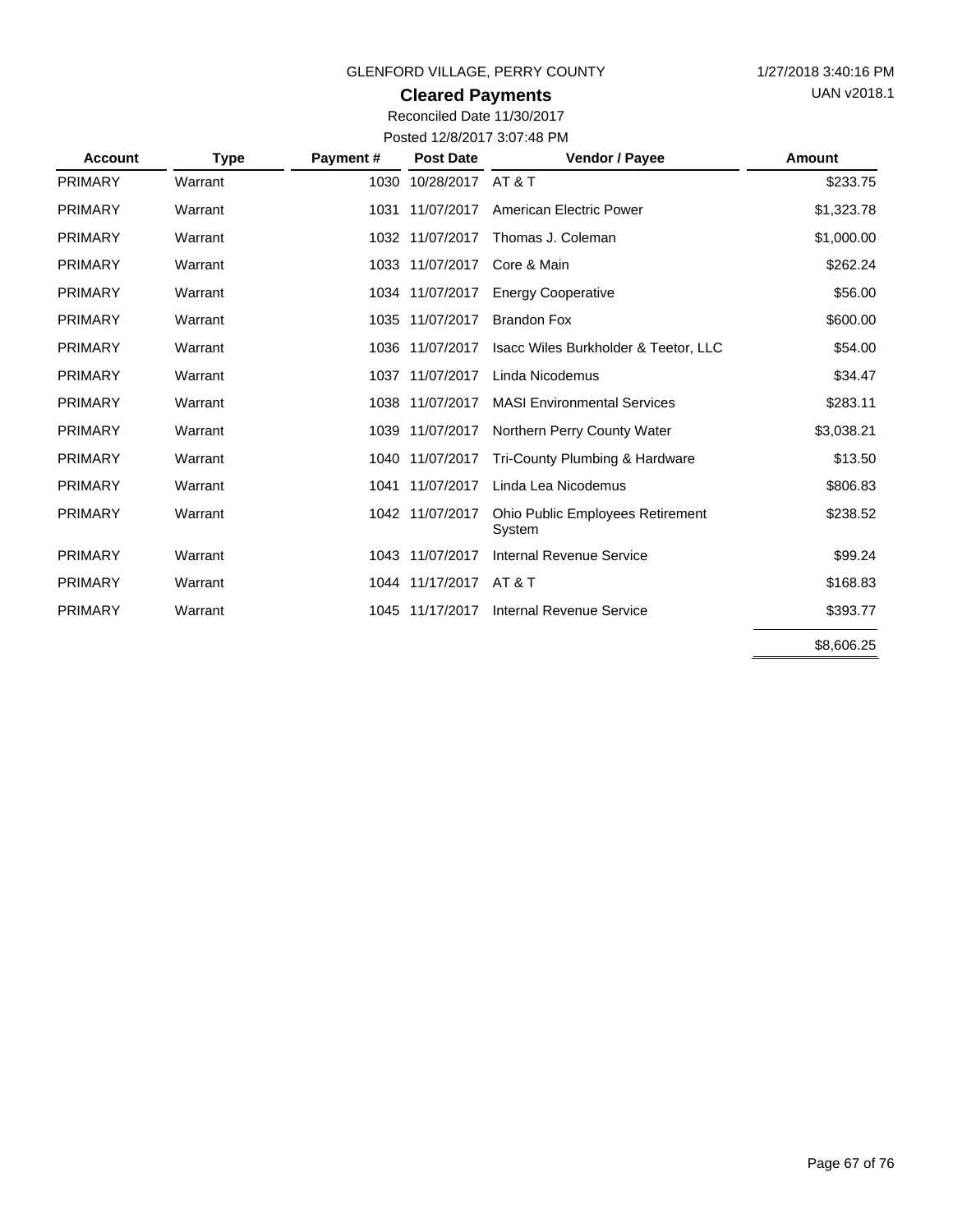## **Cleared Receipts**

UAN v2018.1

Reconciled Date 11/30/2017 Posted 12/8/2017 3:07:48 PM

| Account        | <b>Type</b> | Ticket # | Receipt# | <b>Post Date</b> | <b>Source</b>           | Amount      |
|----------------|-------------|----------|----------|------------------|-------------------------|-------------|
| PRIMARY        | Standard    |          | 115-2017 | 11/03/2017       | <b>GLENFORD VILLAGE</b> | \$556.30    |
| PRIMARY        | Standard    |          | 116-2017 | 11/30/2017       | <b>GLENFORD VILLAGE</b> | \$1,727.56  |
| <b>PRIMARY</b> | Standard    |          | 117-2017 | 11/30/2017       | <b>GLENFORD VILLAGE</b> | \$40.00     |
| PRIMARY        | Standard    |          | 118-2017 | 11/30/2017       | <b>GLENFORD VILLAGE</b> | \$40.00     |
| <b>PRIMARY</b> | Standard    |          | 119-2017 | 11/30/2017       | <b>GLENFORD VILLAGE</b> | \$4,281.89  |
| PRIMARY        | Standard    |          | 120-2017 | 11/30/2017       | <b>GLENFORD VILLAGE</b> | \$2,790.85  |
| PRIMARY        | Standard    |          | 121-2017 | 11/30/2017       | <b>GLENFORD VILLAGE</b> | \$120.01    |
| PRIMARY        | Standard    |          | 124-2017 | 11/30/2017       | <b>GLENFORD VILLAGE</b> | \$906.47    |
|                |             |          |          |                  |                         | \$10,463.08 |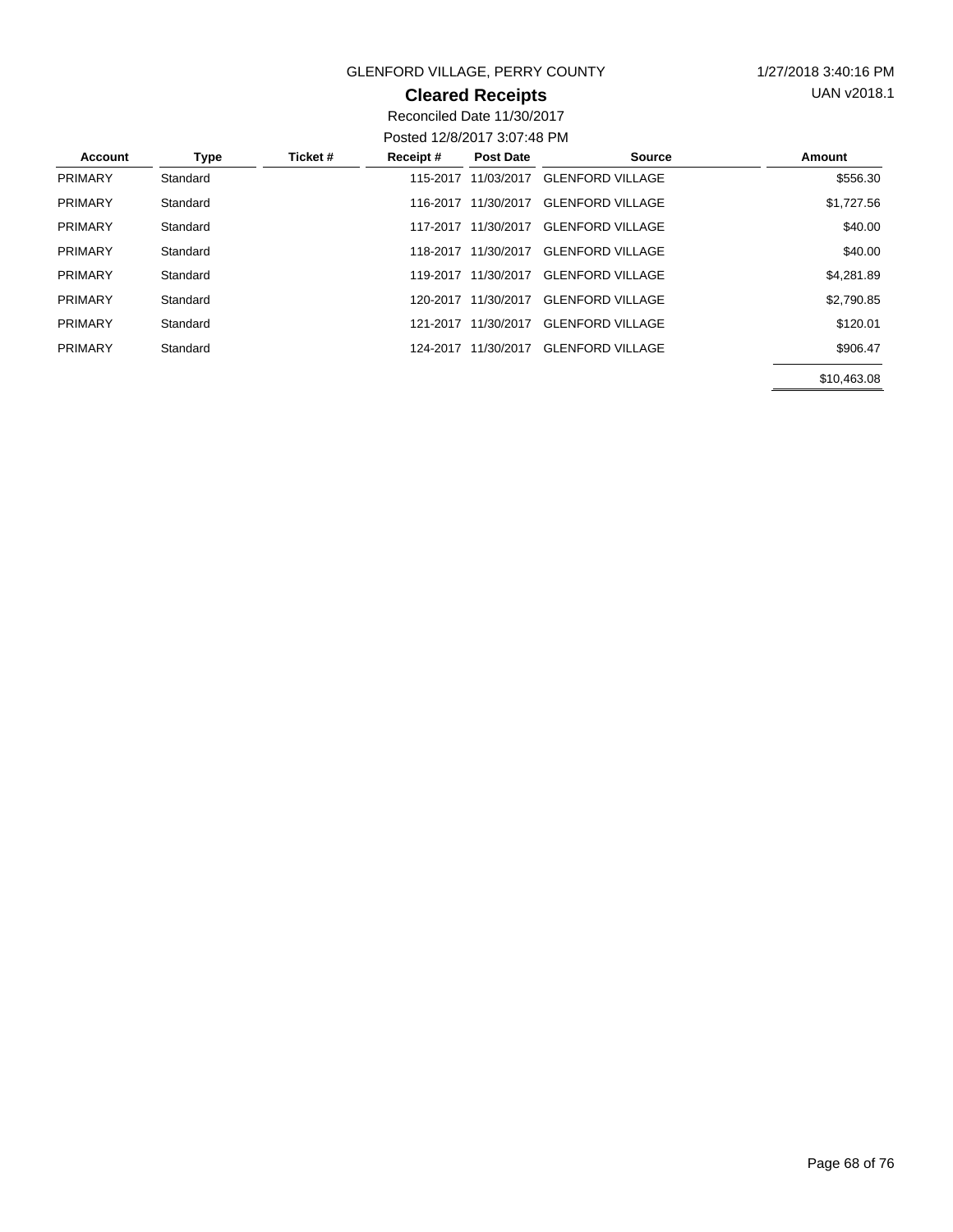|                            | GLENFORD VILLAGE, PERRY COUNTY |                                                      |                             | 1/27/2018 3:40:16 PM        |             |  |  |
|----------------------------|--------------------------------|------------------------------------------------------|-----------------------------|-----------------------------|-------------|--|--|
| <b>Cleared Adjustments</b> |                                |                                                      |                             |                             | UAN v2018.1 |  |  |
|                            |                                |                                                      | Reconciled Date 11/30/2017  |                             |             |  |  |
|                            |                                |                                                      | Posted 12/8/2017 3:07:48 PM |                             |             |  |  |
| <b>Account</b>             | Type                           | <b>Source or Payee</b><br>Item #<br><b>Post Date</b> |                             |                             |             |  |  |
| <b>PRIMARY</b>             | Receipt Adj                    | 121-2017                                             |                             | 11/30/2017 GLENFORD VILLAGE | \$36.00     |  |  |
|                            |                                |                                                      |                             |                             |             |  |  |

\$36.00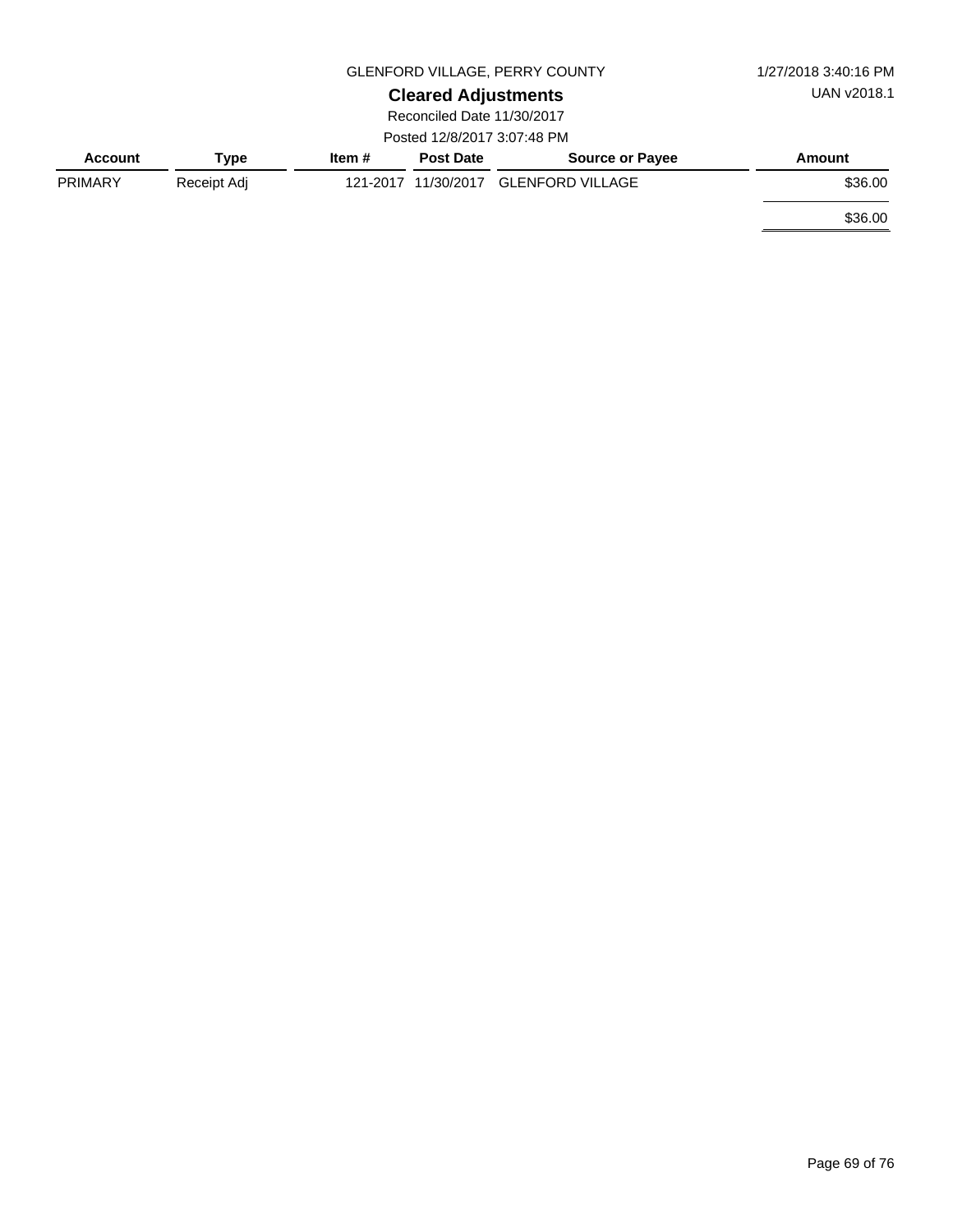| GLENFORD VILLAGE, PERRY COUNTY           |             |              | 1/27/2018 3:40:16 PM |
|------------------------------------------|-------------|--------------|----------------------|
| <b>Bank Reconciliation</b>               | UAN v2018.1 |              |                      |
| Reconciled Date 12/31/2017               |             |              |                      |
| Posted 1/26/2018 7:36:10 PM              |             |              |                      |
| Prior UAN Balance:                       |             | \$121,457.34 |                      |
| Receipts:                                | $\ddot{}$   | \$16,761.83  |                      |
| Payments:                                |             | \$9,512.93   |                      |
| Adjustments:                             | $\ddot{}$   | -\$84.35     |                      |
| Current UAN Balance as of 12/31/2017:    |             | \$128,621.89 |                      |
| <b>Other Adjusting Factors:</b>          | $\ddot{}$   | \$0.00       |                      |
| Adjusted UAN Balance as of 12/31/2017:   |             | \$128,621.89 |                      |
| Entered Bank Balances as of 12/31/2017:  |             | \$128,577.33 |                      |
| Deposits in Transit:                     | $\ddot{}$   | \$235.10     |                      |
| <b>Outstanding Payments:</b>             |             | \$188.04     |                      |
| <b>Outstanding Adjustments:</b>          | $\ddot{}$   | \$0.00       |                      |
| <b>Other Adjusting Factors:</b>          | $\ddot{}$   | $-$2.50$     |                      |
| Adjusted Bank Balances as of 12/31/2017: |             | \$128,621.89 |                      |

### Balances Reconciled

#### Reconciliation Notes

Inflating Bank Errors: \$2.50

Balancing difference

Governing Board Signatures

There are no outstanding adjustments as of 12/31/2017.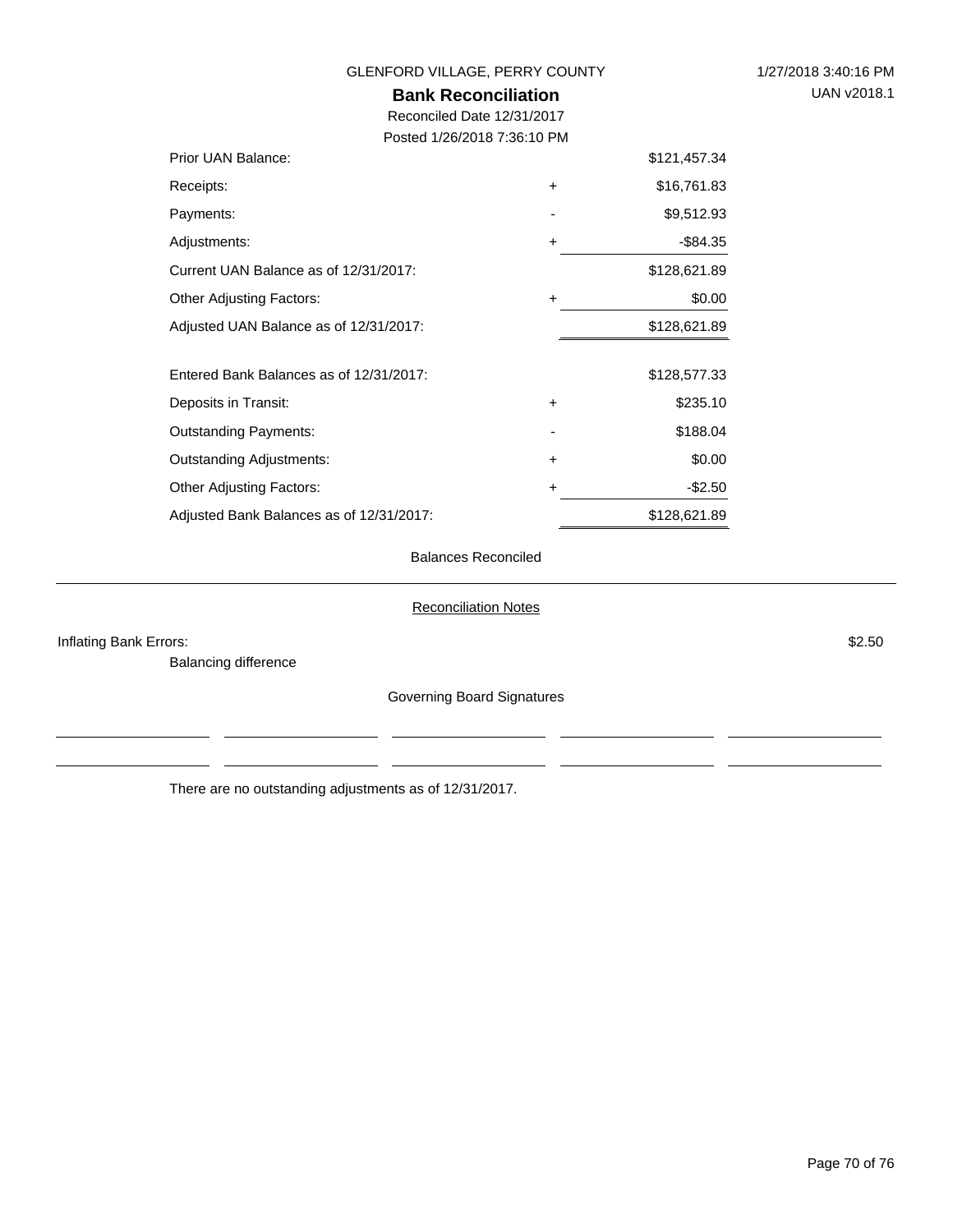UAN v2018.1

**Bank Balances**

Reconciled Date 12/31/2017 Posted 1/26/2018 7:36:10 PM

| <b>Type</b> | <b>Name</b>    | <b>Number</b> | <b>Prior Bank</b><br><b>Balance</b> | <b>Calculated</b><br><b>Bank Balance</b> | <b>Entered Bank</b><br><b>Balance</b> | <b>Difference</b> |
|-------------|----------------|---------------|-------------------------------------|------------------------------------------|---------------------------------------|-------------------|
| Primary     | <b>PRIMARY</b> | 21034758      | \$121.553.78                        | \$128,577.83                             | \$128,577,33                          | $-$0.50$          |
|             |                | Total:        | \$121.553.78                        | \$128,577.83                             | \$128,577,33                          | $-$0.50$          |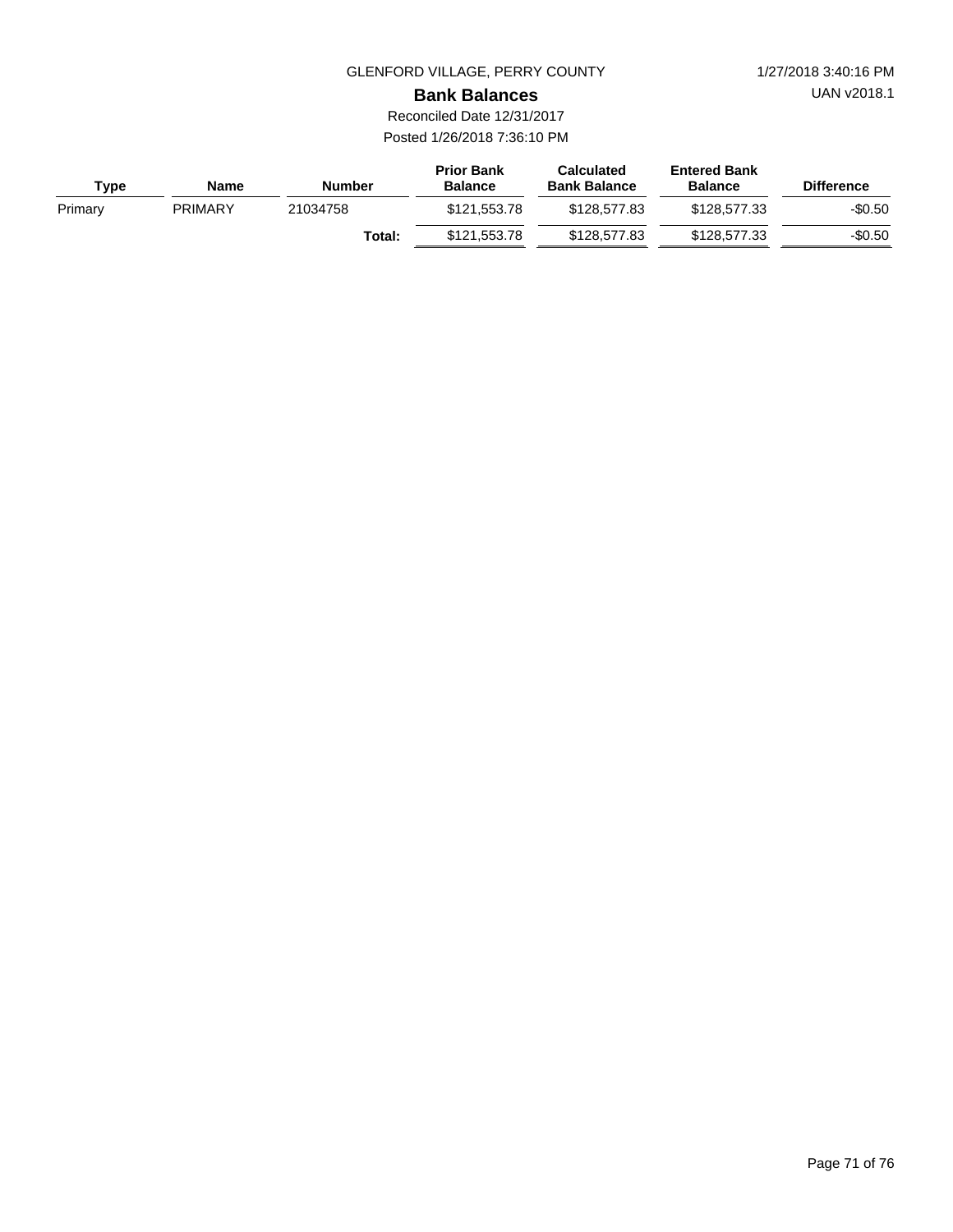| <b>GLENFORD VILLAGE, PERRY COUNTY</b> | 1/27/2018 3:40:16 PM |
|---------------------------------------|----------------------|
|                                       |                      |

#### **Outstanding Payments**

Reconciled Date 12/31/2017 Posted 1/26/2018 7:36:10 PM

| Account        | Type    | <b>Payment #</b> | <b>Post Date</b> | Vendor / Payee | Amount   |
|----------------|---------|------------------|------------------|----------------|----------|
| <b>PRIMARY</b> | Warrant |                  | 1018 10/03/2017  | Jeffery E Ours | \$73.44  |
| <b>PRIMARY</b> | Warrant | 1069             | 12/31/2017 AT&T  |                | \$114.60 |
|                |         |                  |                  |                | \$188.04 |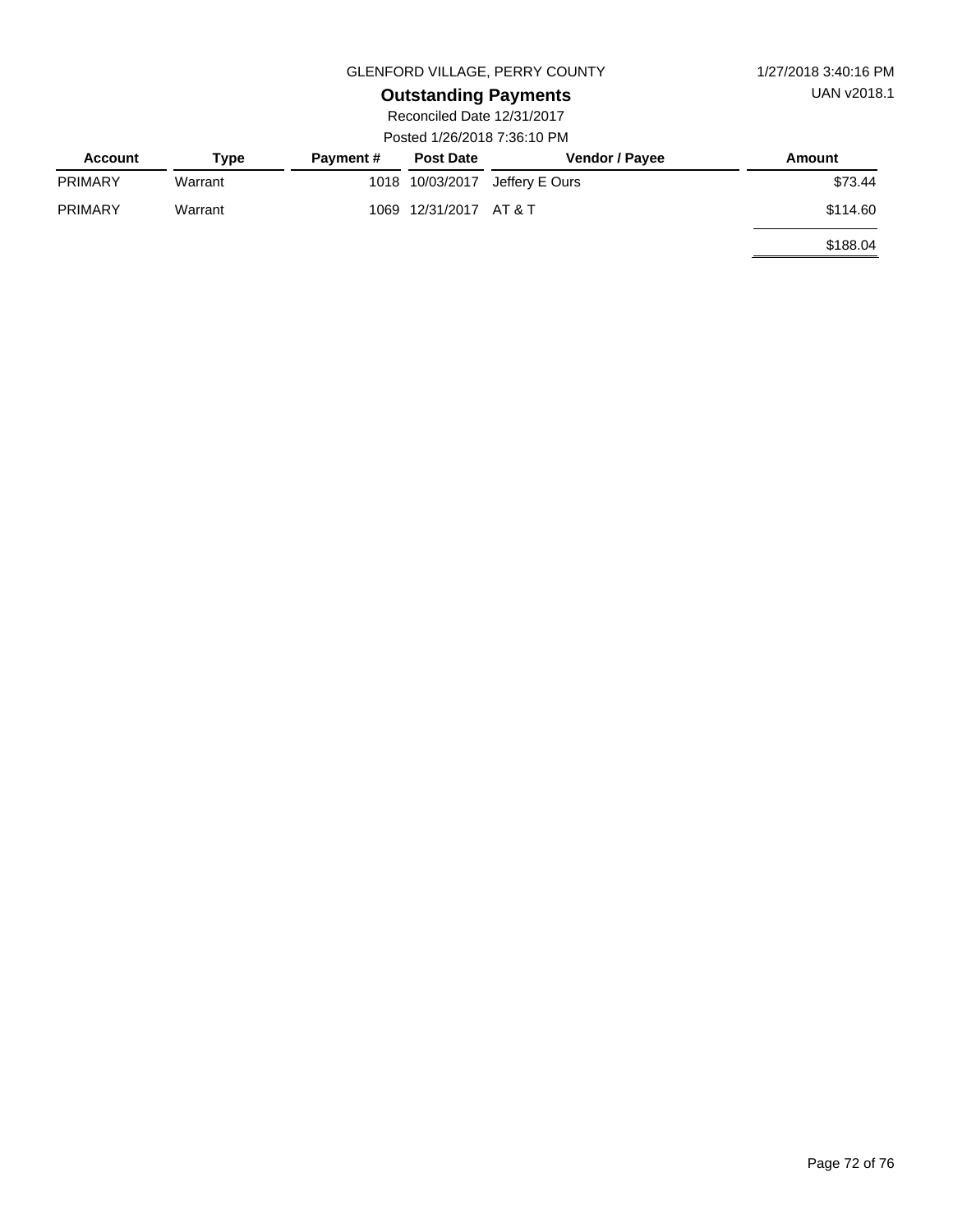GLENFORD VILLAGE, PERRY COUNTY 1/27/2018 3:40:16 PM

## **Cleared Payments**

Reconciled Date 12/31/2017 Posted 1/26/2018 7:36:10 PM

| <b>Account</b> | <b>Type</b> | Payment# | <b>Post Date</b>       | Vendor / Payee                             | Amount     |
|----------------|-------------|----------|------------------------|--------------------------------------------|------------|
| <b>PRIMARY</b> | Electronic  | 27-2017  | 12/05/2017             | Internal Revenue Service                   | \$99.24    |
| <b>PRIMARY</b> | Warrant     |          | 1046 12/05/2017        | Thomas J. Coleman                          | \$1,000.00 |
| <b>PRIMARY</b> | Warrant     |          | 1047 12/05/2017        | <b>Brandon Fox</b>                         | \$600.00   |
| <b>PRIMARY</b> | Warrant     |          | 1048 12/05/2017        | American Electric Power                    | \$656.90   |
| <b>PRIMARY</b> | Warrant     |          | 1049 12/05/2017 AT & T |                                            | \$181.54   |
| <b>PRIMARY</b> | Warrant     |          | 1050 12/05/2017        | <b>Energy Cooperative</b>                  | \$168.00   |
| <b>PRIMARY</b> | Warrant     |          | 1051 12/05/2017        | <b>MASI Environmental Services</b>         | \$173.85   |
| <b>PRIMARY</b> | Warrant     |          | 1052 12/05/2017        | Northern Perry County Water                | \$2,723.79 |
| <b>PRIMARY</b> | Warrant     |          | 1053 12/05/2017        | Ohio Bureau of Workers Compensation        | \$132.00   |
| <b>PRIMARY</b> | Warrant     |          | 1054 12/05/2017        | <b>Ohio Municipal League</b>               | \$225.00   |
| <b>PRIMARY</b> | Warrant     |          | 1055 12/05/2017        | Ohio Water Development Authority           | \$830.12   |
| <b>PRIMARY</b> | Warrant     |          | 1056 12/05/2017        | <b>Sharon Phillips</b>                     | \$53.50    |
| <b>PRIMARY</b> | Warrant     |          | 1057 12/05/2017        | Speedway LLC                               | \$46.69    |
| <b>PRIMARY</b> | Warrant     |          | 1058 12/05/2017        | <b>Staples Credit Plan</b>                 | \$52.57    |
| <b>PRIMARY</b> | Warrant     |          | 1059 12/05/2017        | <b>Treasurer Of State</b>                  | \$144.00   |
| <b>PRIMARY</b> | Warrant     |          | 1060 12/05/2017        | <b>Treasurer Of State</b>                  | \$241.92   |
| <b>PRIMARY</b> | Warrant     |          | 1061 12/05/2017        | Underwood's Inc.                           | \$15.84    |
| <b>PRIMARY</b> | Warrant     |          | 1062 12/05/2017        | Wilkins Heating & Cooling                  | \$126.45   |
| <b>PRIMARY</b> | Warrant     |          | 1063 12/05/2017        | Linda Lea Nicodemus                        | \$806.83   |
| <b>PRIMARY</b> | Warrant     |          | 1064 12/05/2017        | Ohio Public Employees Retirement<br>System | \$241.00   |
| <b>PRIMARY</b> | Warrant     |          | 1065 12/19/2017        | American Electric Power                    | \$187.82   |
| <b>PRIMARY</b> | Warrant     |          | 1066 12/19/2017        | AT & T                                     | \$211.83   |
| PRIMARY        | Warrant     |          | 1067 12/19/2017        | Commodore Bank - Credit                    | \$335.91   |
| <b>PRIMARY</b> | Warrant     |          | 1068 12/19/2017        | <b>MASI Environmental Services</b>         | \$163.53   |
|                |             |          |                        |                                            | \$9,418.33 |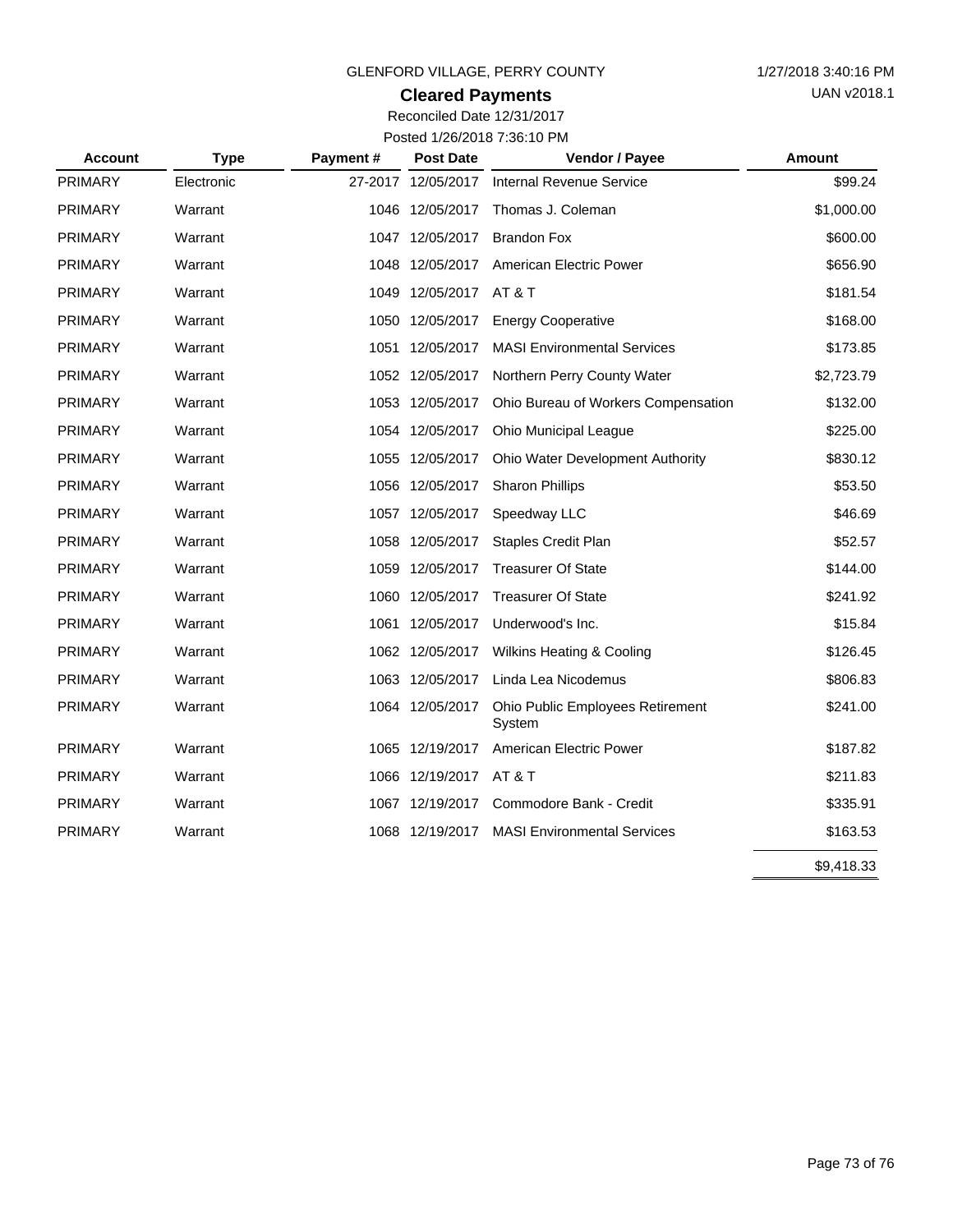|                |          |          | <b>GLENFORD VILLAGE, PERRY COUNTY</b> |                  |                             | 1/27/2018 3:40:16 PM |
|----------------|----------|----------|---------------------------------------|------------------|-----------------------------|----------------------|
|                |          |          | <b>Outstanding Receipts</b>           |                  |                             | UAN v2018.1          |
|                |          |          | Reconciled Date 12/31/2017            |                  |                             |                      |
|                |          |          | Posted 1/26/2018 7:36:10 PM           |                  |                             |                      |
| Account        | Type     | Ticket # | Receipt#                              | <b>Post Date</b> | <b>Source</b>               | Amount               |
| <b>PRIMARY</b> | Standard |          | 135-2017                              |                  | 12/31/2017 GLENFORD VILLAGE | \$235.10             |
|                |          |          |                                       |                  |                             |                      |

\$235.10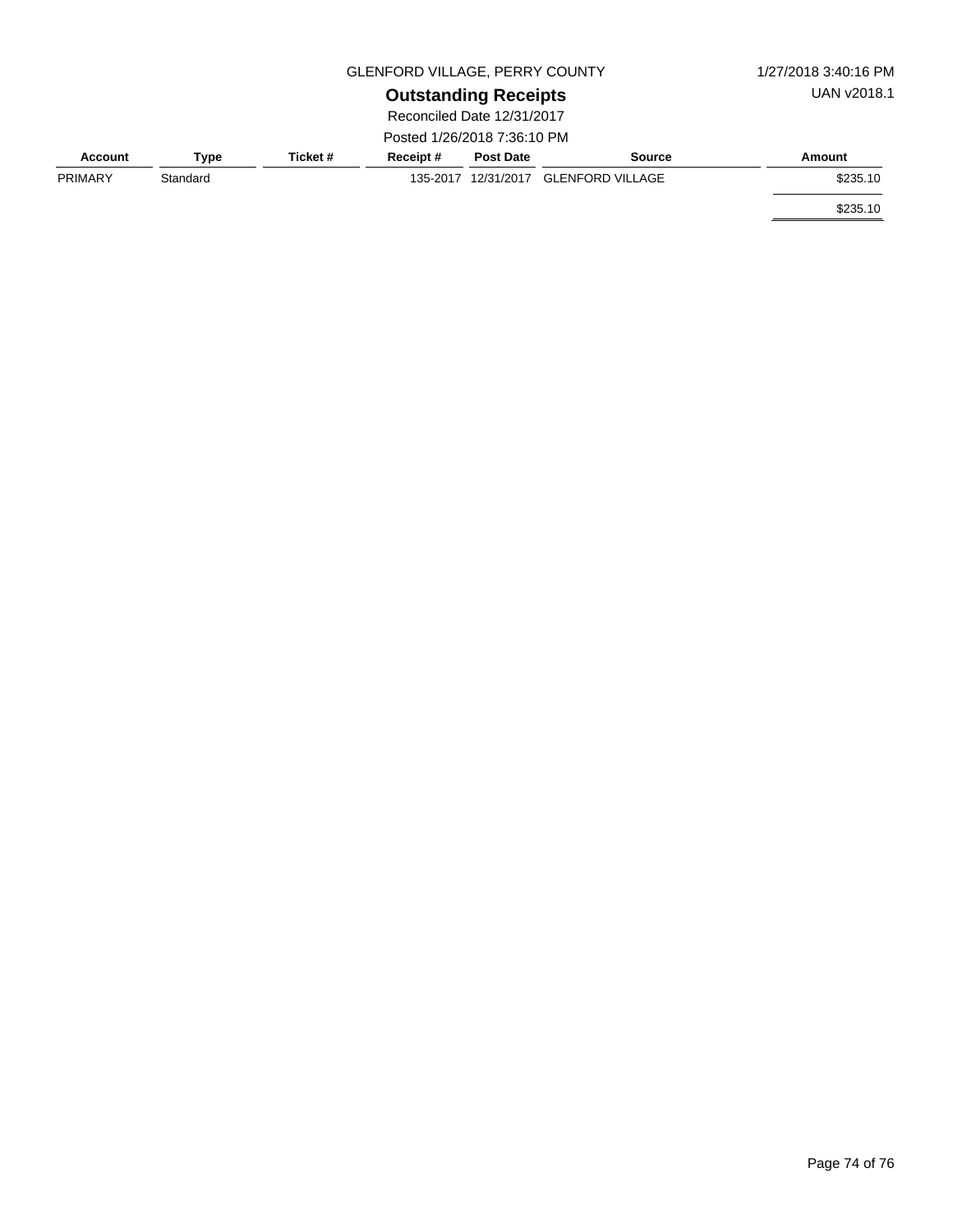GLENFORD VILLAGE, PERRY COUNTY 1/27/2018 3:40:16 PM

## **Cleared Receipts**

UAN v2018.1

Reconciled Date 12/31/2017 Posted 1/26/2018 7:36:10 PM

| <b>Account</b> | Type     | Ticket # | Receipt# | <b>Post Date</b>    | <b>Source</b>           | Amount      |
|----------------|----------|----------|----------|---------------------|-------------------------|-------------|
| <b>PRIMARY</b> | Standard |          | 122-2017 | 12/01/2017          | <b>GLENFORD VILLAGE</b> | \$591.50    |
| <b>PRIMARY</b> | Standard |          |          | 123-2017 12/01/2017 | <b>GLENFORD VILLAGE</b> | \$4,062.90  |
| <b>PRIMARY</b> | Standard |          | 125-2017 | 12/08/2017          | <b>GLENFORD VILLAGE</b> | \$1,379.88  |
| <b>PRIMARY</b> | Standard |          |          | 126-2017 12/22/2017 | <b>GLENFORD VILLAGE</b> | \$3,502.31  |
| <b>PRIMARY</b> | Standard |          |          | 127-2017 12/22/2017 | <b>GLENFORD VILLAGE</b> | \$1,513.04  |
| <b>PRIMARY</b> | Standard |          |          | 128-2017 12/22/2017 | <b>GLENFORD VILLAGE</b> | \$483.78    |
| <b>PRIMARY</b> | Standard |          |          | 129-2017 12/22/2017 | <b>GLENFORD VILLAGE</b> | \$3,626.18  |
| <b>PRIMARY</b> | Standard |          |          | 130-2017 12/22/2017 | <b>GLENFORD VILLAGE</b> | \$0.50      |
| <b>PRIMARY</b> | Standard |          |          | 131-2017 12/28/2017 | <b>GLENFORD VILLAGE</b> | \$713.78    |
| <b>PRIMARY</b> | Standard |          |          | 132-2017 12/28/2017 | <b>GLENFORD VILLAGE</b> | \$74.06     |
| <b>PRIMARY</b> | Standard |          | 133-2017 | 12/31/2017          | <b>GLENFORD VILLAGE</b> | \$207.34    |
| <b>PRIMARY</b> | Standard |          |          | 134-2017 12/31/2017 | <b>GLENFORD VILLAGE</b> | \$371.46    |
|                |          |          |          |                     |                         | \$16,526.73 |